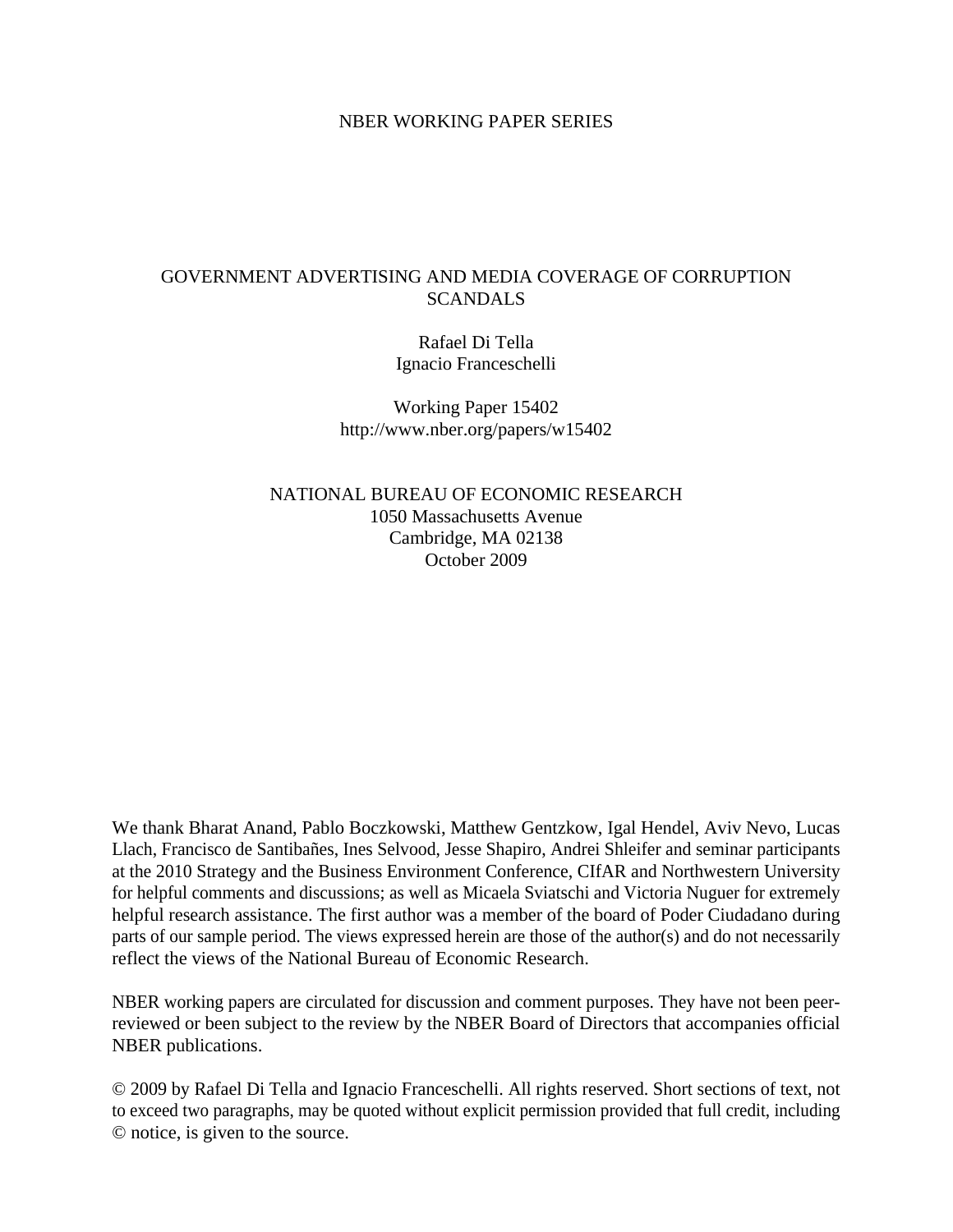Government Advertising and Media Coverage of Corruption Scandals Rafael Di Tella and Ignacio Franceschelli NBER Working Paper No. 15402 October 2009, Revised July 2010 JEL No. K42,L82

# **ABSTRACT**

We construct measures of the extent to which the 4 main newspapers in Argentina report government corruption in their front page during the period 1998-2007 and correlate them with the extent to which each newspaper is a recipient of government advertising. The correlation is negative. The size is considerable: a one standard deviation increase in monthly government advertising (0.26 million pesos of 2000) is associated with a reduction in the coverage of the government's corruption scandals by 0.31 of a front page per month, or 25% of a standard deviation in our measure of coverage. The results are robust to the inclusion of newspaper, month, newspaper\*president and individual-corruption scandal fixed effects as well as newspaper\*president specific time trends.

Rafael Di Tella Harvard Business School Soldiers Field Rd Boston, MA 02163 and CIFAR and also NBER rditella@hbs.edu

Ignacio Franceschelli Department of Economics Northwestern University nacho@northwestern.edu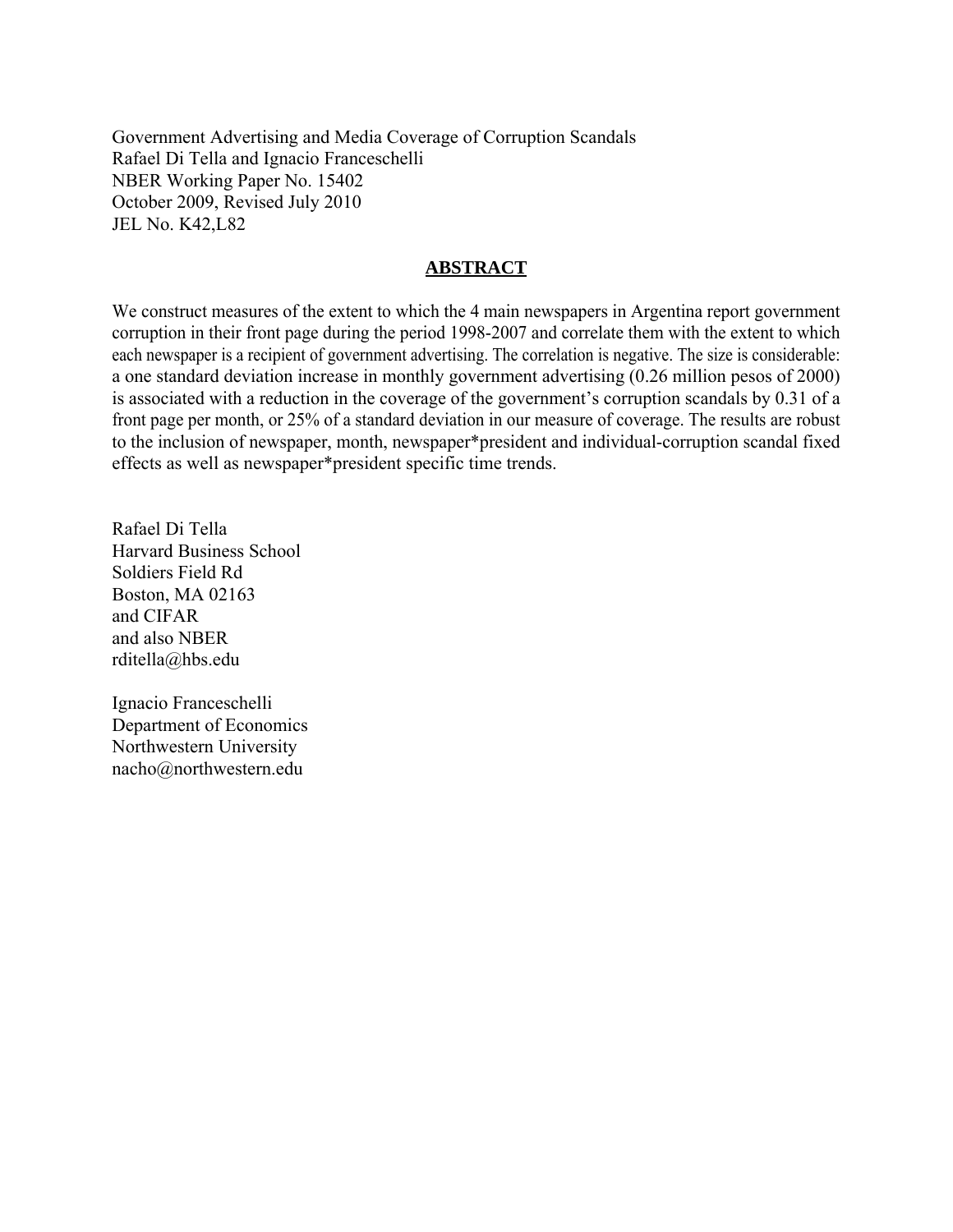#### **Introduction**

l

The media plays an important role in modern democracies. For example, it provides a large proportion of the information with which policymakers and voters make decisions, as well as analysis and editorial content that may influence the conclusions reached by potential voters (see, for example, Lippmann,  $1922$ ).<sup>1</sup> Understandably, the possibility that there is bias in the media has worried economists, as well as many social and political commentators on both sides of the political spectrum (see, for example, Goldberg, 2001, Alterman, 2003). A recent literature has developed different measures of media bias and analyzed how they might behave in equilibrium. Beyond the possibility of ideological influences on the media, some have worried that financial motivations of media companies might lead them to bias their content in exchange for advertisement or other type of transfers (see, for example, Hamilton, 2003 , Reuter and Zeitzewitz, 2006). Given that in many settings the government is the largest advertiser in the media, this is particularly troublesome as there is evidence that the introduction of investigative reporters and mass media, at least in some cases, was associated with increased government accountability and lower corruption.<sup>2</sup>

In this paper we focus on a particular aspect of the media, namely the relationship between front page coverage and monetary transfers. Specifically, we study daily newspaper coverage of corruption scandals involving the government across the 4 main newspapers in Argentina during the period 1998-2007. We also obtain the amount spent by the government on advertisement in each newspaper, each month. We find that there is a negative correlation between the amount of front page space devoted to coverage of corruption scandals and the amount of advertisement money paid to the newspaper each month. The size seems large: a one standard deviation increase in government advertisement is associated with a reduction in coverage of corruption scandals by 0.31 of a cover per month, or 25% of a standard deviation in our measure of front page coverage. Our results are robust to the inclusion of newspaper and month fixed effects and of government-newspaper interactions, suggesting that within a particular newspaper, and during a particular government, adverse coverage is negatively correlated with government advertising. This solves the central identification problem in the literature, whereby media (newspapers) that are close to the advertiser (government) give favorable coverage and friendly advertisers (governments) give more funds to media (newspapers) that are

<sup>1</sup> Work on the effects of news contents includes Besley and Burgess (2002), Stromberg (2004), Gentzkow and Shapiro (2004), Gentzkow (2006), della Vigna and Kaplan (2007), Dyck, Volchkova and Zingales (2008), Gerber, Karlan and Bergan (2008), *inter alia*.

<sup>2</sup> For example, Gentzkow, Glaeser and Goldin (2006) show how the American newspaper industry became more informative thanks to an increase in scale at a time corruption declined and argue that the rise of the informative press was one of the reasons why the corruption of the Gilded Age was sharply reduced during the subsequent Progressive Era.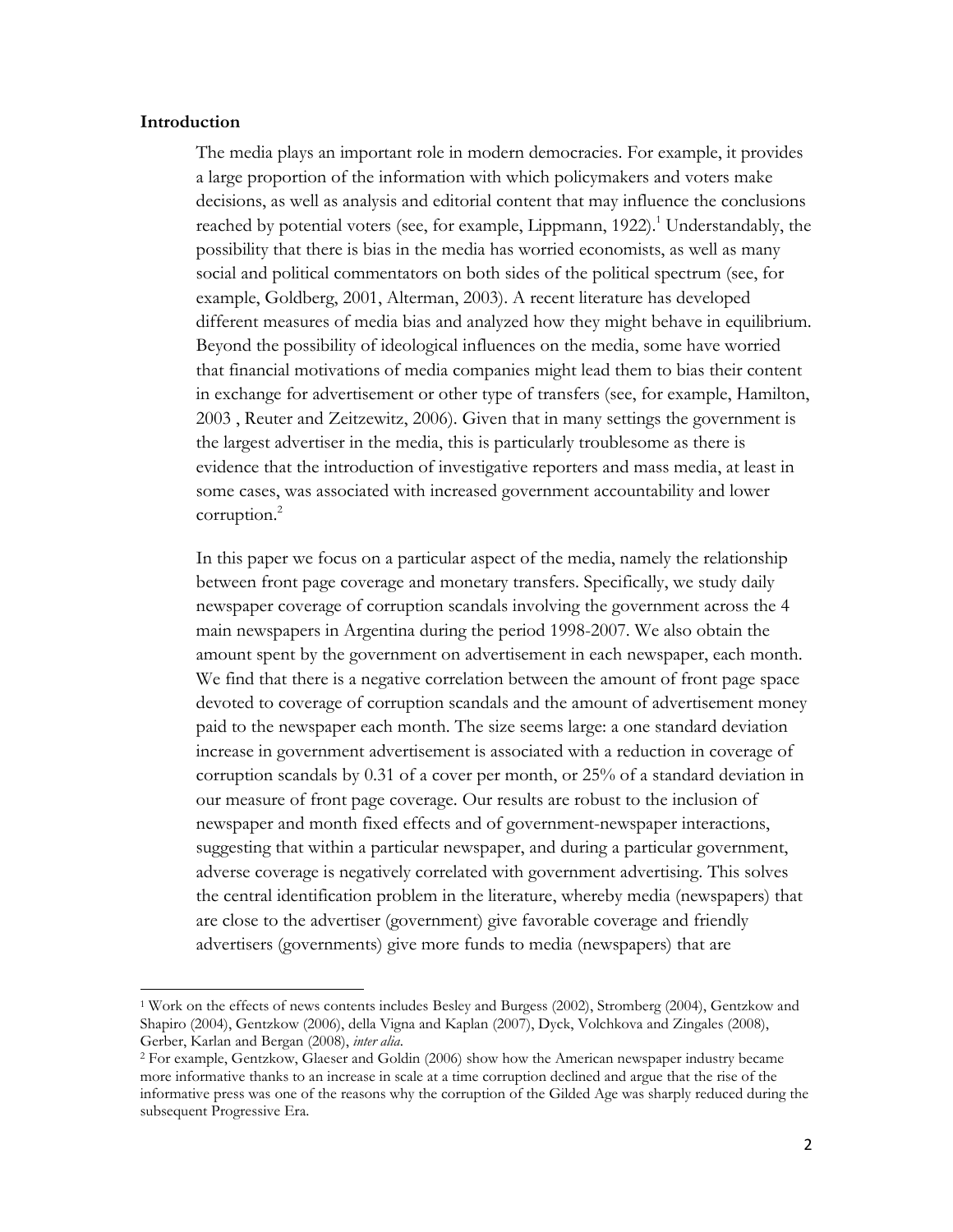ideologically close and none of it is motivated by material concerns. Similar results obtain when using alternative measures of coverage that allow us to control for news event dummies (i.e., scandal fixed effects). Given that we have data on individual news events, we are able to study coverage of scandals using alternative measures, such as the number of scandals the newspaper has not yet reported but that others already have (*Hide*), front page coverage of corruption scandals that were reported by just one newspaper (which we call *Front Pages Incidents*) and coverage regarding scandals that were widely reported (by at least two newspapers, which we call *Front Pages Affaires*). We also find that the correlation between government transfers and the reporting of corruption disappears when we focus on the advertising that is not channeled through a government centralized agency or when we study the coverage of scandals by non-political actors.

Our definition of bias is related to the measures derived in the recent literature on the topic. Two of the most influential are Groseclose and Milyo (2005), who focus on the possibility that some media outlets quote as source the same think tanks as partisan politicians and find that the vast majority of outlets is biased to the left; and Gentzkow and Shapiro (2006) who focus on the possibility that some media outlets use the same expressions and language as partisan politicians and find that newspaper slant is influenced by its reader's ideological inclination. <sup>3</sup> Whereas these measures are (broadly) absolute, it is possible to calculate a rough measure of bias by examining the relative intensity with which they cover a specific issue. In our case, we calculate an average reporting of corruption (that may be calculated for a certain newspaper; or for a certain moment; or for a certain newspaper during a particular period of time), and observe if newspaper reporting is different than this average when government advertising is relatively high. Thus, if all papers are biased, we do not detect it with our tests.

Previous work has focused on the correlates of related measures of media bias. For example, Larcinese, Puglisi and Snyder (2007) study how newspapers who tend to endorse Democratic candidates systematically give more coverage to high unemployment when the incumbent president is a Republican than when the president is Democratic, compared to newspapers with a pro-Republican endorsement pattern. In other words, identification comes from comparing reporting on a common event across different newspapers, a similar empirical strategy to the one we follow. Two papers that are particularly close to our study given their focus on the effect of advertising on coverage, are Reuter and Zitzewitz (2006) and Gambaro and Puglisi (2009). Both papers study the extent to which the media biases its content to benefit private sector advertisers, a common claim in the

l

<sup>3</sup> See Ansolabehere, Lessem and Snyder (2006) for work on bias using explicit endorsements of newspapers in the US and Baum and Gussin (2007) for work on the subjective component of bias. For theoretical work on media bias see Mullainathan and Shleifer (2005), Baron (2006) and Besley and Prat (2006).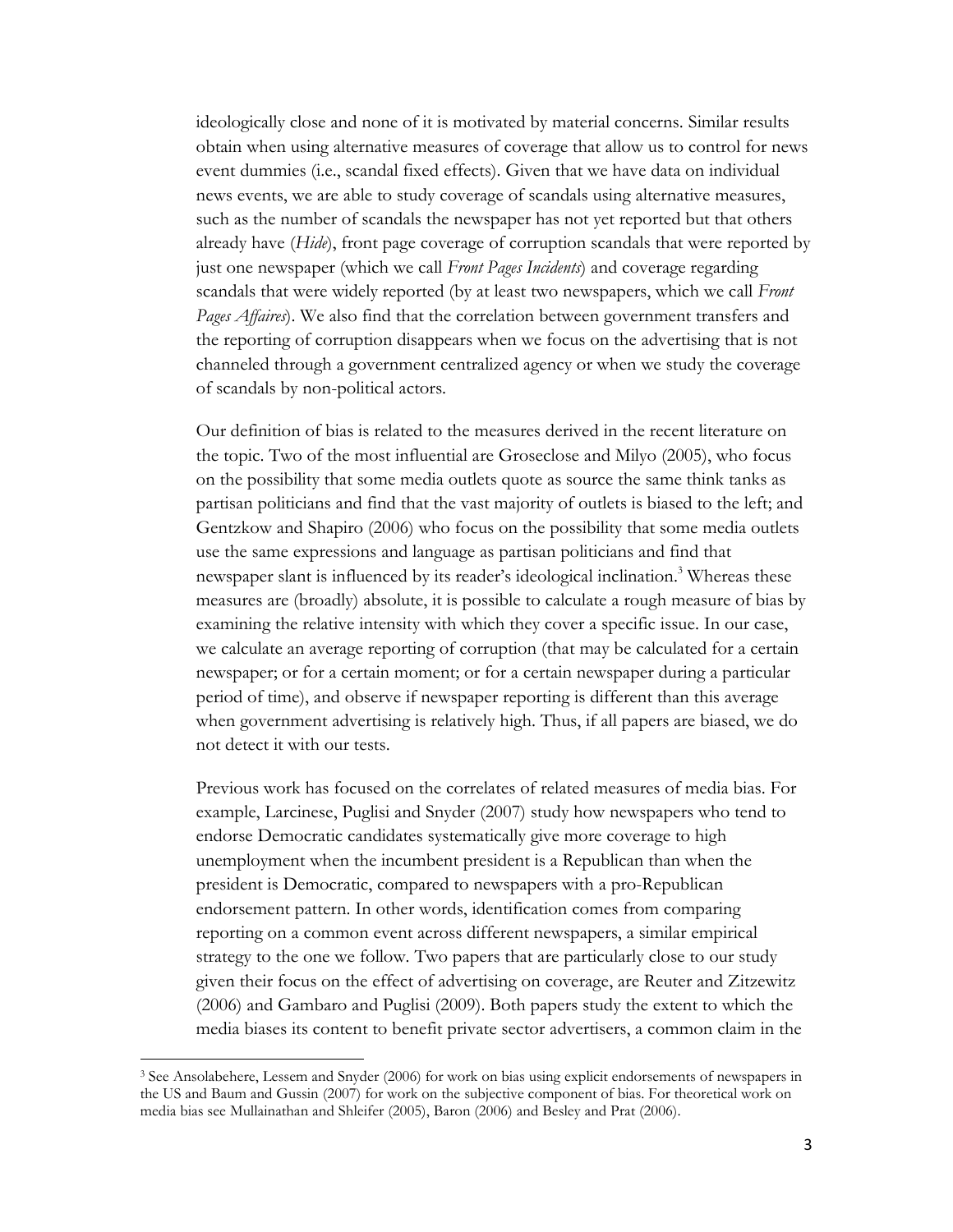popular press for which there was no systematic evidence (see, for example, Baker, 1994 and Hamilton, 2004). Reuter and Zitzewitz (2006) find that mutual fund recommendations are correlated with past advertising in three personal finance publications but not in two national newspapers, even after controlling for several fund characteristics, total advertising expenditures, and past mentions. They note that future returns are similar for mutual funds that are predicted to have been mentioned in the absence of bias, and conclude that in this case the cost of advertising bias to readers is small. Gambaro and Puglisi (2009) match newspaper coverage of a sample of companies in Italy with the amount of advertising each company has acquired. They find that the number of articles mentioning that company is positively associated with the amount of advertising, especially when interacted with data on the press releases issued by the companies. Finally, Puglisi and Snyder (2008) use automatic keyword-based searches to study the relative frequency with which close to 200 newspapers cover a set of 35 scandals in the US. They find that newspapers endorsing Democratic (Republican) candidates tend to give relatively more coverage to scandals involving Republican (Democratic) politicians.<sup>4</sup>

Some authors have stressed the possibility of reduced government accountability when the governments influence the media. Djankov, *et al* (2003) document widespread government ownership of the media around the world, and a positive correlation between public ownership of the media and several measures of poor government performance (see also, Brunetti and Weder, 2003). An important paper for us is Besley and Prat (2006) as they present a model where the government can pay a media outlet to suppress a story. In equilibrium, capture is less prevalent when there are a large number of media firms and high transaction costs. In their model they assume that only verifiable information gets to be printed and that once one firm prints it, there is no point in preventing others from following suit, so there are no equilibria in which the government bribes some outlets but not others.<sup>5</sup> We note that with non-verifiable pieces of news this is not always the case, both because rational consumers of the media become more certain about the truth of an event widely reported and because some "impressionable" consumers may think a piece of news is more likely to be true when it is repeated (i.e., even when it is clear that it is the same report; on message repetition see, for example, Petty and Cacciopo, 1981).

l

<sup>4</sup> Gentzkow, Glaeser and Goldin (2006) study how the coverage of scandals changed over time in the US. <sup>5</sup> This is plausible and there is evidence that legal decisions in the US take precisely this view See, for example, the evidence discussed in Gentzkow and Shapiro (2005) about the futility of government injunctions against publication of items already revealed by one newspaper during the deliberations prior to the Supreme Court's decision on *New York Times Co. v. United States* (403 U.S. 713 [1971]). But the alternative assumption of readers consuming only one publication is also attractive in some settings (see for example the discussion in Mullainathan and Shleifer, 2005).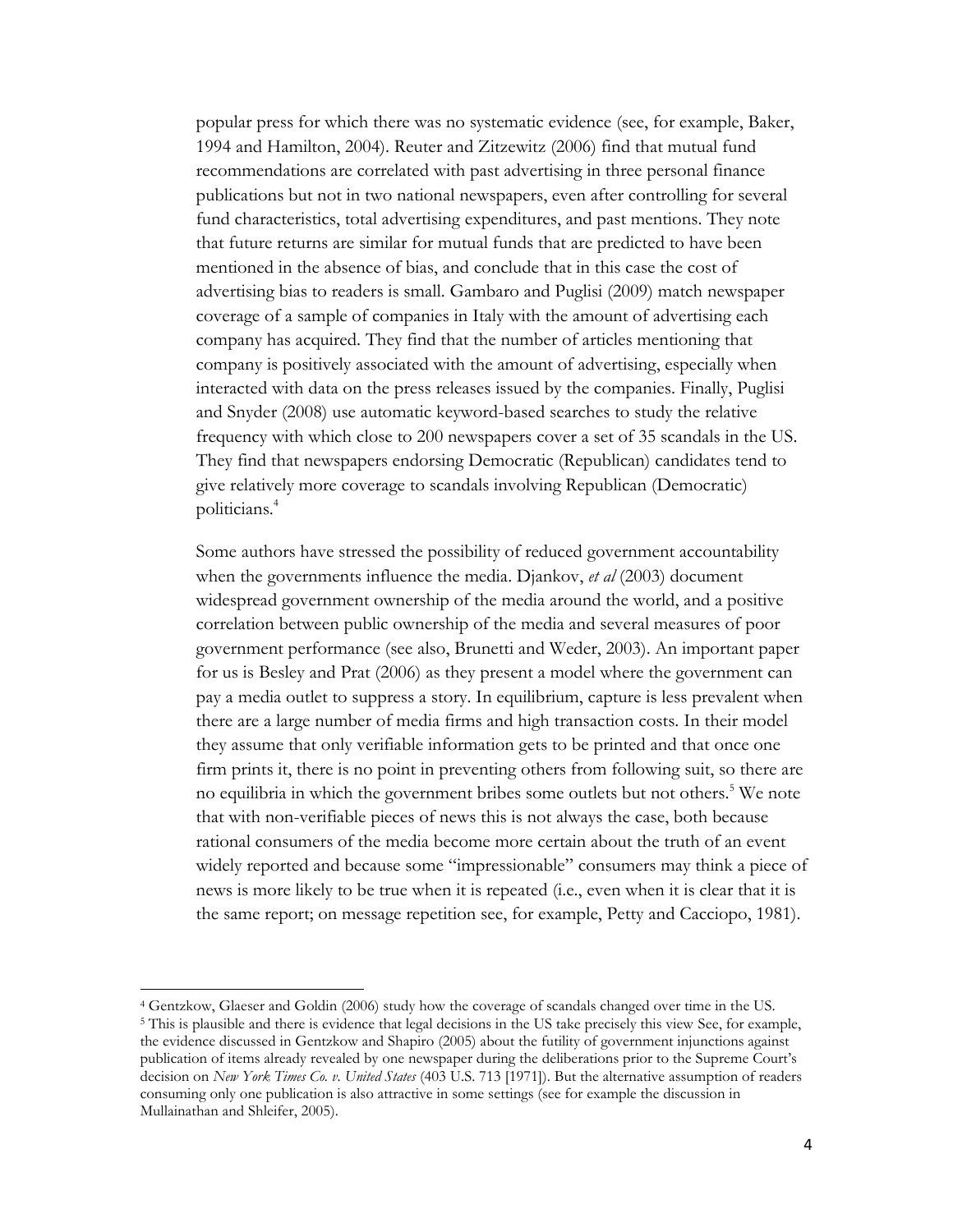Several authors have studied the role of the media during periods of political change. For example, Gehlbach and Sonin (2008) discuss the media in postcommunist Russia and its response to the needs of the Kremlin and the growth in the size of the advertising market. Such country studies reveal that governments use a variety of ways to influence the media, from the passing of favorable laws to media firms (or affiliated companies), to threats of legal action against journalists, to business favors, amongst others. McMillan and Zoido (2004), for example, document the use of several of these instruments in the case of Peru when Vladimiro Montesinos was the head of intelligence agency. Note that politicians' with long standing business connections with the media have lower transaction costs in their interactions with the media. The case of Berlusconi in Italy is a case in point (see, for example, Durante and Knight, 2009). Finally, we do not review work in communications, although there have been several authors who have also emphasized the possibility of bias arising from a desire to keep access to sources of information even in developed countries (see, for an example, Bennet 1990).

In Section II we provide some background information on government interference in the media in Argentina and anecdotal evidence on the role of government transfers in the form of advertising. We also discuss our data and how it was constructed, as well as our empirical strategy. Section III presents our main results while section IV offers a brief discussion. Section V concludes.

# **I. Background, Data and Empirical Strategy**

### *II.a. Background and Institutional Setting*

l

Governments in Latin America have used several different strategies to influence media content, and previous work has emphasized how these influences might generate biased coverage (see, for example, Alisky, 1981, Boas, 2005, Canizalez, 2009, *inter alia*). Previous work by NGO's on the subject in Latin America and, in particular, Argentina documents many direct violations of media freedom, including legal harassment and personal attacks against journalists (see, for example, Browne and Fitzpatrick, 2004 and ADC/Justice Initiative, 2008).<sup>6</sup> The ADC/Justice Initiative report also documents indirect forms of interference such as access to privileged information and, in particular, financial pressure through withdrawal of public

<sup>&</sup>lt;sup>6</sup> In a recent case an unprecedented number of tax inspectors (over 200) were sent to investigate tax and accounting violations at *Clarín* the day after *Clarín* reported on a corruption scandal at the tax authority. See *Clarín*, September 11, 2009, as well as all the 3 other newspapers in our sample.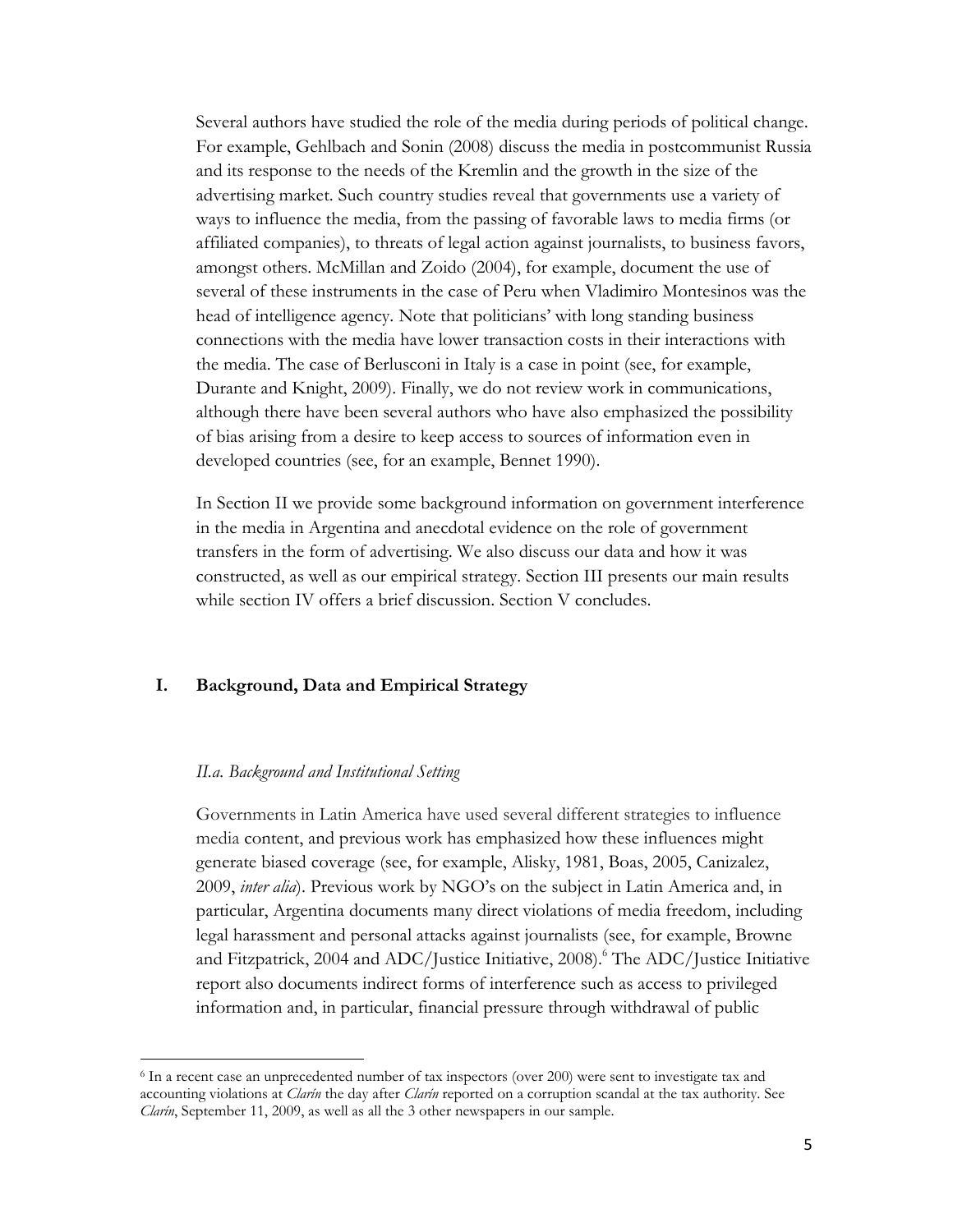advertisement by the government. The case of Argentina is no exception. The report summarizes the situation in Argentina in 2003-08, as follows:

"The national government regularly abuses its advertising powers, including through excessive allocations to political favorites and denial of advertising in retaliation for critical coverage. Such abuses are even more marked at the local level, where media are, as a rule, more dependent on provincial and municipal advertising."

An earlier report focused exclusively on Argentina, investigated the conditions at the national level and in four Argentine provinces between April 2003 and August 2004 (ADC/Justice Initiative, 2005). It concludes:

"We found an entrenched culture of pervasive abuse by provincial government officials who manipulate distribution of advertising for political and personal purposes … The effects of such abuses are especially insidious when public sector advertising is critical to the financial survival of media outlets, as is common in many Argentine provinces such as Tierra del Fuego, where on average, print and other media outlets receive approximately 75 percent of their advertising income from government agencies. Provincial governments, in particular, routinely use their control of advertising resources as financial sticks or carrots, whether it is to bankrupt an annoying publication or to inappropriately influence content."

The report documents several instances of full interruption of provincial government advertisement in critical newspapers (and, in one case, the simultaneous tripling of advertisement spending in a competitive newspaper). The federal government, unlike provincial governments, is legally required to use competitive bidding at some stage of the process, although this is rarely enforced.<sup>7</sup> Legal actions have been pursued and in September 2007, Argentina's Supreme Court ruled that the provincial government of the Neuquén province violated the free speech rights of the *Río Negro* newspaper by withdrawing advertising in retaliation for critical coverage, while the province of Tierra del Fuego issued a decree reducing the discretion in the allocation of advertising contracts.

While we focus on government advertising, financial pressure can be exerted through several different channels. A newspaper's financial position can be affected by government rules and regulations and their enforcement, for example concerning their distribution. The position of the owners can also be affected, either directly (particularly when they are indebted) or indirectly (particularly when they have other

 $\overline{\phantom{a}}$ 

<sup>&</sup>lt;sup>7</sup> "The actual contracting of advertising for most agencies is done by the government's news agency, Télam, which uses no competitive process whatsoever". ADC/Justice Initiative (2005)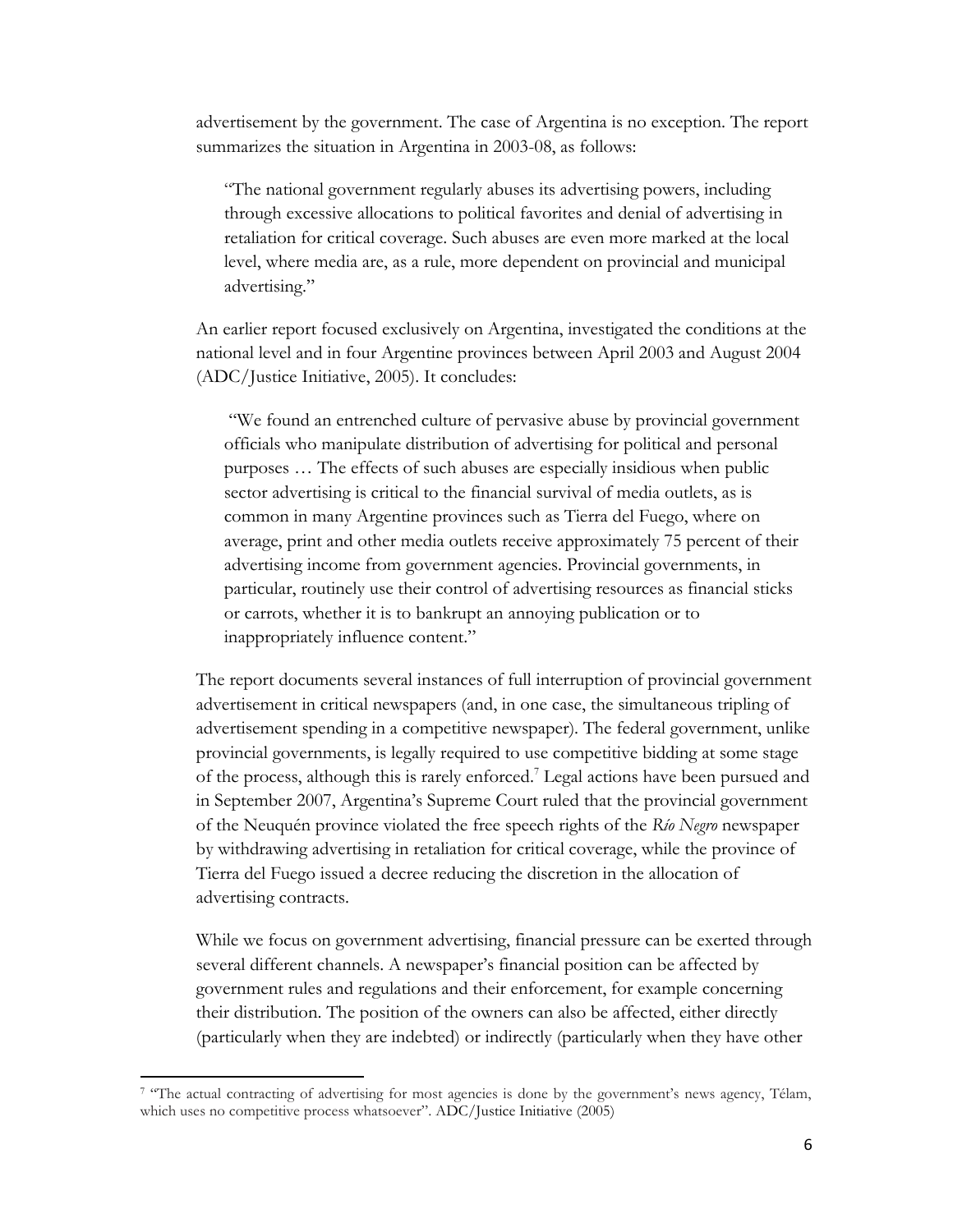large business interests). Examples of this strategy are observed in Argentina during our sample period. For example, an article in the *The Economist* (2006) contrasts national and provincial media and reports:

"The national media are less dependent on public advertising, but have received other favours. The government has been particularly kind to the *Clarín* Group, Argentina's largest media conglomerate. After the devaluation of the peso in 2002, the group -like many other Argentine companies- defaulted on its dollar debts. When its creditors threatened to take it over, Congress passed a law capping any foreigners' stake in "cultural goods" at 30%. The government has also extended for ten years the group's cable-television licenses. Perhaps not surprisingly, *Clarín*, Argentina's biggest-selling daily has tended to back the government."

Finally, it is unclear how independent from the public sector is private advertising in Argentina. A large part of what is typically included under private sector advertising is undertaken by firms with close ties to the government. In many cases this is direct, as is the case with state owned firms. Although in principle this could be measured, such an approach is complicated by the fact that the government has minority positions in several large companies (such as the company owning the main airport concession). In other cases, companies are privately owned (fully), yet their business is heavily affected by government decisions on tariffs (such as public utilities), or on regulations (such as banks, pension administrators and other financial institutions). In Argentina in 2005, the Secretary of Media (one Enrique Albistur) explained that a magazine that was particularly critical of the Kirchner government (*Noticias*) was to receive no government advertising as a result of a "political decision" (see ADC/Justice Initiative, 2008). After they sued the government for discrimination, the editor noted that private ads fell to half of their original volume, while the circulation of its publication grew steadily. Indeed, one of the characteristics of small developing countries is the relatively large influence of the government on business.<sup>8</sup>

## *II.b. Data*

l

We develop several measures of the intensity of coverage of government corruption scandals by newspapers. The simplest measure is *Front Pages*, the total space in the front page of a newspaper devoted to reporting on corruption scandals involving the federal government.<sup>9</sup> Specifically, we focused on the four main newspapers in

<sup>8</sup> See Gentzkow, Glaeser and Goldin (2006) and Petrova (2008) for the role of private advertising in the development of an independent media in the US.

<sup>9</sup> This approach is both simple and has been used previously (at least broadly; see, for example, Chomsky and Herman, 1988 and Yu, 2008).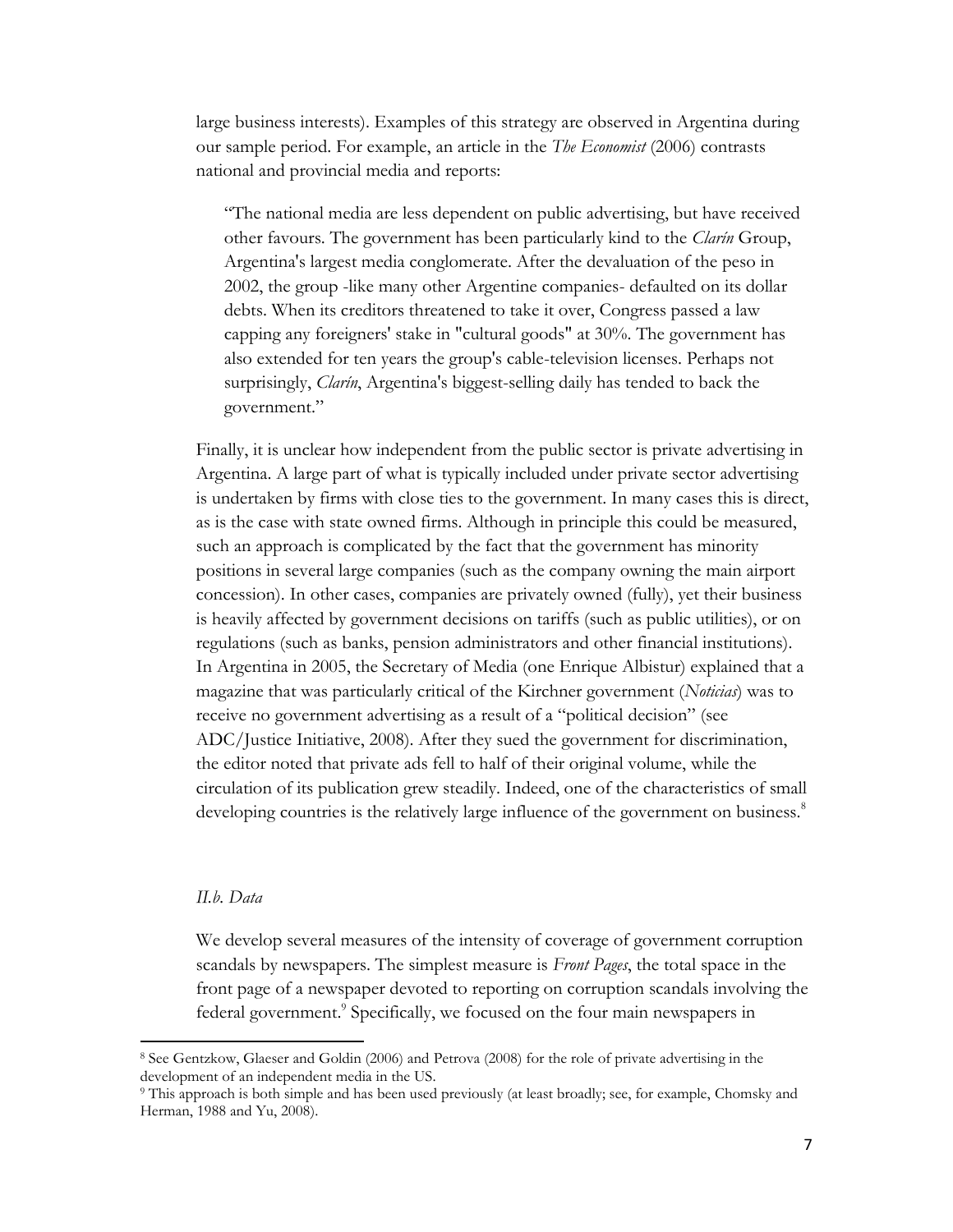Argentina (*Clarín, La Nación, Página 12* and *Ámbito Financiero*), which represent 74% of the total circulation of national newspapers in Argentina and are the core of the non-yellow press sector. Two of them have lower circulation and are clearly at opposite ends of the political spectrum: *Página 12* on the left, with relatively large coverage of themes related to human rights violations, particularly under the military dictatorship, and *Ámbito Financiero* on the right end of the spectrum, with ample coverage of financial news. The other two newspapers have wider circulation (approximately 10 times more on average on a given day), and are at the political center, with *Clarín,* somewhat to the left of *La Nación*, but we note that radio and TV shows reproduce (in some form) the content of these newspapers, so the true influence of these newspapers is not proportional to their circulation.<sup>10</sup> For each day in our sample period, and for each newspaper, a research assistant measured (using a computer) the area covered by any front page article that dealt with any corruption scandal that involved members of the current administration (e.g., the president or the ministers) and then divided it by the total area of the front page. This daily measure, which oscillates between  $0$  and  $1$ , can then be aggregated up to a monthly measure to create *Front Pages* (which oscillates between 0 and 30). Figure 1 shows the front page of one day and illustrates how *Front Pages* is constructed. Table A describes the top 20 scandals in our sample in terms of front pages occupied in the four newspapers on the day the story broke, the month it broke and in the full sample. The number one scandal in our sample is the accusation that government officials bribed a group of senators in exchange for their legislative support in the year 2000. On the day it broke, it occupied 2.9 front pages out of a possible 4. On the month it broke, it occupied the equivalent of 17 front pages, with the equivalent of 43.9 front pages during the corresponding presidency (De la Rua's). Note that these numbers comfortably exceed those of other scandals. While this empirical measure is not automated, it is still reasonably reliable in that it involves front pages and measuring of space with a computer rather than content analysis (see Puglisi and Snyder, 2008, for a discussion).

We also developed measures of corruption coverage that exploited information on individual scandals. There are 254 different scandals in our data base that appear in 994 front pages. The raw data on individual scandals (presented in Figure 2A) reveals that over 150 of them were reported in only one newspaper. It is possible to construct a simple measure of the speed with which newspapers break negative news for the government. *Hide* is the total number of corruption scandals of the current administration already reported by at least one newspaper that have not yet been reported by each newspaper per month.

 $\overline{\phantom{a}}$ 

<sup>&</sup>lt;sup>10</sup> In several early morning and late night TV shows it is common that the main headlines (front page) of these newspapers are read, with equal time given to each. In some of them these are discussed in some detail.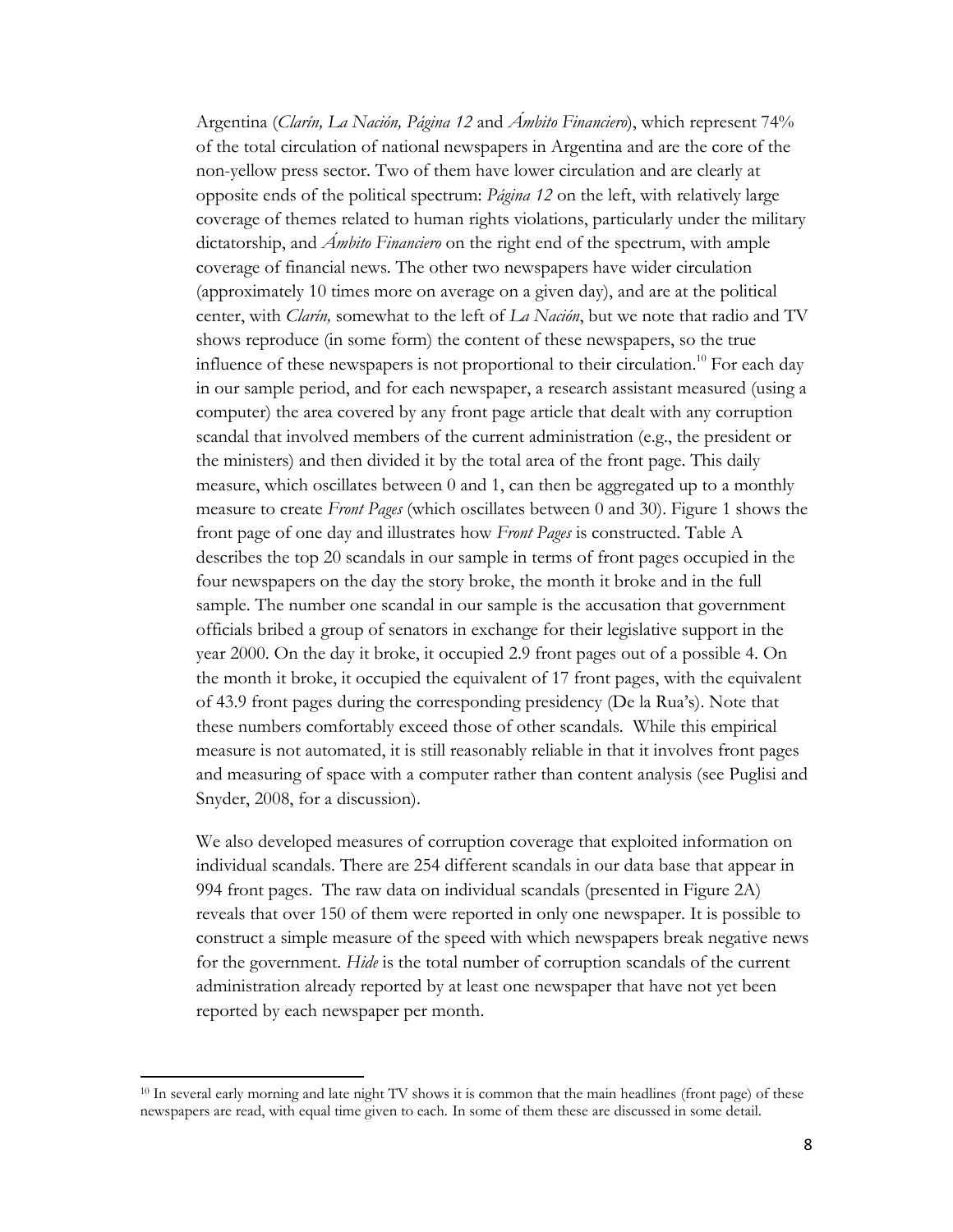We can also exploit the data on individual scandals using a measure similar to *Front Pages*, but considering only the space of the front page devoted to an individual corruption scandal (Figure 1 also illustrates how *Front Pages Scandal* is constructed). Thus, *Front Pages Scandal* is the total amount of space in the front pages of the month devoted to covering a particular corruption scandal of the current administration. Several corruption scandals are covered each month and the intensity with which each of these is covered varies across newspapers.

Our measure of influence by the government is *Government Advertising,* the total spending per month on advertising in each newspaper by the government, in millions of pesos of the year 2000. Government spending on the four main newspapers (which are the ones covered in this paper) for 2003-4 was of a similar magnitude to spending on television stations (and approximately 10 times more than on radio) (see page 116 in ADC/Justice Initiative, 2005). Table B includes information regarding the 20 most expensive advertising campaigns over the 2000- 2007 period. We observe that government advertisement covers a wide range of activities which include requests for bids on government contracts, public announcements, the promotion of government accomplishments and even political statements. In addition, Figure 2B reveals that it is extremely rare for the government to publish a specific advertisement in all four newspapers. In fact, this happened for less than 500 out of the 5,313 advertising campaigns in the 2000-2007 period.

Most contracting by the government in the advertising area is handled by *Télam*, the national government's news agency, which reports directly to the president's office. Government agencies make a request to *Télam*, which then decides where to place the ads. The legal framework for the placement of ads by *Télam* (basically a collection of government decrees) is "complex and ambiguous", allowing complete discretion by government officials who are able to regularly avoid the use of competitive bidding, often using explicitly the argument of urgency (ADC/Justice Initiative, 2005). The few agencies that handle their advertising autonomously are the *National Tourism Office*, the *National Lottery*, the *Federal Administration for Public Income* and the *National Bank*. <sup>11</sup> In Table C we explore the advertising allocation for both types of national agencies. The discrepancies are significant for *Ámbito* and *La Nación* during the *Duhalde* presidency and for *Clarín*, *La Nación* and *Página 12* during the Kirchner presidency.<sup>12</sup> We will study this issue in more detail further in the paper.

The data we use on government spending on advertising was obtained from *Fundación Poder Ciudadano*, an Argentine NGO who, in turn, obtained it from the government's *Secretaría de Medios de Comunicación de la Nación* after a formal application

l

<sup>&</sup>lt;sup>11</sup> The exempted national agencies are able to contract their own advertising (including production and space), independently of Télam, and to define their own advertising processes. (ADC/Justice Initiative, 2005)

<sup>&</sup>lt;sup>12</sup> We do not have information at the advertising campaign level for the Menem presidency.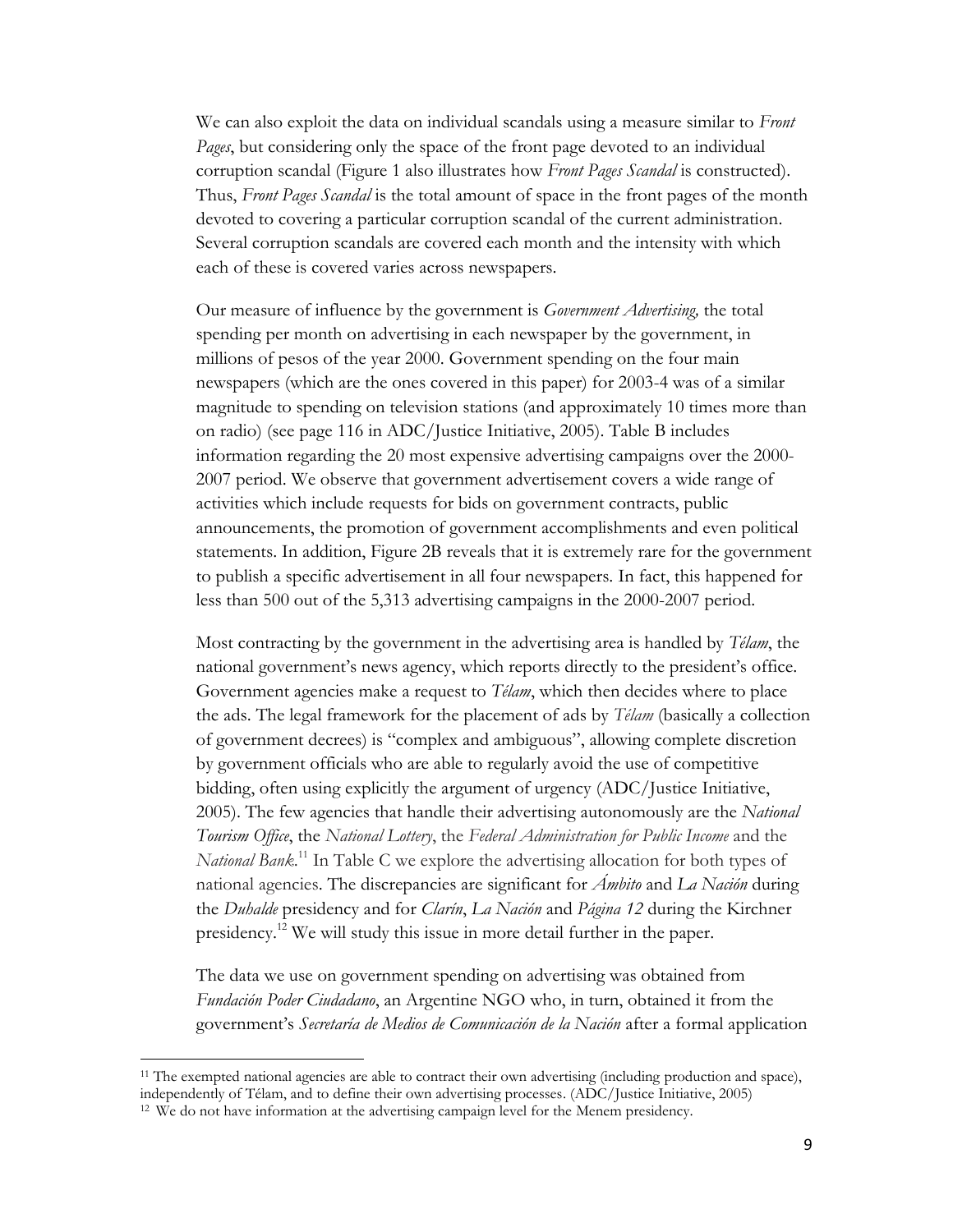process. This NGO is quite influential in Argentina, and its involvement makes it more likely that the data is high quality.<sup>13</sup> The series starts in January 2000, but given that we have data on coverage from April 1998, we constructed a measure of government advertising ourselves in order to extend our data on government advertising back two years (until April 1998). We did this in two steps. First, we randomly took two days each month and manually measured (with a digital camera) for each of the four newspapers, the total space taken up by government advertising (in the full edition). We constructed the measure for three overlapping months (January, February and March 2000) so as to be able to convert space (in centimeters) to a peso measure of government advertising.

Figure 3 presents the raw data on total corruption coverage per month (*Front Pages*) and total spending on advertising by the government per month (*Government Advertising*). Vertical red lines separate the four presidencies: Carlos Menem until December 1999, followed by Fernando De La Rua until early January 2002, followed by Eduardo Duhalde until May 25<sup>th</sup>, 2003, followed by Nestor Kirchner until December 2007. It can be observed that newspapers report relatively more corruption scandals in the early and later part of the sample period, with the lowest amount of scandals reported during the middle of the sample (the Duhalde presidency). It is also apparent that government advertising goes up over time. The most likely explanation is the stronger fiscal position of the government following the 2001 crisis. These changes in government advertising where also broadly in proportion to the ideological proximity of the government and the newspaper (calculated using data on the ideology of the government voters and the newspaper's readers). *The Economist* magazine summarizes the general view:

"One of the government's tools is money. The robust recovery in Argentina's economy since its collapse of 2001-02 has boosted tax revenues. That has brought an eightfold increase in the real value of the federal publicity budget (to \$46m in 2006) since Mr Kirchner took office in 2003. Argentine governments have a long tradition of funneling official advertising to sympathetic media and withholding it from others." (*The Economist*, 2006)

Figure 4 plots for each newspaper the residuals of *Government Advertising* and *Frontpage* after regressing both variables on newspaper and month dummies. Focusing on the residuals allows for an easier comparison of the data. The large month and newspaper fixed effects would otherwise overshadow the within variation in *Frontpage* and *Government Advertising*. It is noticeable from the data that government

 $\overline{a}$ 

<sup>&</sup>lt;sup>13</sup> For example, the data can withstand a formal auditing process. Founded in 1989, this NGO has focused on government transparency and became the Latin American Chapter for *Transparency International* when the latter was launched in the mid 1990's. It has organized presidential debates on the topic (for example in 1999), has promoted legal actions against the government and has organized national campaigns to bring about change in specific areas.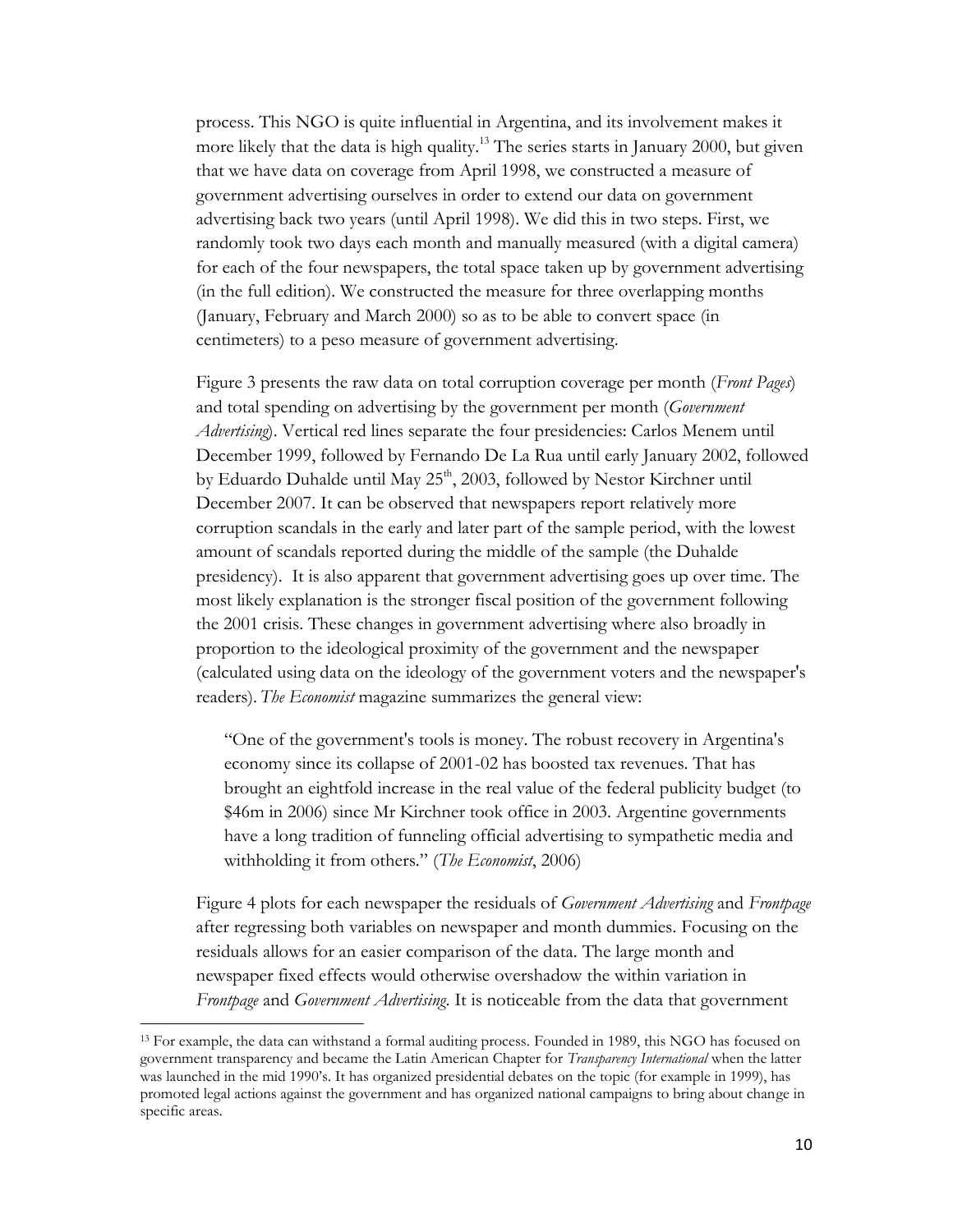advertising *within* a newspaper changes even *within* a presidential period. For example, we observe that government spending on *Clarín* plummets during the middle of the Kirchner administration. Note that in developed countries it is natural to consider a presidential period as only one regime, thus a control for newspaper-president interactions would not leave variation of *Government Advertising*. In contrast, in our sample, a one standard deviation in *Government Advertising* within the 16 presidentialnewspaper units is 0.17, similar to the between standard deviation (the overall standard deviation is 0.26). Newspapers also change their relative reporting over time *within* a presidency (for example, *Ámbito* tends to report less corruption scandals in its front page than other newspapers during the middle of De la Rua government).

To obtain a more detailed analysis of the interactions between each newspaperpresident pair we regress *Front Pages* and *Government Advertising* on month, newspaper and newspaper-president interactions dummies. Here the newspaper-De la Rua interactions are the excluded categories. Figures 5 and 6 show the 95% confidence intervals for the newspaper-president interactions fixed effects. Regarding the assignment of government advertising the *Página 12*-Kirchner and *Clarín*-Kirchner interactions stand out in comparison to *La Nación*-Kirchner and specially *Ámbito*-Kirchner fixed effects (Figure 5). In relation to the reporting of corruption we observe significant changes in the behavior of the two smallest and most ideological newspapers (Figure 6). Since the contents of newspapers (large or small) affect the television and radio agenda, the government might be interested in silencing even the smallest and most ideologically distant newspaper. In comparison to the De la Rua period the *Página 12*-president interaction is larger (more reporting) during the Menem administration and smaller during the Duhalde and Kirchner governments. With respect to *Ámbito* we observe a larger interaction effect in the Duhalde and Kirchner presidencies.

### *II.c. Empirical Strategy*

We start by estimating an OLS regression of the form

# *Front Pages*<sub>mj</sub> = α Ln(*Government Advertising<sub>mj</sub>+1)+*  $\theta_j$ *+* $\phi_m$ *+*  $\mu_m$

where *Front Pages* is the total amount of front page space devoted to covering corruption scandals of the current administration in month *m*, in newspaper *j; Government Advertising* is the amount of money spent by the government on advertising in month *m* and in newspaper *j*; while  $\theta$  is a newspaper dummy;  $\phi$  is a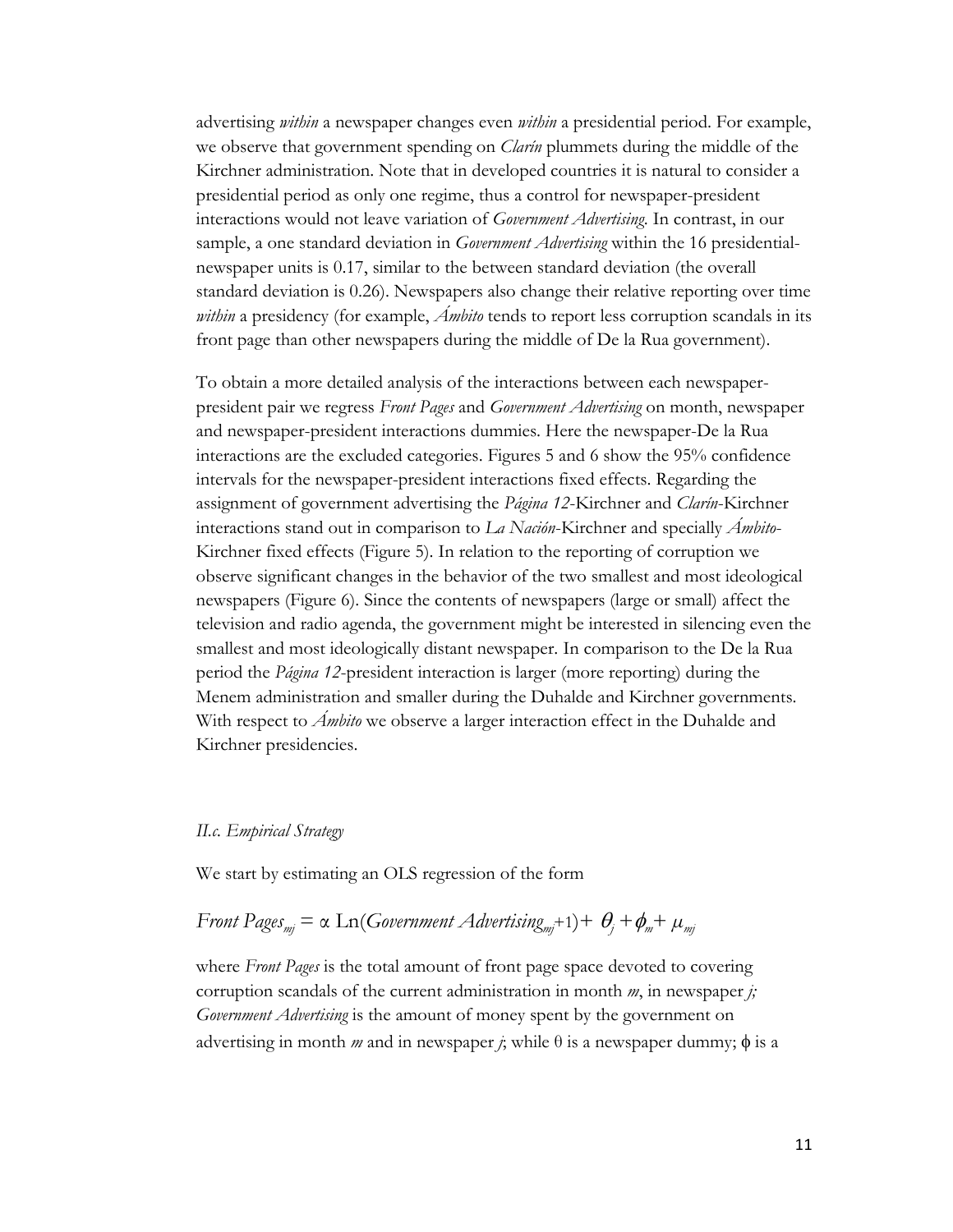month dummy and  $\mu$  is an error term. We study other specifications, including one which adds newspaper-president interactions dummies.<sup>1415</sup>

The second approach exploits information on the individual scandals. The first is similar to the specification above, but instead use *Hide*, *Front Pages Incidents* or *Front Pages Affaires* as the dependent variable. The second is an OLS regression of the form

# *Front Pages Scandal<sub>smi</sub>* =  $\alpha$  Ln(*Government Advertising<sub>smi</sub>+1*)+  $\theta_i + \phi_m + \lambda_j + \omega_{smi}$

where *Front Pages Scandal* is the total amount of front page space devoted to covering corruption scandal *s* of the current administration in month *m*, in newspaper *j*;  $\lambda$  is a scandal fixed effect and  $\omega$  is an error term. We also include other specifications, including one which adds to the above equation different dummies for each different newspaper under each president.

Note that our measure of government influence is restricted to financial influence and leaves out an enormous array of other strategies that range from physical intimidation to access to information (which are discussed in section *IIa).*<sup>16</sup> Note further, that within financial influence, we focus on one narrow activity –namely government advertising- while section *II.a.* mentions several other forms of financial influence for which we have anecdotal evidence (at least), including ownership laws, which have in fact been used in Argentina involving the newspapers in our sample. We do not have a lot of information about the co-movements in these other measures of influence and government advertising. These alternative measures are unlikely to be perfectly correlated and/or there may be some substitution between alternative forms of influence (the standard errors may be too large and there may be a downward bias in the point estimate of  $\alpha$  in the two equations above).

Three theoretical predictions can be made with respect to  $\alpha$ , the main parameter of interest. The benchmark is  $\alpha=0$ , which occurs when the media is independent and unaffected by government advertising.

One alternative is that  $\alpha \leq 0$ , with some variations within this regime. On the one hand, a negative correlation could be revealing a situation where the media is "motivated" by money and tilts reporting to favor the government in exchange for

 $\overline{\phantom{a}}$ 

<sup>14</sup> On the need to include time effects as newspaper content has changed during the digital age, see, for example, Boczkowski and de Santos (2007). On matching in commercial advertising, see Anand and Shachar (2004).

<sup>&</sup>lt;sup>15</sup> Similar results are obtained if we do not use a logarithm specification over *Government Advertising*. <sup>16</sup> The strategies (and their effectiveness) differ by country. For example, differential access to information is frequently observed, in part because laws granting access have stalled during our sample period. For example in Argentina, a freedom of information bill supported by press groups died in Congress in 2005. Changes introduced by the Senate required those requesting information to explain their reasons, to file an application similar to an affidavit, and, in some cases, to pay a fee. See Committee to Protect Journalists (2006).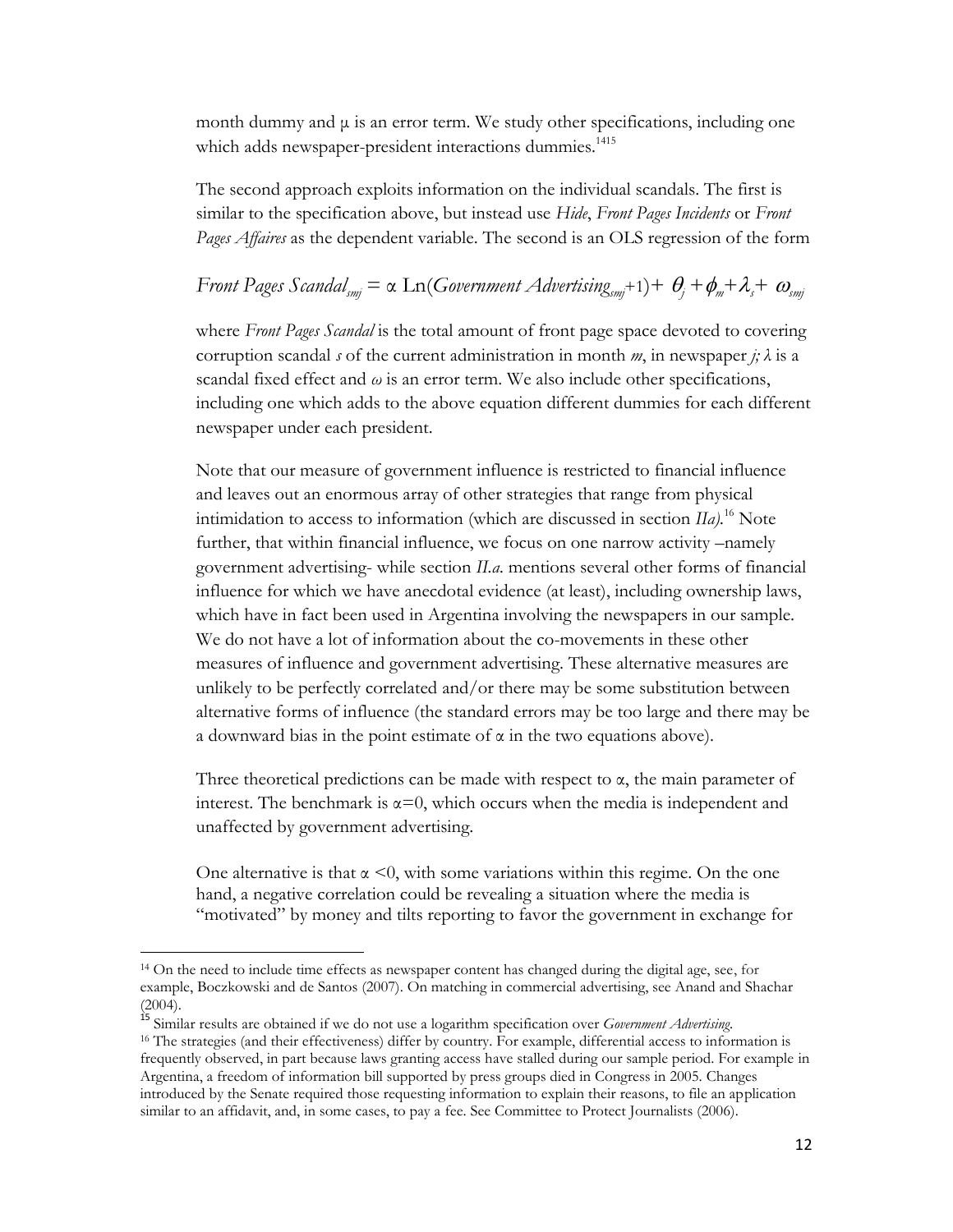government advertising. On the other hand, there is the possibility that  $\alpha$  is identifying a different relationship as outlined by previous work in this literature: firms (or governments in our case) of a particular type may direct advertising towards particular media to reach particular readers without expecting a *quid pro quo* from the latter; and the media of particular type may appreciate, and hence give particular coverage to these firms (or governments) (see, for example, Reuter and Zitzewitz, 2006 and, in particular, Anand and Shachar, 2004). Fortunately, our data set is sufficiently rich as to allow us to include government-newspaper interaction fixed effects that filters out the main source of potential bias: and ideological proximity fixed effect. One further possibility exists: the bias outlined above may operate at the level of particular news events. In that case, we have the possibility of including government-newspaper-scandal fixed effects.

An alternative is  $\alpha > 0$ , which is strange from the point of view economic incentives: higher transfers go to the newspapers that give wider coverage to corruption scandals<sup>17</sup>

## **II. Results**

l

#### *III.a. Main Estimates*

In Table 1 we present our basic set of estimates, which are based on *Front Pages*, the total coverage of (any) corruption scandal, per month per newspaper. We present the simplest possible specification, including only our measure of government transfers as there aren't many measurable and plausible confounding sources of variation. In subsequent specifications we add dummies that capture the level of ideological proximity between the president and each newspaper, as well as other specifications that study the robustness of the basic correlation. In all the regressions included in the paper we use Newey-West standard errors to allow for autocorrelation and heteroskedasticity.<sup>18</sup>

In column (1) we find that the coefficient on *Government Advertising* is negative and significant at the 1% level, indicating that coverage of corruption scandals within newspapers is lower when government spending on advertising is high (we also include a set of month dummies). Column (2) adds a set of newspaper times president interaction dummies (i.e., includes a set of 16 dummies, one for each newspaper-president pair). The coefficient on *Government Advertising* in column (2) is negative and significant at the 1%, suggesting that even within a certain newspaper and president regime, reporting of government corruption occupies less front page

<sup>&</sup>lt;sup>17</sup> Perhaps to avoid criticism of attempting to influence the media (although in such a scenario  $\alpha$ =0 should be enough). In Borges' short story *The Bribe*, an academic obtains the favor of a senior colleague by being openly critical of his work (anticipating the latter's desire to appear unbiased).

<sup>&</sup>lt;sup>18</sup> Similar results are obtained if we use Prais-Winsten standard errors.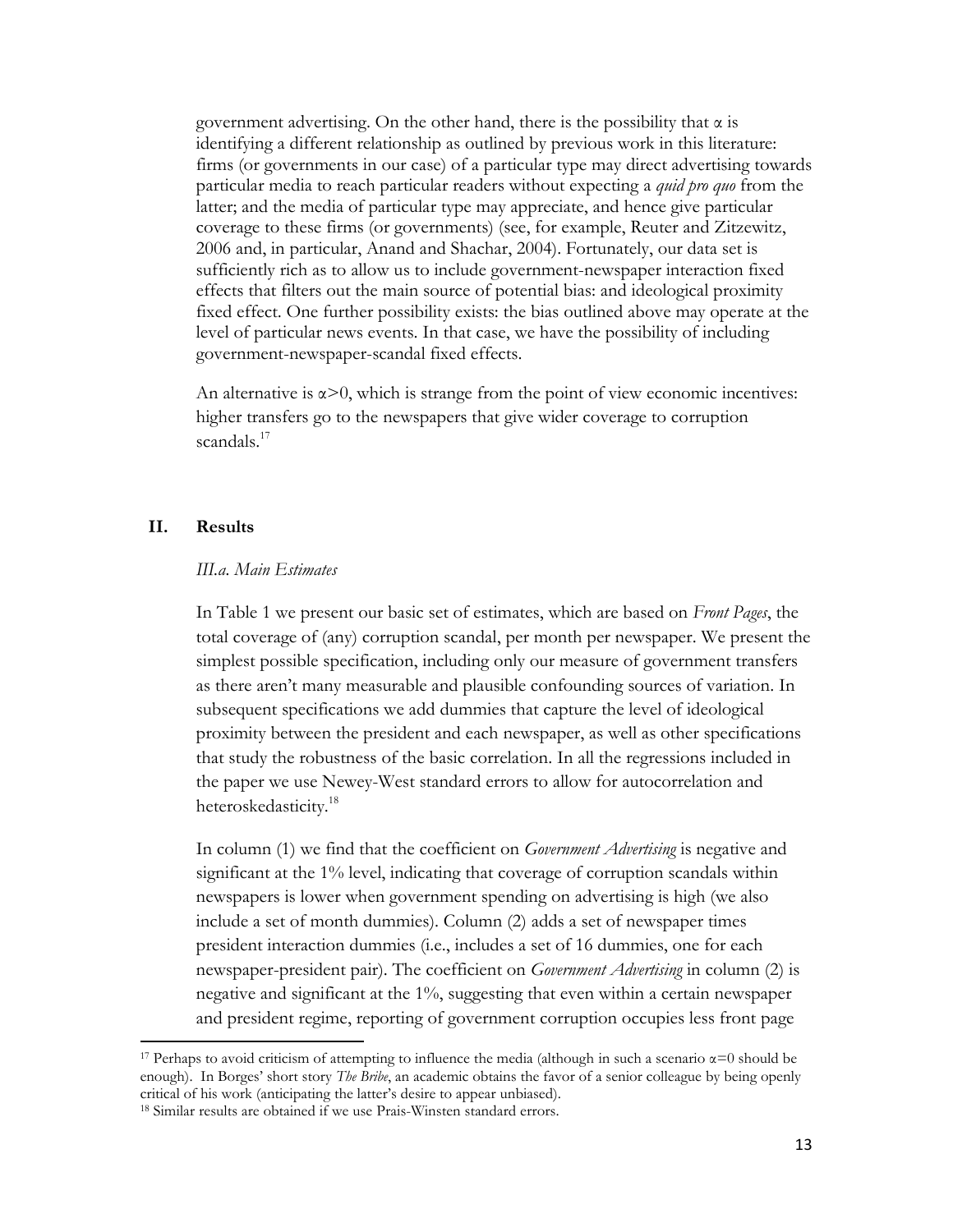space when government advertising is relatively generous. It is worth noting that the coefficient drops to half of its value after including the interaction dummies. This result suggests that the ideological proximity between government and newspaper is also a factor in explaining both the distribution of advertising and the reporting of corruption scandals.

In order to get some sense of the size of the correlation, we note that a one standard deviation increase in government advertising (0.26 million pesos of 2000) is associated with a reduction in coverage of corruption scandals in the month by 0.31 of a cover, or 25% of a standard deviation in *Front Pages*. 19

Further tests suggest that these findings are robust. While the next subsection explores this in more depth, here we anticipate some simple results. In column (3) we add a time trend for each newspaper-president pair. The time trend consist of a linear function over the number of months the government has been in office, which is then interacted with the 16 newspaper-president dummies (similar results are obtained with a quadratic time trend). The coefficient of interest in column (3) is again negative and significant at the 10% level.

For the 2000-2007 period it is possible to separate *Government Advertising* into advertising executed or not through the centralized agency, *Télam*. It is reasonable to assume that the agencies that manage their advertising autonomously will put more weight on their own marketing priorities and less weight on the national government political agenda.<sup>20</sup> In Table 2 we repeat the regressions performed in Table 1 replacing *Government Advertising* by either the advertising channeled through *Télam* or by the resources placed by the exempted national agencies. The results suggest that only the government transfers managed by the centralized agency are correlated with the reporting of corruption.

In Table 3 we repeated the regression included in column (2) in Table 1 excluding either one newspaper or one president at a time. The eight new regressions yielded a negative coefficient over *Government Advertising*. The coefficient is, however, statistically insignificant in the specification where the Kirchner presidency is excluded. Note that in this specification the number of observations is almost halved. We find that the main coefficient is largest in absolute terms when we exclude *Clarín*, the newspaper with largest circulation, followed by *La Nación* (the second largest circulation), then *Página 12* (the third newspaper in terms of circulation in our sample; but see the discussion on sources for circulation numbers in Section IV) and then *Ámbito*. In other words, coverage of scandals in the

l

<sup>19</sup> We evaluate the increase in *Government Advertising* at its mean value (0.23).

 $20$  This assumption is supported by the fact that, as its conflict with the media intensified, the national government decided in 2009 to eliminate these exceptions and force all federal organisms to channel the advertising through a centralized agency.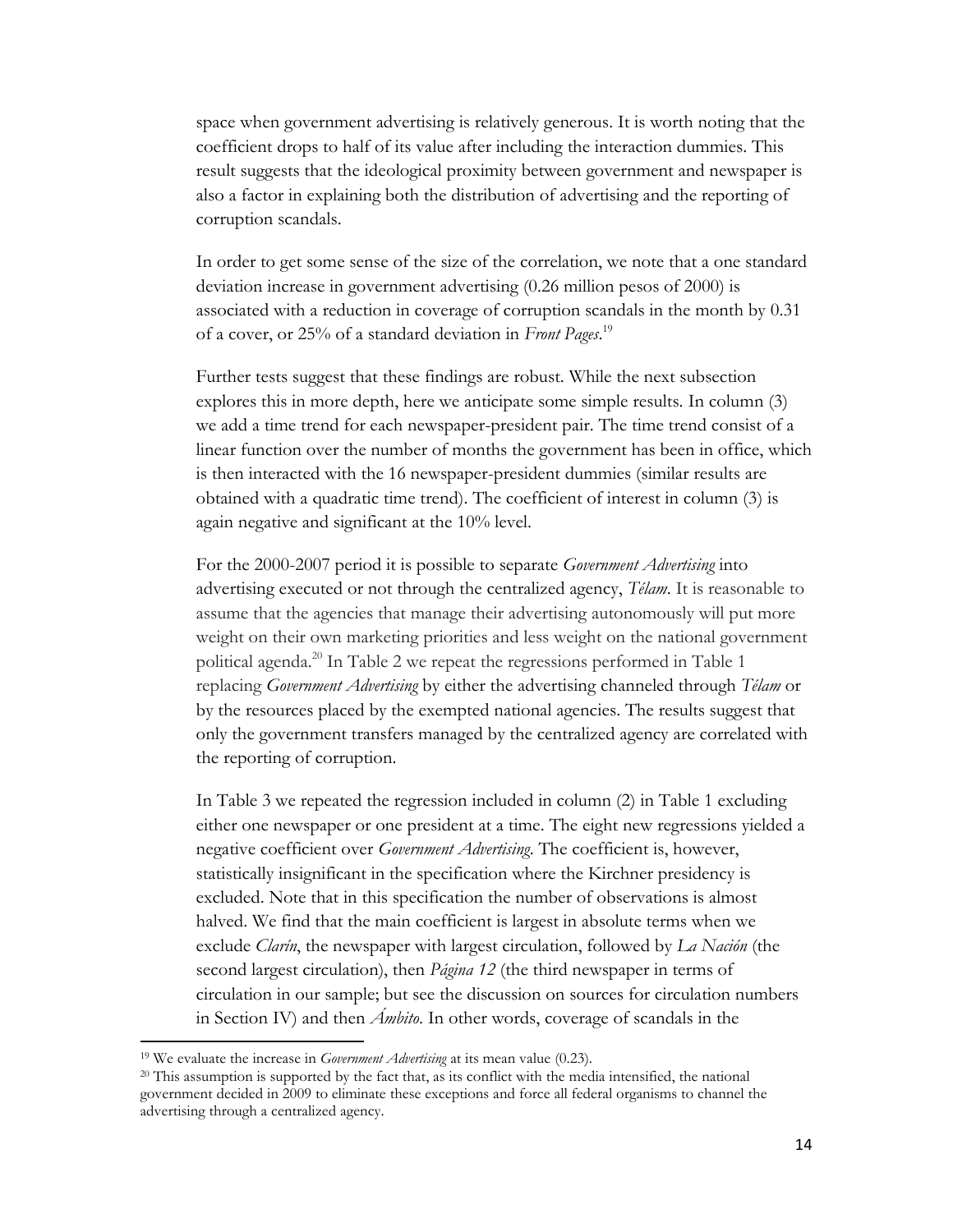newspapers with the largest circulation seems to be the least sensitive to government advertising. There are fewer differences in the main coefficient of interest when we exclude one president at a time. The coefficient is smallest in absolute terms when we exclude Kirchner.

The first column in Table 4 explores the timing by including a lagged measure of *Government Advertising*. Both current and lagged *Government Advertising* enter with negative coefficients, while current levels seem to have a stronger connection to corruption coverage. It is also possible that the advertising-coverage connection takes place at a lower frequency. To provide a partial evaluation of this possibility in columns (2) through (6) we run the basic specification using longer lags. Although the large standard errors do not allow for more precise conclusions, the data do not suggest that our use of specifications in current levels in Table 1 is obviously wrong. $^{21}$ 

Column (7) in Table 4 includes a measure of lagged coverage. It reveals that the autoregressive component is not particularly large (it is slightly smaller than a quarter). The main coefficient on *Government Advertising* is negative and significant at the 5%, suggesting that after controlling for previous coverage, current coverage is negatively correlated with current *Government Advertising*.

Within the theories of "motivated" reporting (by which we mean reporting that is not independent of monetary transfers; see section *II.c.*), both corruption (whereby the government offers money to newspapers to reduce adverse coverage) and extortion (whereby a newspaper exaggerates unfavorable coverage until the government pays up) are possible. Note that, in both cases, the negative correlation we are uncovering means that the discretional regime for making government transfers to newspapers introduces distortions in reporting.<sup>22</sup> Nevertheless, the Granger analysis performed in Table 5 suggests that it is the government the one that leads and not the other way around.

Finally, Table 6 investigates the correlation between government transfers and coverage of scandals by non-political actors. Our database contains coverage of scandals in which trade unions, the police, the church or a group of low income, often unemployed individuals were involved.<sup>23</sup> There are 321 scandals involving

<sup>21</sup> It would be possible to disaggregate the advertising data at the daily level (the data from *Poder Ciudadano* is tabulated per advertisement, but it includes the month and not the date in which the advertisement was published). This would allow us to perform the regressions in Table 1 at the daily level.

 $\overline{a}$ 

<sup>&</sup>lt;sup>22</sup> Note that in models with full information the estimated effect would be identical under either form of motivated reporting. In Reuter and Zitzewitz (2006) the results for one publication that does not have advertisements (*Consumer Reports*) can be used as a possible benchmark (although interestingly the sample of funds recommended by *Consumer Reports* also comes from firms that spend relatively more on advertising). <sup>23</sup> This group known as "piqueteros" has become a mildly important social actor in Argentina (it is like a trade union of the unemployed).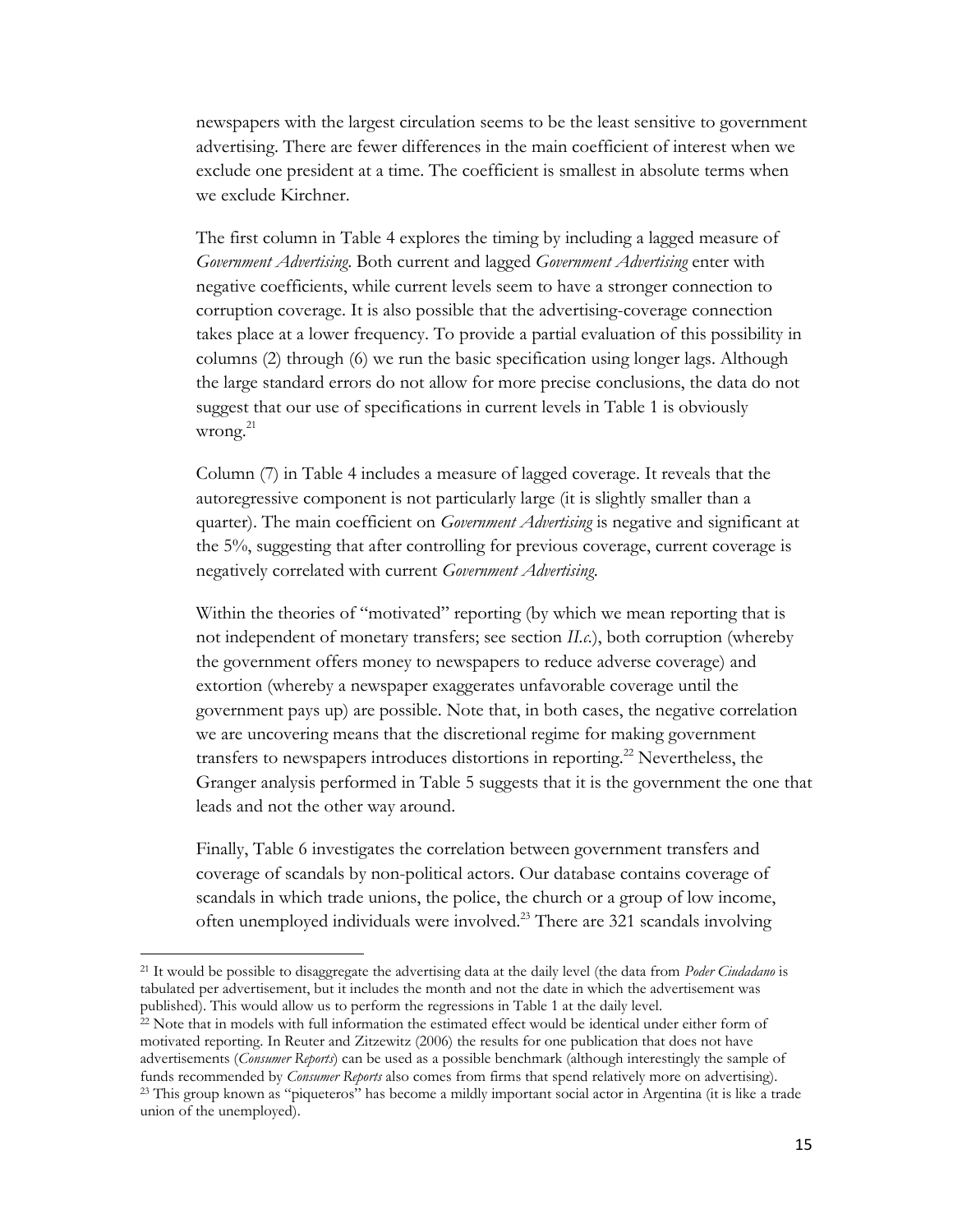these groups, which are covered in the front page 941 times. The correlations reported in Table 6 are statistically insignificant, suggesting that not all coverage of scandals is negatively correlated with government transfers.

### *III.b. Robustness: Measures of Coverage using Data on Individual Scandals*

We next explore the robustness of our findings exploiting the fact that we have information on individual scandals, which allows us to develop different measures of coverage of corruption.

Table 7 separates front page coverage of corruption scandals that were reported by just one newspaper (which we call *Front Pages Incidents*) from coverage regarding scandals that were widely reported (by at least two newspapers, which we call *Front Pages Affaires*). The coefficient on *Incidents* is negative and significant at the 1% level in column 1 and at the 18% level in column 2. Meanwhile the coefficients on *Affaires* are both negative and significant at the 1% level. We know that by construction the coefficients on both *Affaires* and *Incidents* add up to the corresponding coefficient when *Front Pages* is used as the dependent variable. Using the coefficients in column 2 in Table 1 and in columns 2 and 4 in Table 7, we observe that *Affaires* accounts for 81% of the estimated correlation (0.81=1.33/1.64) and *Incidents* accounts for only  $19\%$  (0.19=0.31/1.64). Therefore, we detect that most of the computed correlation is originated from the reporting of scandals extensively reported in the media.

Table 8 reports results using *Front Page Scandal*, the number of front pages per month accounted by the space granted to coverage of a specific scandal by a newspaper. Columns (1-5) include newspaper and month fixed effects as well as a set of other president-newspaper-scandal fixed effects combinations. In all of the regressions the association with *Government Advertising* is negative and significant. Regressions (2-5) include a president-newspaper interaction. In columns 3 through 5 we add a time trend for each newspaper-president pair. Scandals fixed effects are included in columns 4 and 5. To see the size of the effect, note that the coefficient on regression (5), which also controls for newspaper-scandal interactions, is -0.017. This suggests that an increase in *Government Advertising* of one standard deviation is associated with a decrease in coverage of a particular scandal of 2.7% of a standard deviation in the *Front Pages Scandal* variable.

Table 9 looks at a measure of the speed of reporting. *Hide* is a measure of the extent to which newspapers do not report news items that are negative to the government. Specifically, *Hide* counts the number of corruption scandals already reported by some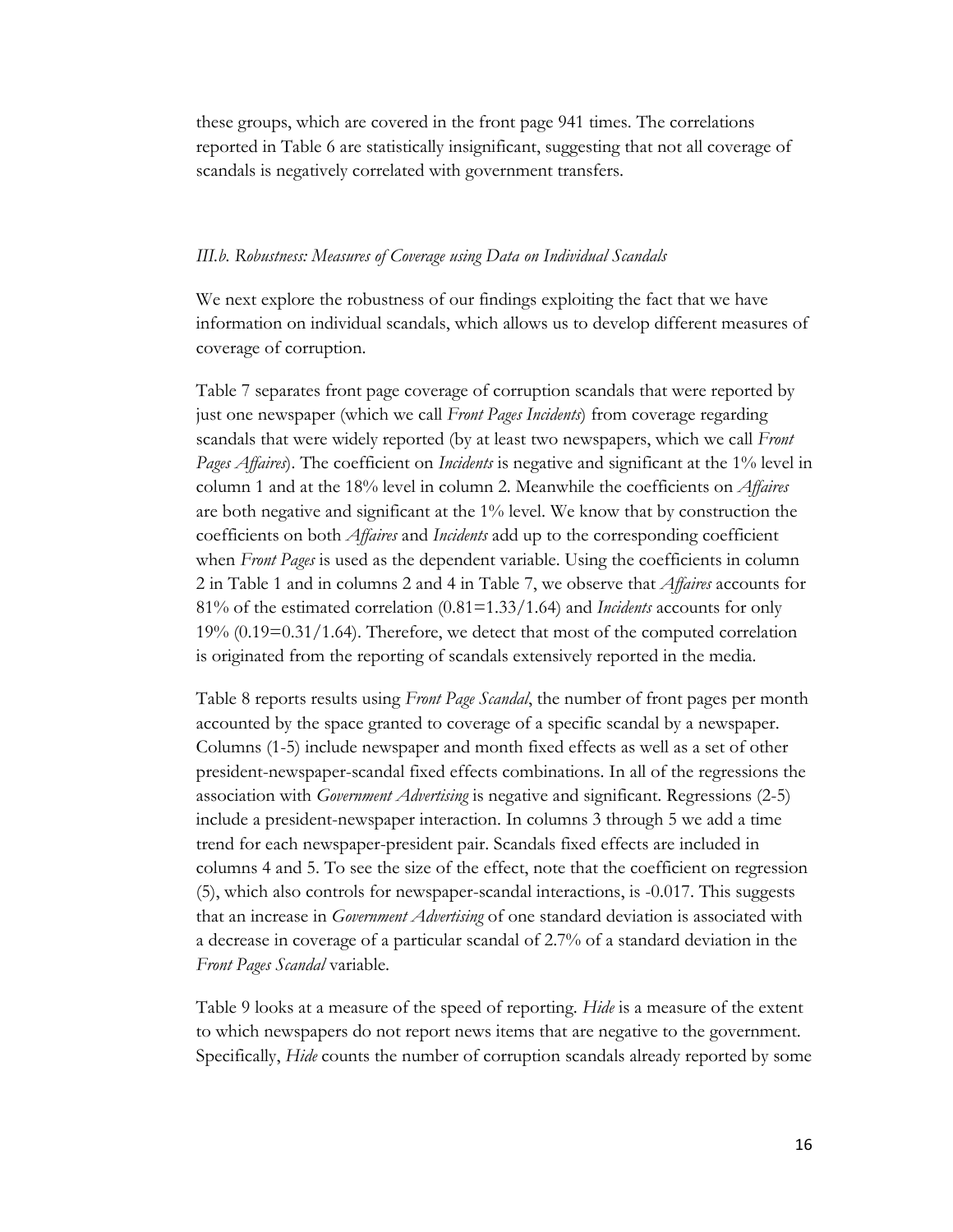other newspaper but not yet reported by this newspaper.<sup>24</sup> We do not find a robust and significant association between our measure of coverage (*Hide*) and *Government Advertising*. This result suggests that the correlation between government advertising and the reporting of corruption is not driven by the decision concerning when to first report a scandal but by the amount of space devoted to its treatment over time. In the next section we study the relation between reporting of corruption and newspaper readership as a possible explanation for this result.

## **III. Discussion**

l

An interesting and important question concerns the reputational costs for newspapers arising from biased coverage (see, for example, the discussion in Gentzkow and Shapiro, 2006). On the one hand, it is possible to retain models where bias is visible to readers who compare the contents of daily publications if one relaxes the assumption of full verifiability (see, for example, Besley and Prat, 2006). Alternatively, the costs of biasing coverage are low if different readers consume different newspapers (see, for example, Mullainathan and Shleifer, 2005). Unfortunately, we do not have sufficient data for a full investigation of this issue. We do, however, have some data on circulation for the two main newspapers (*Clarín* and *La Nación*). These two have a much wider circulation than the other two newspapers in our sample so, financially, the issue is particularly relevant for these two publications.<sup>25</sup> Table 10 presents the correlation between circulation and *Front Pages* or *Hide*. The results suggest that there is a positive and statistically significant relationship between circulation and corruption coverage. Using the coefficient in column (1) in Table 10, we note that one standard deviation increase in *Front Pages* is associated with 1.35 million extra papers sold in the month. Meanwhile, one standard deviation decrease in *Hide* is associated with a 2.57 million increase in circulation per month.<sup>26</sup> The higher cost in terms of readership associated with not ever having reported scandals could explain the distinct relation between *Government Advertising* and *Front Pages* versus *Government Advertising* and *Hide* documented in Table 1 and 9 respectively. Newspapers may be prone to decrease the number of front pages and space devoted to a corruption scandal by the government, but due to a higher

<sup>24</sup> We also experimented with other definitions of *Hide* and reached similar conclusions. For example, similar results obtain if we define the variable only for scandals that were reported by at least two papers.

<sup>25</sup> The average circulation in the first half of 2007 of *Clarín* and *La Nación* is 284,000 copies per day versus approximately 20,000 for *Página 12*; estimates from ADC/Justice Initiative (2008). Our source for *Clarín* and *La Nación* is the *Instituto Verificador de Circulaciones*. Self reported data on daily circulation by *Página 12* is 97,000, whereas for *Ámbito* is 85,000.

<sup>26</sup> Note that these amounts are relatively large since average monthly circulation for *Clarín* in our sample is 13.54 millions, and for *La Nación* is 5.06 millions.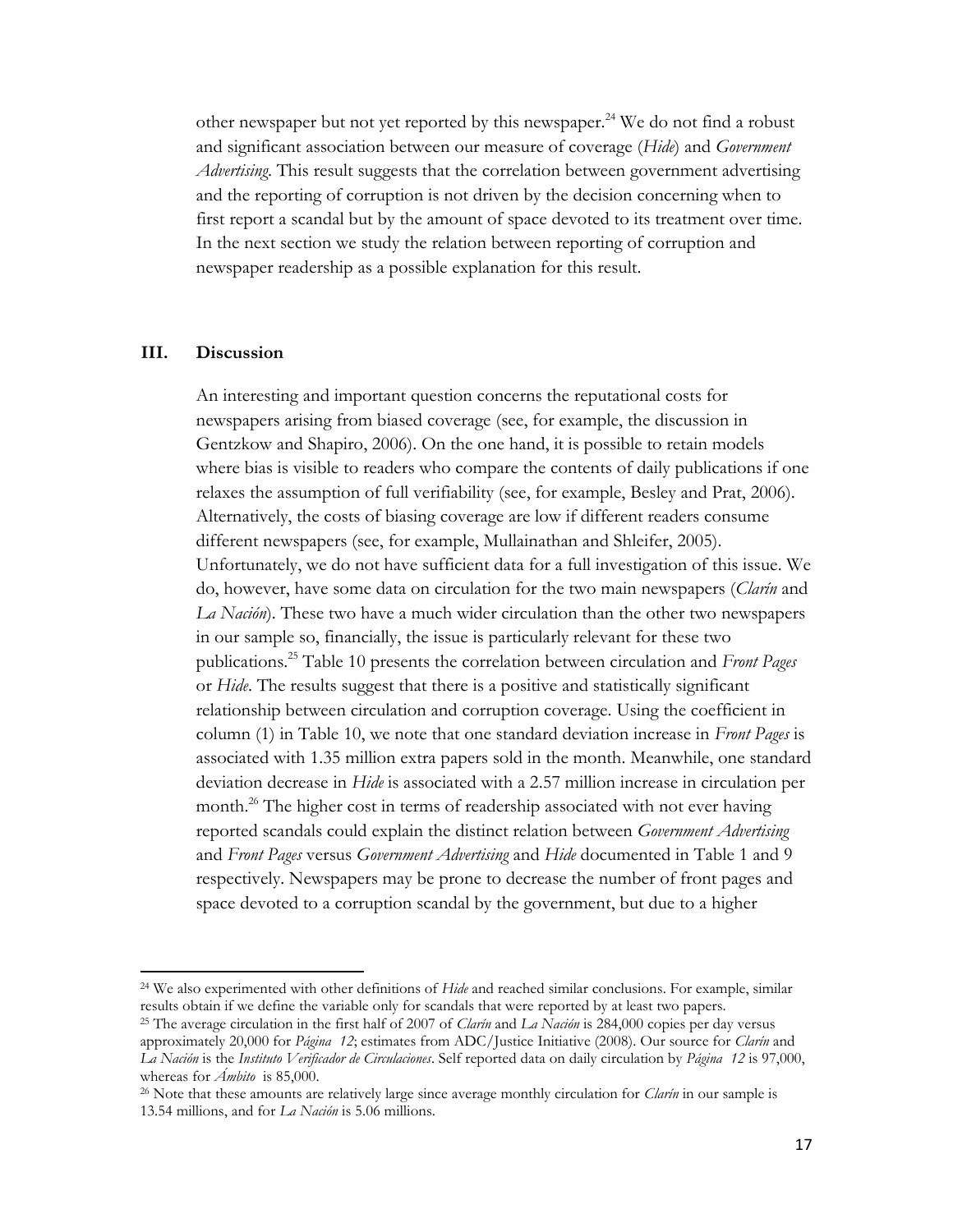readership loss they may be hesitant to delay the reporting of a scandal that has already appeared in others newspapers.

Of course, the media should be extremely unhappy about a regime with the characteristics we describe, as it involves biasing coverage for financial gain. Indeed, we collected evidence of several instances of journalist complaints concerning the regime with discretional government transfers (dressed as advertising). As just one example, consider an editorial in *Clarín* entitled "Abuses with Public Advertising". It complains that the practice of public advertising has been transformed into a means of providing carrots and sticks in exchange for favorable coverage, and that there are *"no objective parameters governing the distribution of public advertising nor adequate controls over the way money budgeted for this use is actually spent"*. 27

We do not offer any further interpretation of our findings, except to note that 1) several authors have argued that profit motives of media companies' compromise coverage; that 2) we have presented evidence consistent with such "motivated coverage" in the presence of government transfers; <sup>28</sup> and that 3) this has implications for work considering how media firms affect the formation of beliefs. For example, Bennet (1990) emphasizes the need by reporters to have access to government sources and Chomsky and Herman (1988) make the argument that for-profit media must cater to advertisers to stay in business. This is consistent with the results of Reuter and Zitzewitz (2006) concerning biased investment recommendations.<sup>29</sup> The evidence presented in this paper concerns size and timing of coverage, which is apriori less serious from the point of view of an individual's financial standing, but

 $\overline{a}$ 

<sup>27</sup> See, "Abusos con la Publicidad Oficial", Editorial, Clarín, 22 de Julio, 2009. See also, "La Publicidad Oficial como Censura", *La Nación*, 14 de Abril, 2007. Of course such rhetorical evidence should be interpreted with caution. While several policy proposals have been made to reform the system, we note that the problems outlined in the paper can be avoided and the stated objectives of the program ("to provide information of the acts of government") can still be achieved by removing discretion in the allocation of funds. For example, by fixing the amount going to each media outlet, or by allowing funding to depend on some predetermined formula (for example, based on historical data on circulation).

<sup>&</sup>lt;sup>28</sup> While we have not produced a full-fledged theory of what is driving changes in government advertising, we point out that the inclusion of government-newspaper interactions solves the main problem of identification in the literature whereby government ideology drives favorable coverage and newspaper ideology drives funds and there is no quid-pro-quo (even implicitly). To test this hypothesis we construct a variable that interacts the government's revenue level and a government-newspaper ideological proximity variable. The ideological proximity variable is created by using the space in each newspaper devoted to human rights abuses and the leftright self-placement by the government voters in the *Latinobarometro Survey*. As expected the interaction variable has a positive and significant correlation with the advertising managed by *Télam*. Moreover, the correlation disappears once we focus, instead, on the advertising not channeled through the centralized agency. Finally, using the government's fiscal position times ideological proximity as an instrument for *Government Advertising* suggests that a casual interpretation of the main results of the paper is appropriate. For example, the coefficient in column 1 in table 1 is -6.081 (standard error=1.271).

<sup>&</sup>lt;sup>29</sup> Given their focus on financial returns they can derive a cost to readers from following the biased recommendations of the publications under study. They note that future returns are similar for mentioned and not mentioned funds, and conclude that the cost of bias to readers is small. In our case there is a financial cost of bias to the newspaper in terms of circulation, and to the reader in terms of information.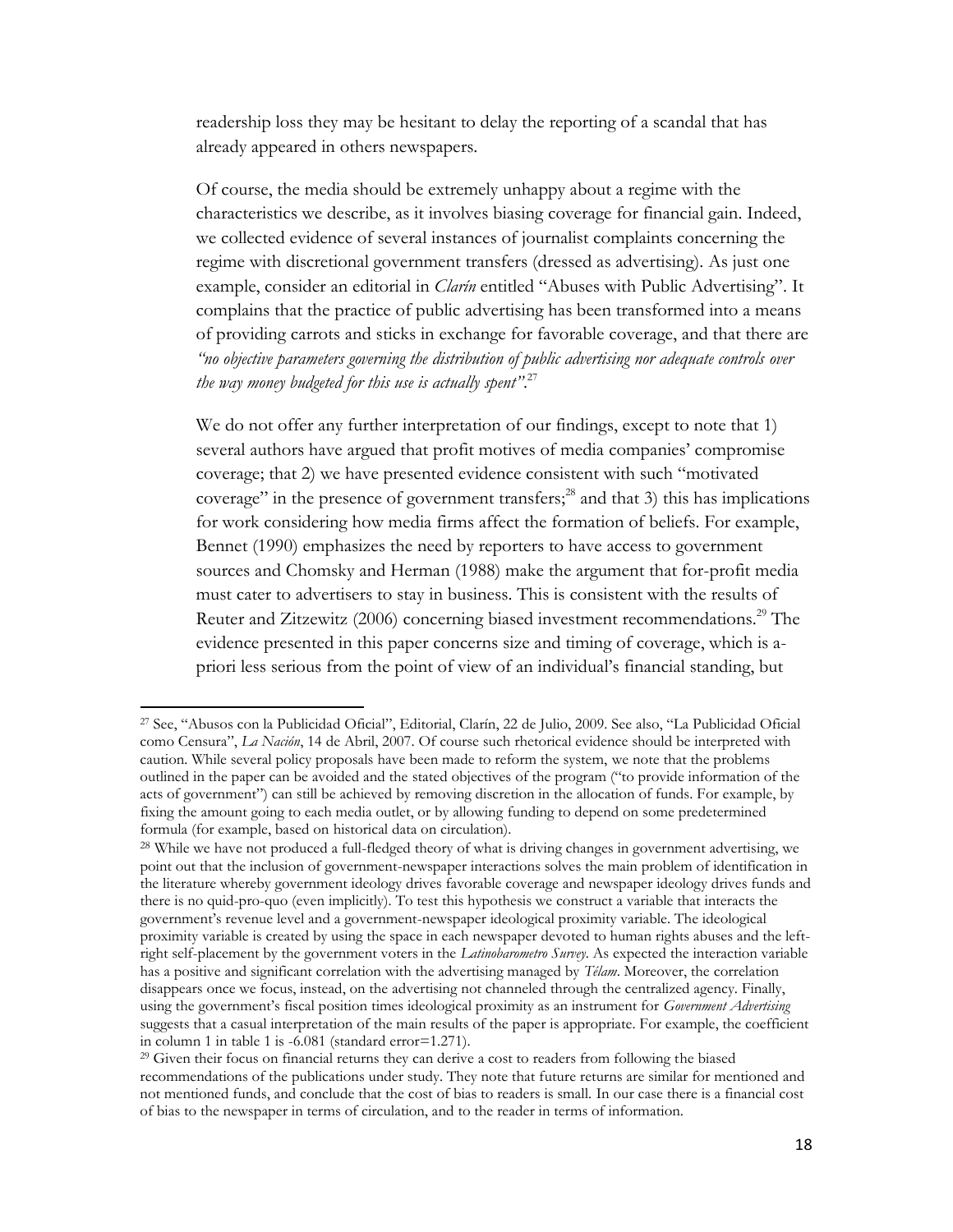which may affect the reader's political positions, at the very least because it influences the salience of particular pieces of news and the extent of priming on these negative (from the government perspective) pieces of news. In the Argentine context, Di Tella, Galiani and Schargrodsky (2008) study how priming, of the type that appear in the newspaper coverage studied in this paper, influence political beliefs.<sup>30</sup> Specifically, they note that groups treated with a news report (i.e., that are read a newspaper report with negative comments on the water privatization that are made by the president which are demonstrably untrue) change their beliefs about the privatization of the water services in the direction reported by the newspaper. Of course, hard measures of coverage (such as size and timing) might also be correlated with other dimensions of coverage, such as framing, which might have a more sizeable influence on beliefs (see, for example, Entman, 1989). Indeed, if framing and editorial content also prove to be sensitive to public funding, media bias might help explain broader changes in beliefs. For example, economists who are puzzled by the popular backlash against market reforms might note that these took place during a period when the government both, moved to the left, and increased considerably spending on advertisement in the media. Finally, note also that we can detect reduced coverage but not if coverage is eliminated.

## **IV. Conclusions**

 $\overline{a}$ 

The media is potentially important in exercising control over abusive government, particularly in countries with high levels of corruption and weak legal systems. Accordingly, governments often try to influence the media through actions that range from outright censorship and intimidation, to favors and transfers. In this paper we provide a description of one aspect of the connection between the media and the government in Argentina 1998-2007, namely that concerned with monetary transfers to newspapers and their coverage of negative news events.

We focus on coverage of government corruption scandals in the front page of the main four newspapers in the country. Advantages of focusing on corruption include that news events can be clearly classified as favorable or unfavorable to the government (independently of its political color), and that it is a topic that appears with relative frequency in the front page, with substantial variation in the amount of space devoted to it, both over time and across newspapers. Thus, the proportion of the front page occupied by the report on the current government's corruption gives

<sup>&</sup>lt;sup>30</sup> The news report used in that study was originally published in *Clarín* in 2005, which is covered in our sample. The importance of beliefs in the determination of economic systems has been emphasized by several authors (see, for example, Piketty, 1995, Benabou and Tirole, 2006, Alesina and Angeletos, 2005, *inter alia*). There is also growing evidence on the variability of beliefs across groups and over time (see, for example, Alesina, Glaeser and Sacerdote, 2001, Di Tella, Galiani and Schargrodsky, 2007, Giuliano and Spilimbergo, 2009, *inter alia*).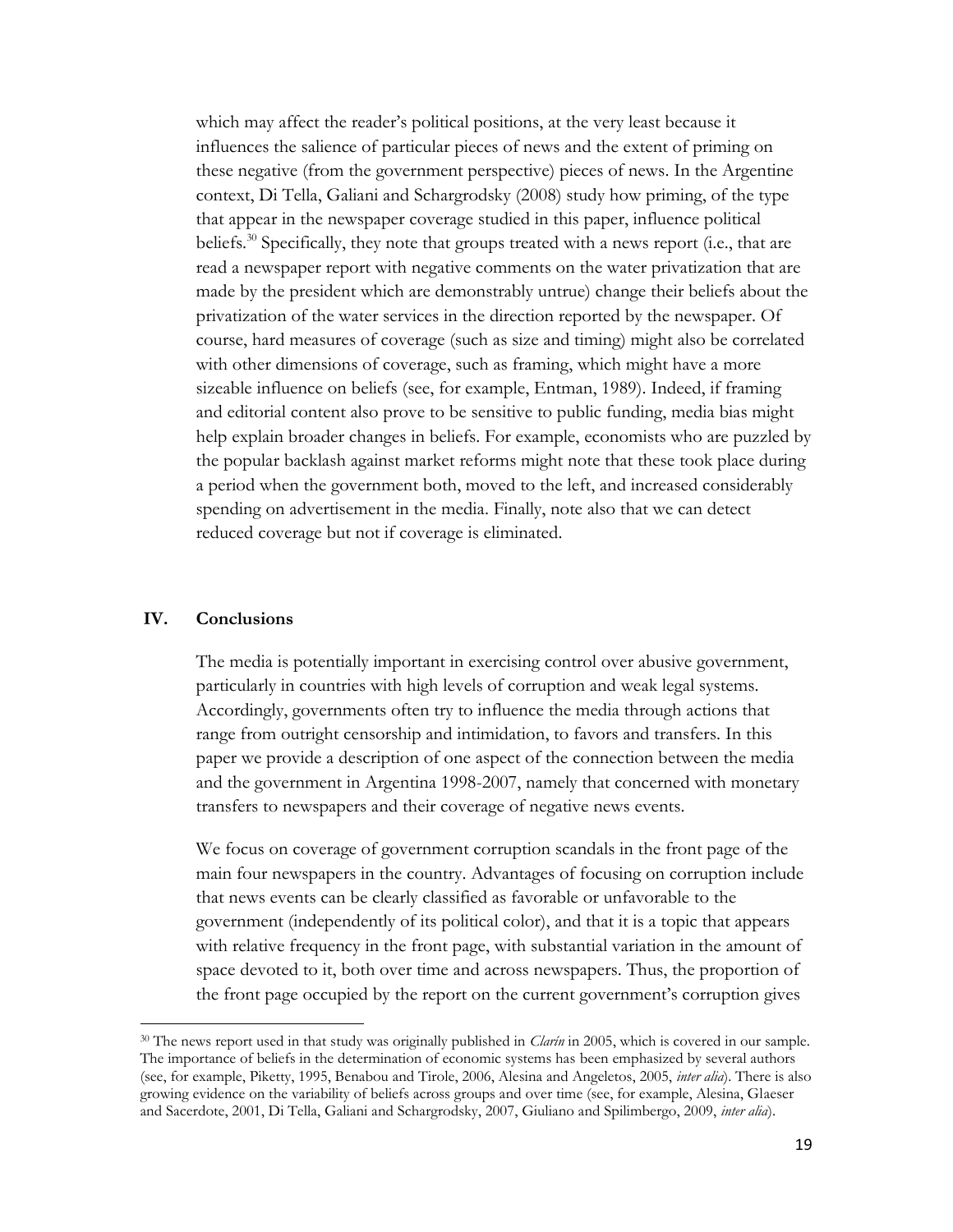one measure of the intensity of negative coverage (per day per newspaper). This can be aggregated at the monthly level to give a measure of how intensely a particular newspaper has provided negative data on the government. We also have monthly data on government transfers in payment for public advertising to each newspaper, so we can estimate the correlation between transfers of money and front page space devoted to coverage of corruption scandals. The main estimate is negative and significant, even after controlling for newspaper and month fixed effects, as well as a set of other specifications. For example, the negative correlation survives the inclusion of a president-newspaper interaction dummies, suggesting that even within a certain newspaper and within a certain presidential period, front page coverage of news events that are unfavorable to the government is smaller when transfers are relatively high. The fact that the main coefficient is halved when we include the interactions fixed effects suggests that the ideological proximity between government and newspaper is also important to both the distribution of advertising and the reporting of corruption scandals. Nevertheless, the size continues to be considerable: a one standard deviation increase in monthly government advertising (0.26 million pesos of 2000) is correlated with a reduction in the coverage given to government corruption scandals in the month by 0.31 of a cover, or 25% of a standard deviation in our measure of front page coverage.

We also construct several measures of coverage that exploit information at the scandal level, something that allows us to present a broader picture of how the government's discretional advertising regime biases coverage. These measures include *Incidents* (coverage of scandals that were reported by just one newspaper), *Affaires* (coverage of scandals that were reported by at least two newspapers) and *Hide* (which counts the number of scandals already reported by some other newspaper but not yet reported by this newspaper). We provide a measure of the extent to which biased coverage is costly to newspapers in terms of reduced circulation for about half our sample. Finally, we find that only the government transfers that are channeled through a centralized agency are associated with a reduction in the reporting of corruption and also that the coverage of scandals by non-political actors is not correlated with government advertising.

Overall, our findings are consistent with a model where newspapers bias reporting in favor of the government in exchange for transfers without prohibitively large financial costs arising from reduced circulation.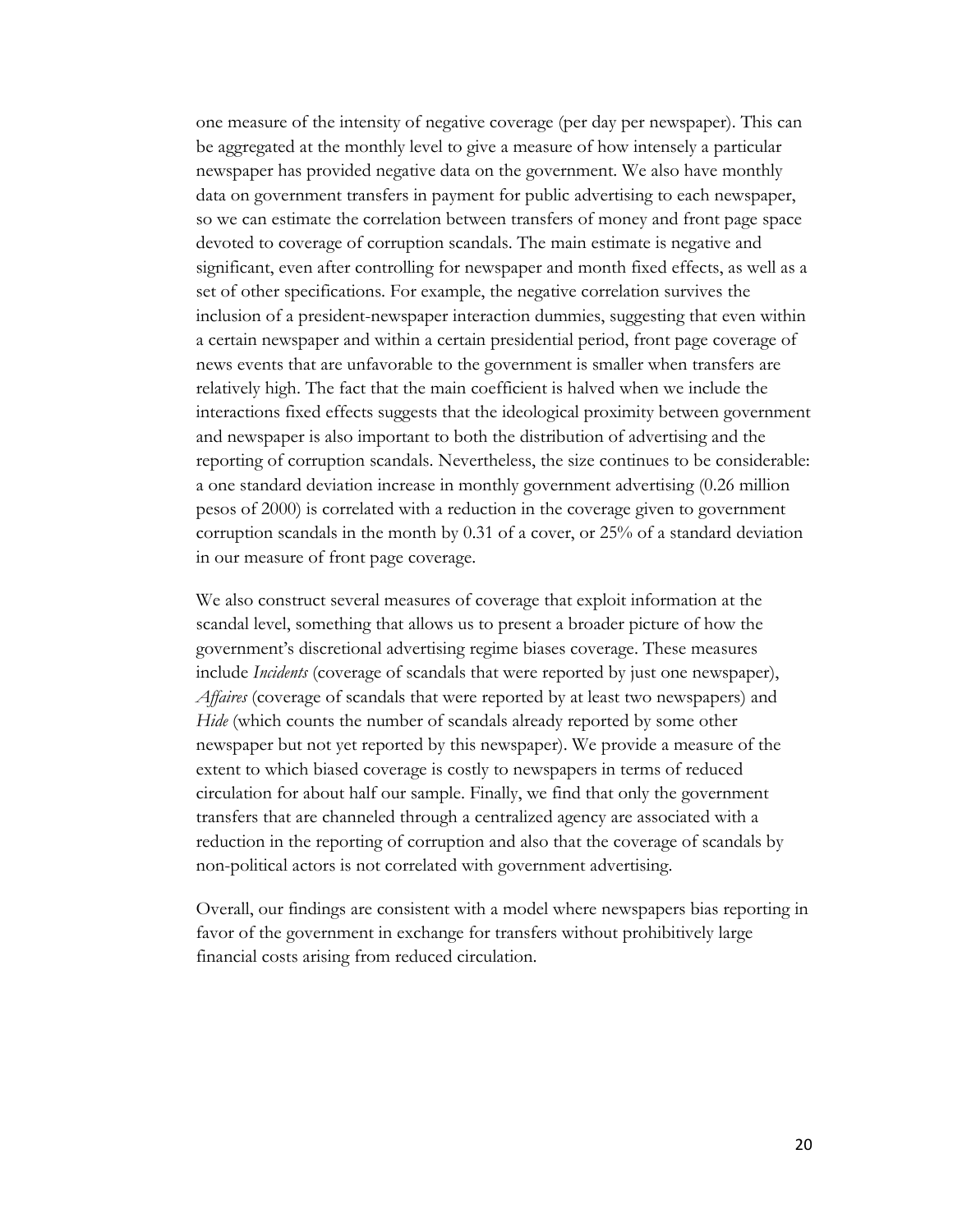

Figure 1: Front Page Clarín 8th October, 1998. The construction of *Front Pages* involves adding for a particular newspaper and for a particular month the fraction of each front page in the month devoted to covering corruption scandals of the current administration. Here, we considered Area $(A+B)/Total$ Area as the contribution of october 8th to the measurement of *Front Pages* for *Clarín* in October 1998. Similarly, the Area(B)/Total Area is the October 8th contribution to the measurement of *Front Pages Scandal* for *Clarín*, October and the bribery scandal of IBM-Banco Nación; similarly the Area(A)/Total Area is the October 8th contribution to the measurement of *Front Pages Scandal* for Clarín, October and the bribery scandal of Armas.

21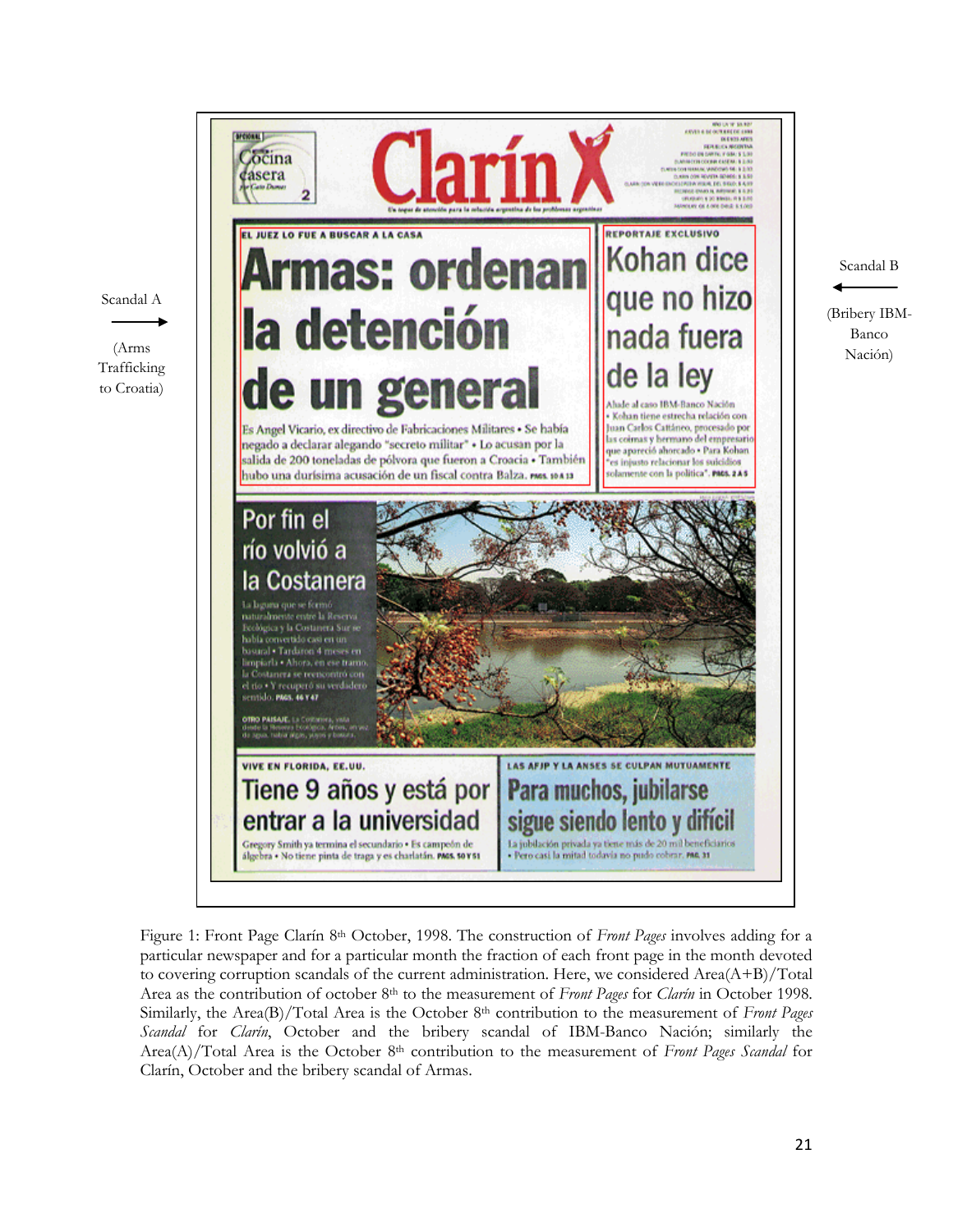

Figure 2: Properties of coverage of corruption scandals and advertising by the government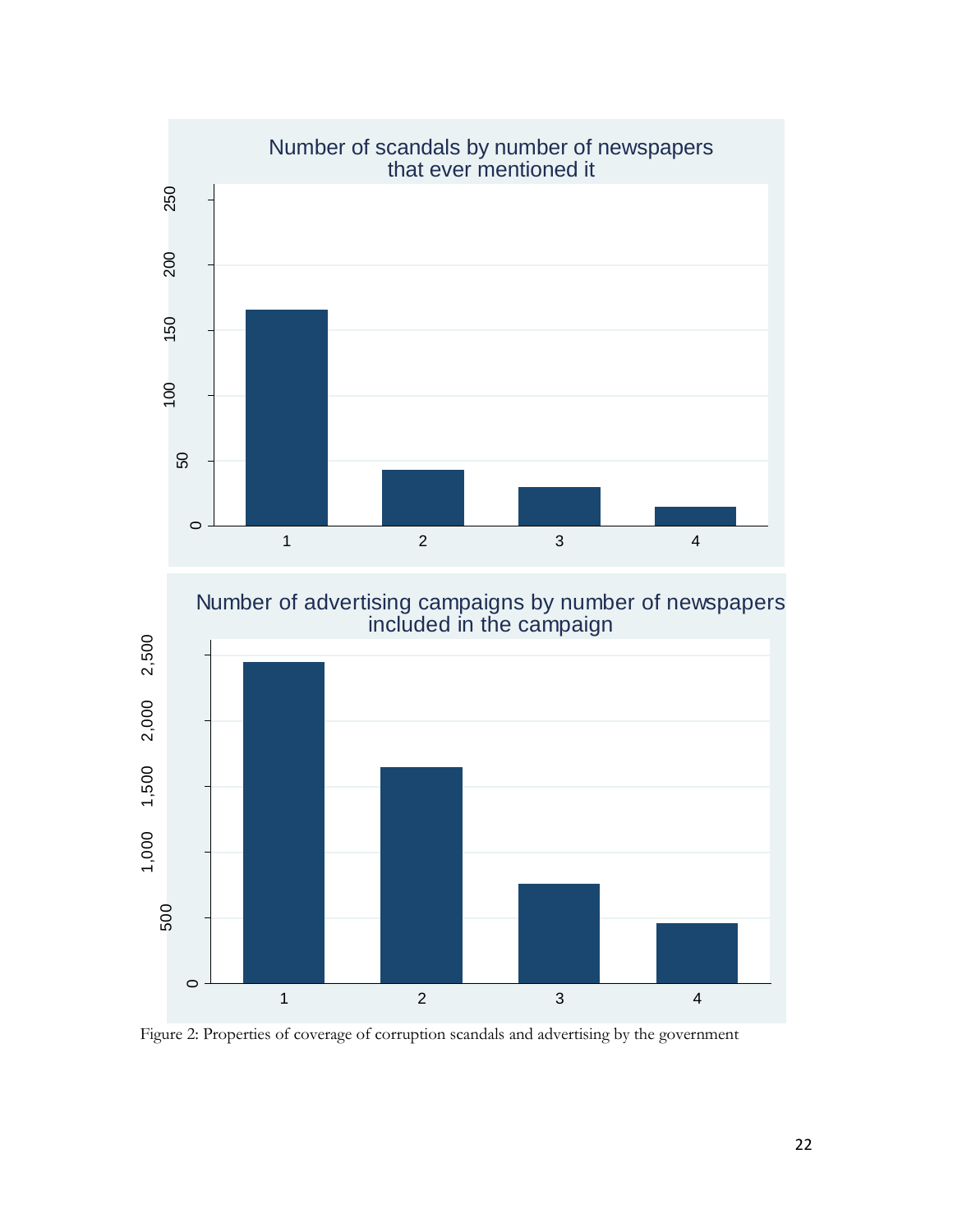

Figure 3: *Government Advertising* and *Frontpage* aggregated values for the four newspapers.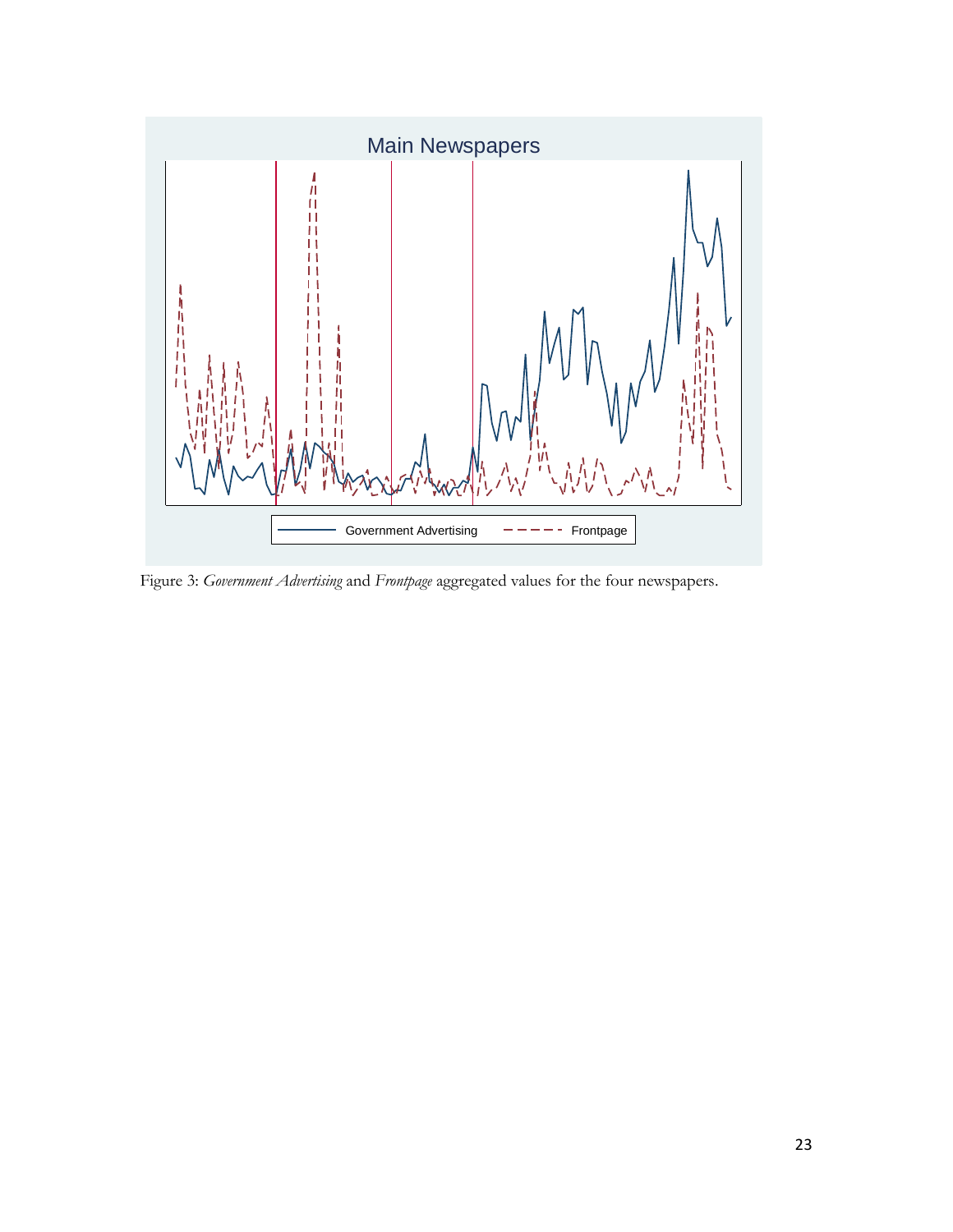

Figure 4: Residuals of *Government Advertising* and *Frontpage* after regressing both variables on newspaper and month dummies.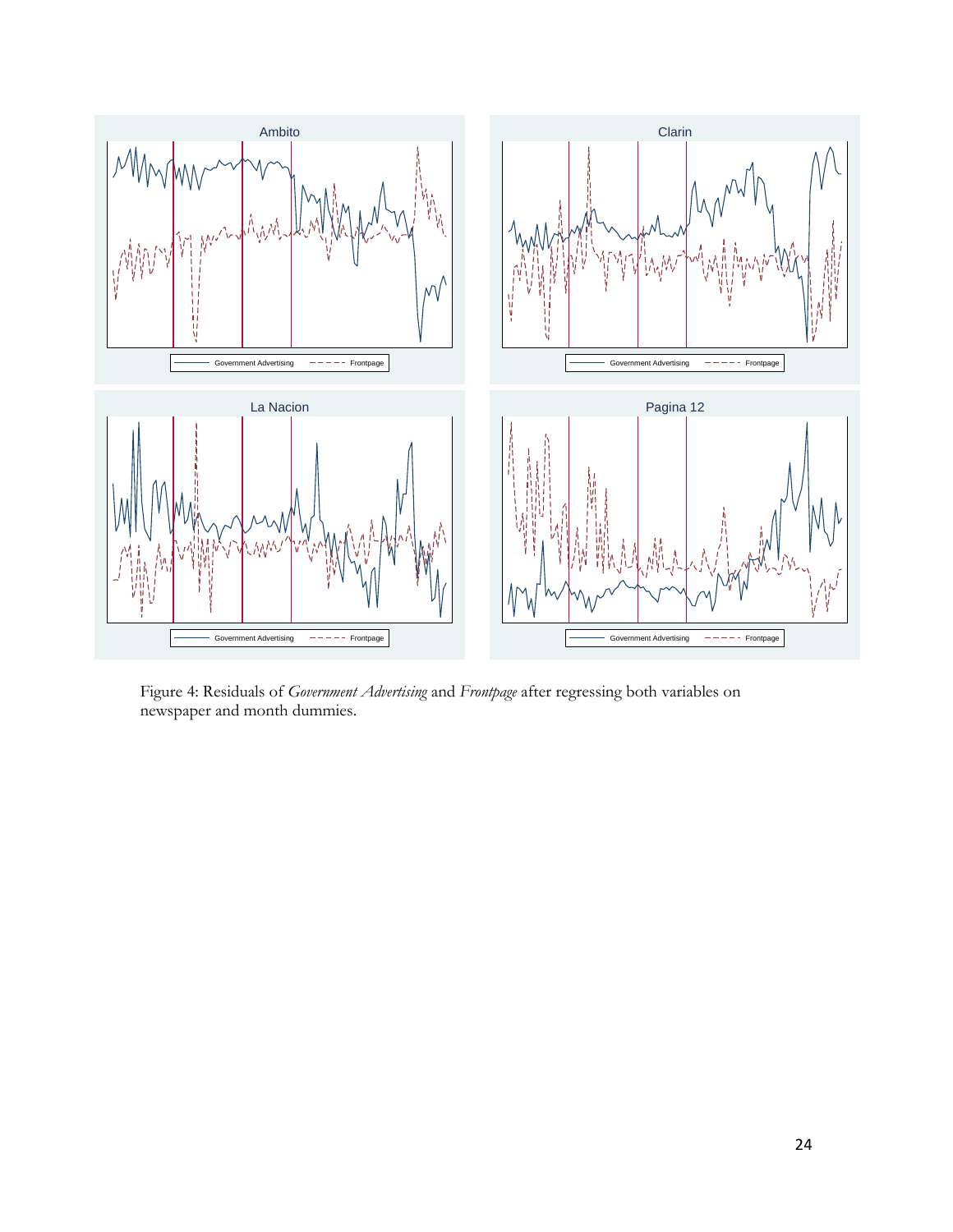

Figure 5: Newspaper-president interactions fixed effects -95% confidence intervals- obtained from an OLS regression of *Government Advertising* on newspaper, month and newspaper-president interactions dummies. The excluded categories are the interactions for the De la Rua presidency.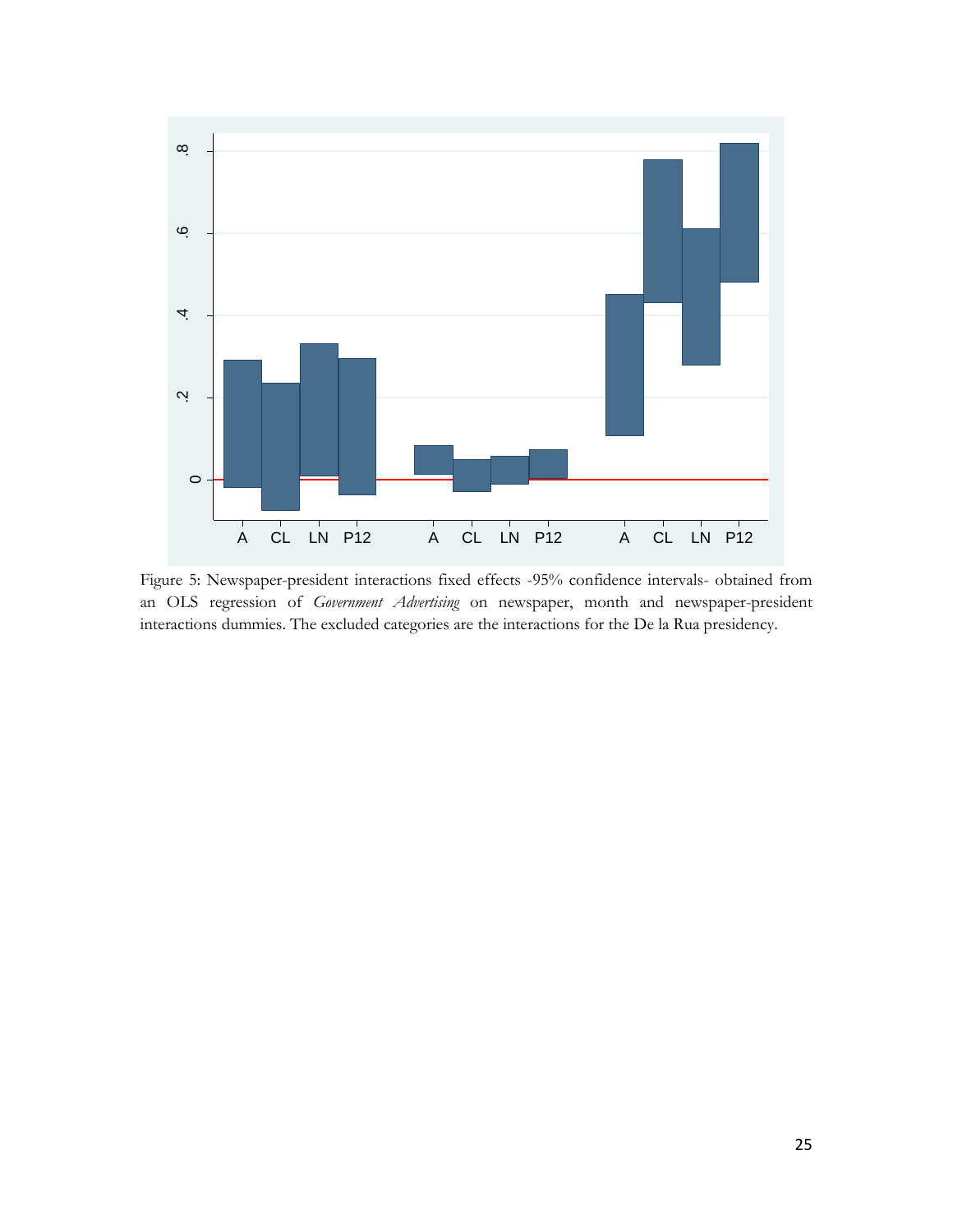

Figure 6: Newspaper-president interactions fixed effects -95% confidence intervals- obtained from an OLS regression of *Frontpage* on newspaper, month and newspaper-president interactions dummies. The excluded categories are the interactions for the De la Rua presidency.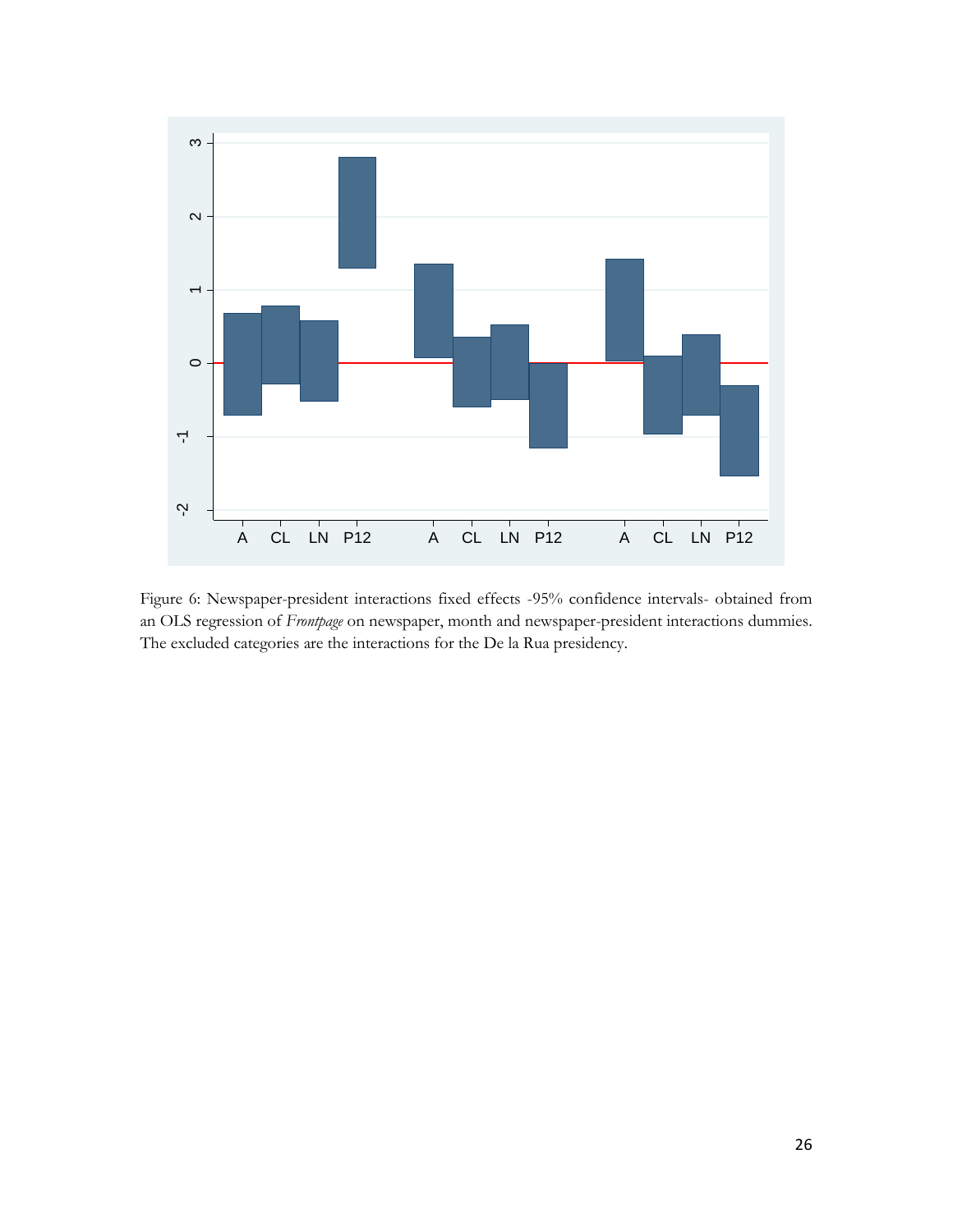| Table A: Top 20 Corruption Scandals according to Front Page Space<br>Alleged Offender<br>Alleged Offense |                                  |              |         | Number of front pages<br>in the 4 Newspapers |         |
|----------------------------------------------------------------------------------------------------------|----------------------------------|--------------|---------|----------------------------------------------|---------|
|                                                                                                          |                                  | reported     | Day     | Month                                        | Govt.   |
| SIDE (De la Rua)                                                                                         | Bribery                          | 23-Aug-00    | 2.9     | 17.0                                         | 43.9    |
| President and Cabinet (Kirchner)                                                                         | Falsification of documents       | $6$ -Feb-04  | 0.1     | 0.1                                          | 15.2    |
| President and Cabinet (Kirchner)                                                                         | Bribery                          | $15$ -Mar-07 | $0.2\,$ | 0.3                                          | 12.4    |
| President and Cabinet (Menem)                                                                            | Illicit enrichment               | 19-Nov-98    | 0.3     | 1.3                                          | 7.5     |
| President and Cabinet (Kirchner)                                                                         | Money laundering                 | $26$ -Jun-07 | 0.1     | 0.1                                          | 7.3     |
| President and Cabinet (Menem)                                                                            | Violent Crime                    | 15-May-98    | 0.1     | 6.8                                          | 7.0     |
| President and Cabinet (De la Rua)                                                                        | Concealment                      | 12-Feb-01    | 0.3     | 5.6                                          | 6.8     |
| President and Cabinet (Menem)                                                                            | Arms Trafficking                 | 30-May-98    | $0.2\,$ | 1.2                                          | 6.8     |
| President and Cabinet (De la Rua)                                                                        | Bribery                          | 19-Aug-00    | 0.1     | 0.1                                          | 6.5     |
| President and Cabinet (Kirchner)                                                                         | Poor performance                 | $5$ -Jan-04  | 0.4     | 0.4                                          | $6.0\,$ |
| President and Cabinet (Kirchner)                                                                         | Money laundering                 | $9-Aug-07$   | 0.9     | 5.2                                          | 5.3     |
| President and Cabinet (Menem)                                                                            | Misappropriation of public funds | 19-Apr-98    | 0.1     | 4.4                                          | 5.1     |
| PAMI (Menem)                                                                                             | Poor performance                 | 10-May-98    | $0.2\,$ | 0.2                                          | 3.5     |
| SIDE (Kirchner)                                                                                          | Poor performance                 | 24-Jul-04    | 1.3     | 3.4                                          | 3.4     |
| President and Cabinet (De la Rua)                                                                        | Theft                            | $8-Mar-00$   | $0.8\,$ | $0.8\,$                                      | 3.2     |
| President and Cabinet (Menem)                                                                            | Misappropriation of public funds | 16-May-99    | 0.1     | 3.2                                          | 3.2     |
| President and Cabinet (Menem)                                                                            | Poor performance                 | 20-Feb-99    | $0.8\,$ | 3.1                                          | 3.2     |
| President and Cabinet (Kirchner)                                                                         | Violent Crime                    | 18-Aug-07    | 0.1     | 2.9                                          | 3.0     |
| President and Cabinet (Menem)                                                                            | Racketeering                     | 20-May-98    | $0.2\,$ | 0.5                                          | 2.8     |
| President and Cabinet (Menem)                                                                            | Racketeering                     | 3-Jun-99     | 0.8     | 2.5                                          | $2.7\,$ |

**Table A: Top 20 Corruption Scandals according to Front Page Space**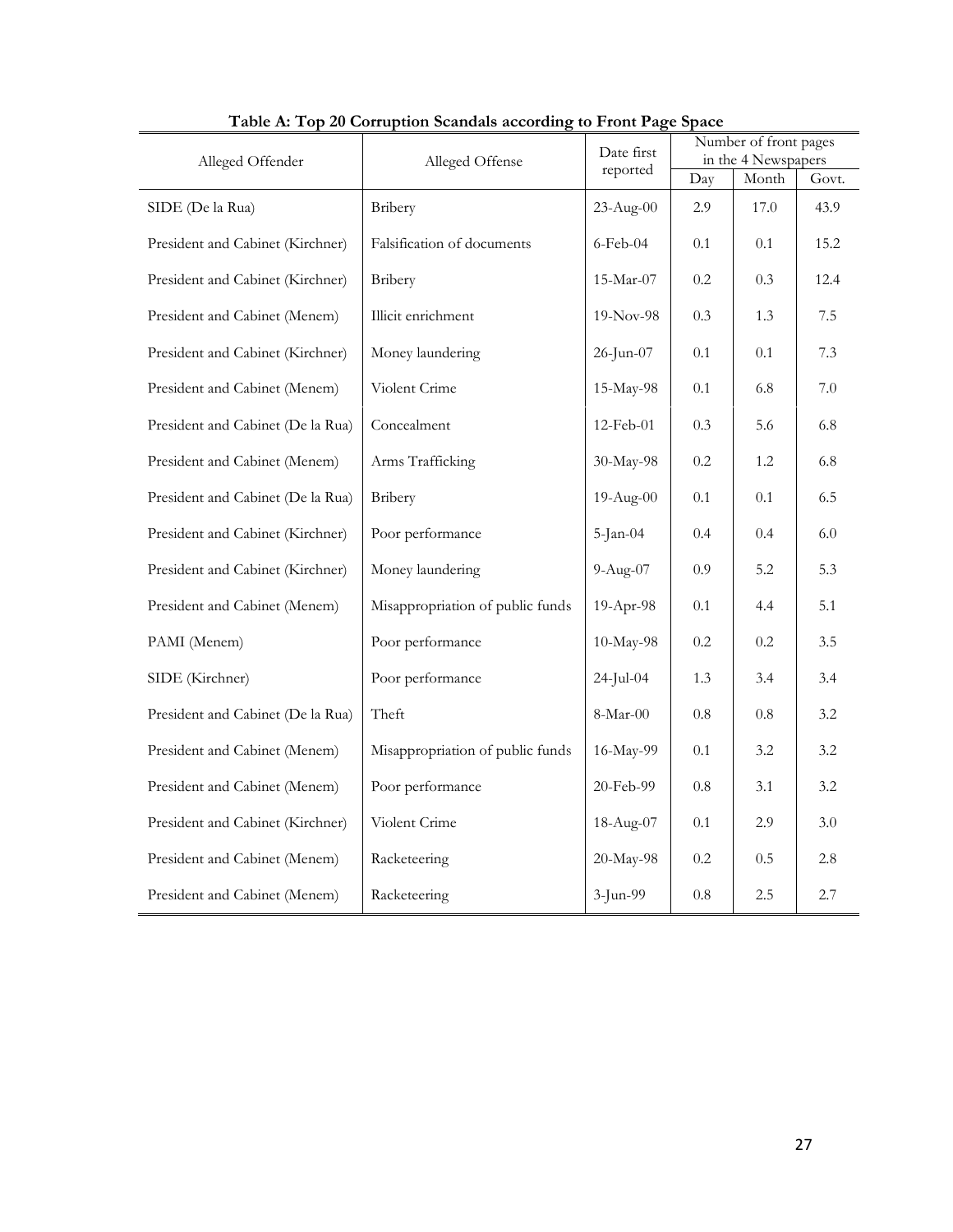| Organism                                                 | Type                | Title                                           | Month      | Total<br>spending | Nr of<br>appearances |
|----------------------------------------------------------|---------------------|-------------------------------------------------|------------|-------------------|----------------------|
| Ministry of Economy                                      | Bid                 | Bond exchange                                   | Jan-05     | 0.69              | 21                   |
| National Bank                                            | Achievements        | Institutional                                   | $Dec-04$   | 0.50              | 27                   |
| Minister of Federal Planning and<br>Public Utilities     | Achievements        | Public works                                    | Sep-04     | 0.40              | 11                   |
| Ministry of Economy                                      | Announcement        | Central wholesale fruit and<br>vegetable market | Feb-07     | 0.40              | 10                   |
| Ministry of Economy                                      | Announcement        | Central wholesale fruit and<br>vegetable market | $Mar-07$   | 0.40              | 12                   |
| Ministry of Economy                                      | Announcement        | Central wholesale fruit and<br>vegetable market | Apr-07     | 0.40              | 12                   |
| Ministry of Economy                                      | Announcement        | Fruit and vegetables                            | $Jan-07$   | 0.32              | 13                   |
| Presidency                                               | Achievements        | First year in office                            | May-04     | 0.31              | 13                   |
| Minister of Labor, Employment<br>and Social Security     | Achievements        | Reduction in under the counter<br>jobs          | $Mar-07$   | 0.31              | 12                   |
| Minister of Federal Planning and<br>Public Utilities     | Achievements        | Road construction                               | May-05     | 0.30              | 5                    |
| Minister of the Provinces                                | Announcement        | Safety                                          | Apr-04     | 0.29              | 8                    |
| Presidency                                               | Achievements        | First thirty days in office                     | $Jun-03$   | 0.28              | 4                    |
| Minister of Federal Planning and<br>Public Utilities     | Achievements        | House construction                              | Sep-04     | 0.27              | 7                    |
| Minister of Education                                    | Achievements        | Law of Education                                | Sep-05     | 0.26              | 9                    |
| Secretary of Culture                                     | Announcement        | Congress of Spanish                             | Nov-<br>04 | 0.26              | 20                   |
| Social Security Institute                                | Bid                 | Medical services                                | Feb-00     | 0.25              |                      |
| Agency for the Control of<br><b>Highways Concessions</b> | Bid                 | Highway                                         | Jul-06     | 0.25              | 8                    |
| Federal Administration of Public<br>Income               | Announcement        | Tax education                                   | $Mar-04$   | 0.24              | 1                    |
| Presidency                                               | Political Statement | Protests organized by farm<br>unions            | $Dec-06$   | 0.23              | 10                   |
| Secretary of Culture                                     | Announcement        | Credits                                         | Apr-00     | 0.23              | 7                    |

# **Table B: Top 20 Government Advertising Campaigns according to Total Spending (Period 2000-2007)**

**Note:** Total spending is in millions of pesos of the year 2000.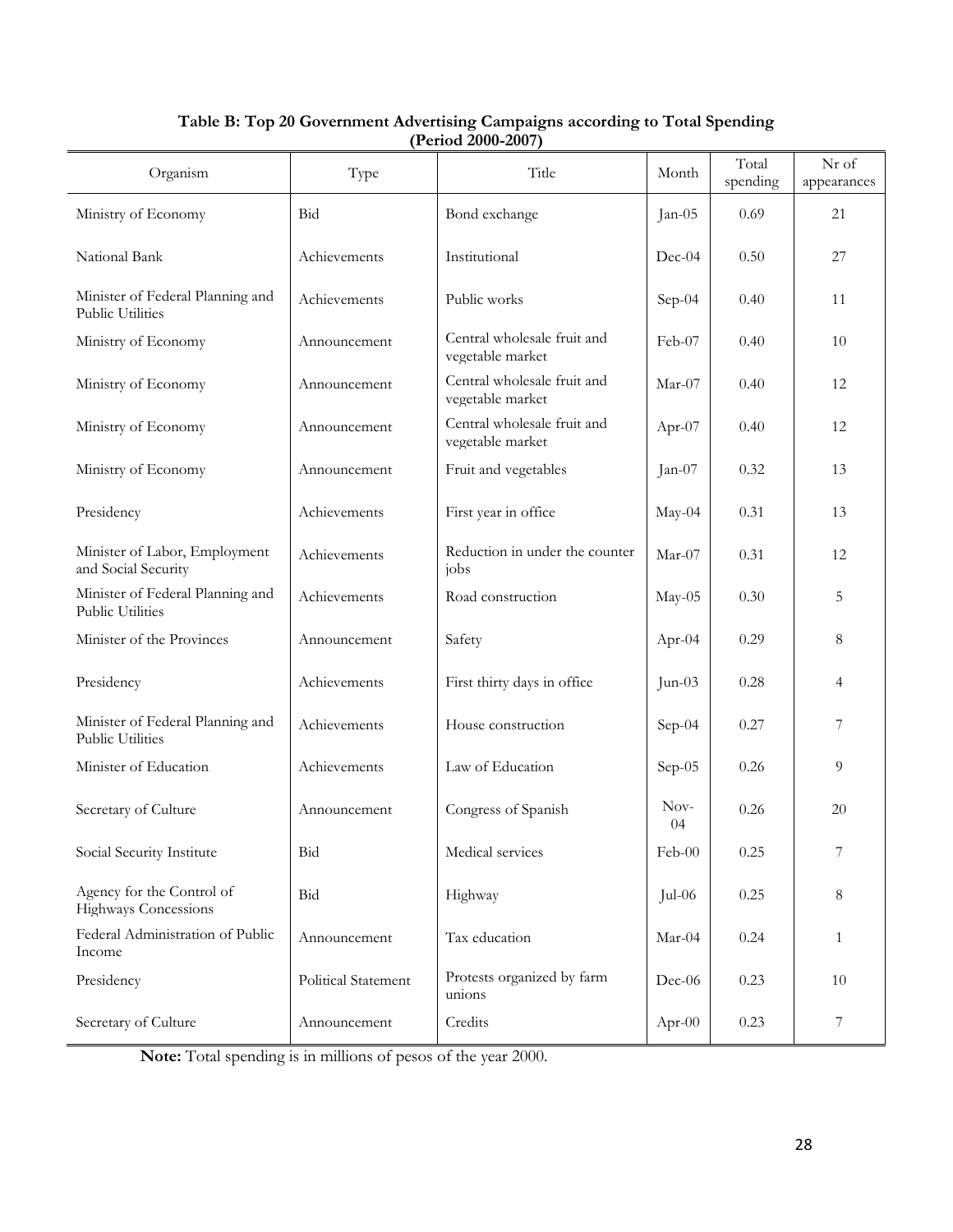## **TABLE C:**

| President | Newspaper | Advertising not<br>conducted by<br>TELAM agency | Advertising<br>conducted by<br>TELAM agency | Difference             |
|-----------|-----------|-------------------------------------------------|---------------------------------------------|------------------------|
|           | Ámbito    | 0.133<br>(0.035)                                | 0.115<br>(0.009)                            | 0.017<br>(0.068)       |
|           | Clarín    | 0.524<br>(0.084)                                | 0.496<br>(0.014)                            | 0.028<br>(0.101)       |
| De la Rúa | La Nación | 0.247<br>(0.064)                                | 0.297<br>(0.012)                            | $-0.050$<br>(0.087)    |
|           | Página 12 | 0.094<br>(0.062)                                | 0.089<br>(0.008)                            | 0.004<br>(0.059)       |
|           | Ámbito    | 0.178<br>(0.043)                                | 0.079<br>(0.012)                            | $0.099**$<br>(0.041)   |
| Duhalde   | Clarín    | 0.475<br>(0.055)                                | 0.486<br>(0.024)                            | $-0.010$<br>(0.075)    |
|           | La Nación | 0.220<br>(0.055)                                | 0.349<br>(0.023)                            | $-0.128*$<br>(0.071)   |
|           | Página 12 | 0.124<br>(0.049)                                | 0.077<br>(0.012)                            | 0.047<br>(0.041)       |
|           | Ámbito    | 0.065<br>(0.010)                                | 0.062<br>(0.002)                            | 0.002<br>(0.009)       |
| Kirchner  | Clarín    | 0.717<br>(0.018)                                | 0.369<br>(0.005)                            | $0.347***$<br>(0.019)  |
|           | La Nación | 0.135<br>(0.014)                                | 0.257<br>(0.005)                            | $-0.121***$<br>(0.017) |
|           | Página 12 | 0.081<br>(0.011)                                | 0.309<br>(0.005)                            | $-0.228***$<br>(0.019) |

## **Average of the Fraction of Government Advertising assigned to each Newspaper over the different Advertising Campaigns (Period 2000-2007)**

Note: Standard errors in parenthesis \* denotes significant at the 10% level, \*\* denotes significant at the 5% level and \*\*\* denotes significant at the 1% level.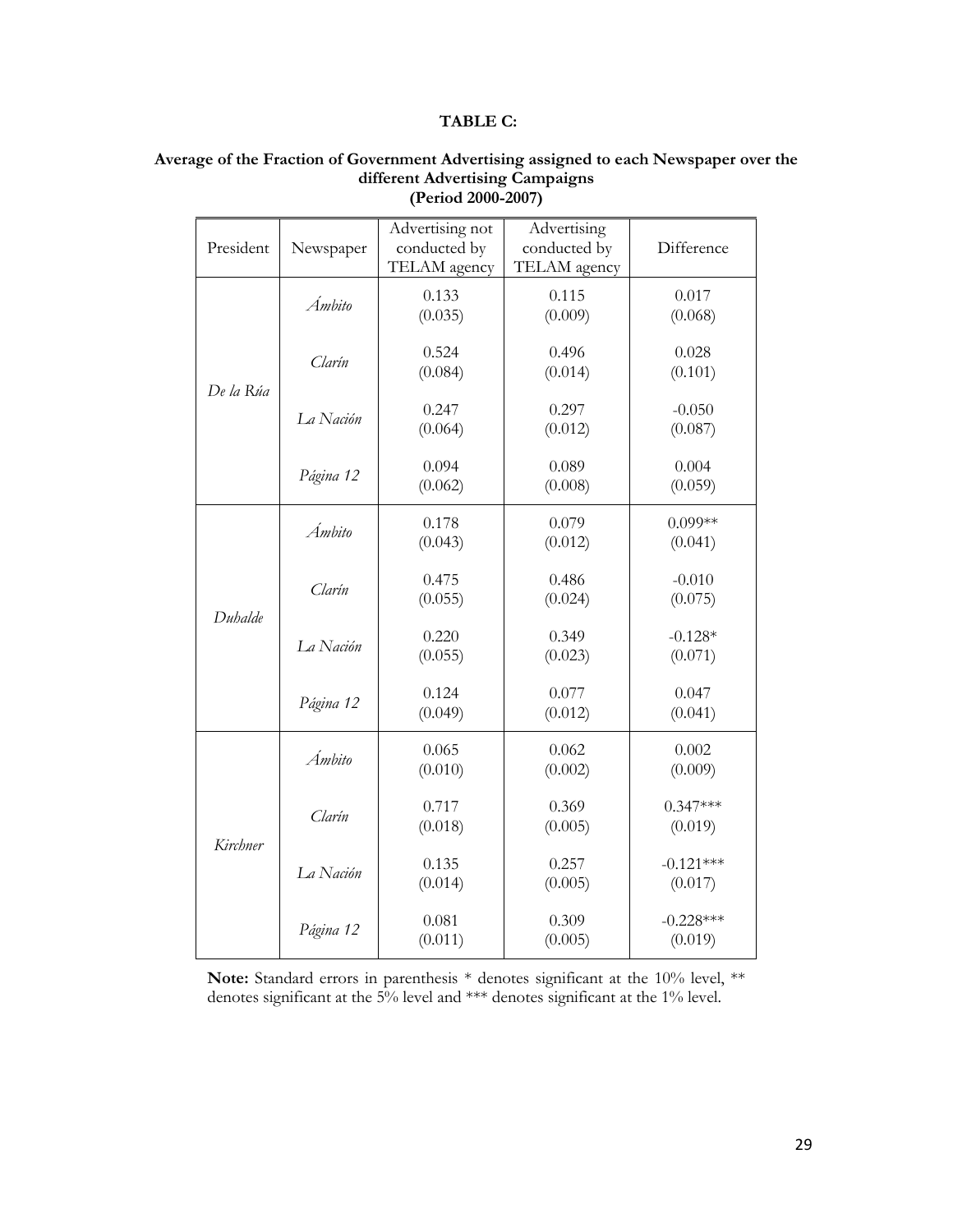| Variable                 | Units         | No. of Obs.  | Mean  | Std dev | Min.           | Max.   |
|--------------------------|---------------|--------------|-------|---------|----------------|--------|
| <b>Front Pages</b>       | Fraction      | Total= $468$ | 0.60  | 1.25    | $\theta$       | 7.91   |
| - between                |               | $n=4$        |       | 0.35    | 0.37           | 1.13   |
| - within                 |               | $t = 117$    |       | 1.21    | $-0.53$        | 7.65   |
| Government Advertising   | Millions of   | Total= $466$ | 0.23  | 0.26    | $\overline{0}$ | 1.37   |
| - between                | Pesos of 2000 | $n=4$        |       | 0.10    | 0.09           | 0.33   |
| - within                 |               | $t = 117$    |       | 0.25    | $-0.09$        | 1.27   |
| Front Pages Scandal      | Fraction      | Total=18,064 | 0.01  | 0.16    | $\theta$       | 7.6    |
| - between                |               | $n=1,016$    |       | 0.08    | $\theta$       | 1.01   |
| - within                 |               | $t = 17.77$  |       | 0.15    | $-0.46$        | 7.34   |
| Hide                     | Counts        | Total= $468$ | 23.59 | 18.49   | $\theta$       | 104    |
| - between                |               | $n=4$        |       | 3.55    | 18.44          | 26.50  |
| - within                 |               | $t = 117$    |       | 18.23   | $-2.90$        | 101.09 |
| Front Pages (1 paper)    | Fraction      | Total= $468$ | 0.14  | 0.41    | $\overline{0}$ | 3.73   |
| - between                |               | $n=4$        |       | 0.13    | 0.03           | 0.33   |
| - within                 |               | $t = 117$    |       | 0.39    | $-0.18$        | 3.54   |
| Front Pages (2 at least) | Fraction      | Total= $468$ | 0.45  | 1.07    | $\theta$       | 7.65   |
| - between                |               | $n=4$        |       | 0.23    | 0.28           | 0.80   |
| - within                 |               | $t = 117$    |       | 1.05    | $-0.34$        | 7.48   |
| Front Pages Other        | Fraction      | Total= $468$ | 0.48  | 0.76    | $\overline{0}$ | 7.41   |
| - between                |               | $n=4$        |       | 0.44    | 0.17           | 1.13   |
| - within                 |               | $t = 117$    |       | 0.65    | $-0.64$        | 6.76   |
| Circulation              | Millions      | Total= $234$ | 9.30  | 4.49    | 4.28           | 18.11  |
| - between                |               | $n=2$        |       | 6       | 5.06           | 13.54  |
| - within                 |               | $t = 117$    |       | 1.45    | 6.62           | 13.87  |
|                          |               |              |       |         |                |        |

**Table D: Summary Statistics**

**Note**: All variable definitions are contained in the appendix.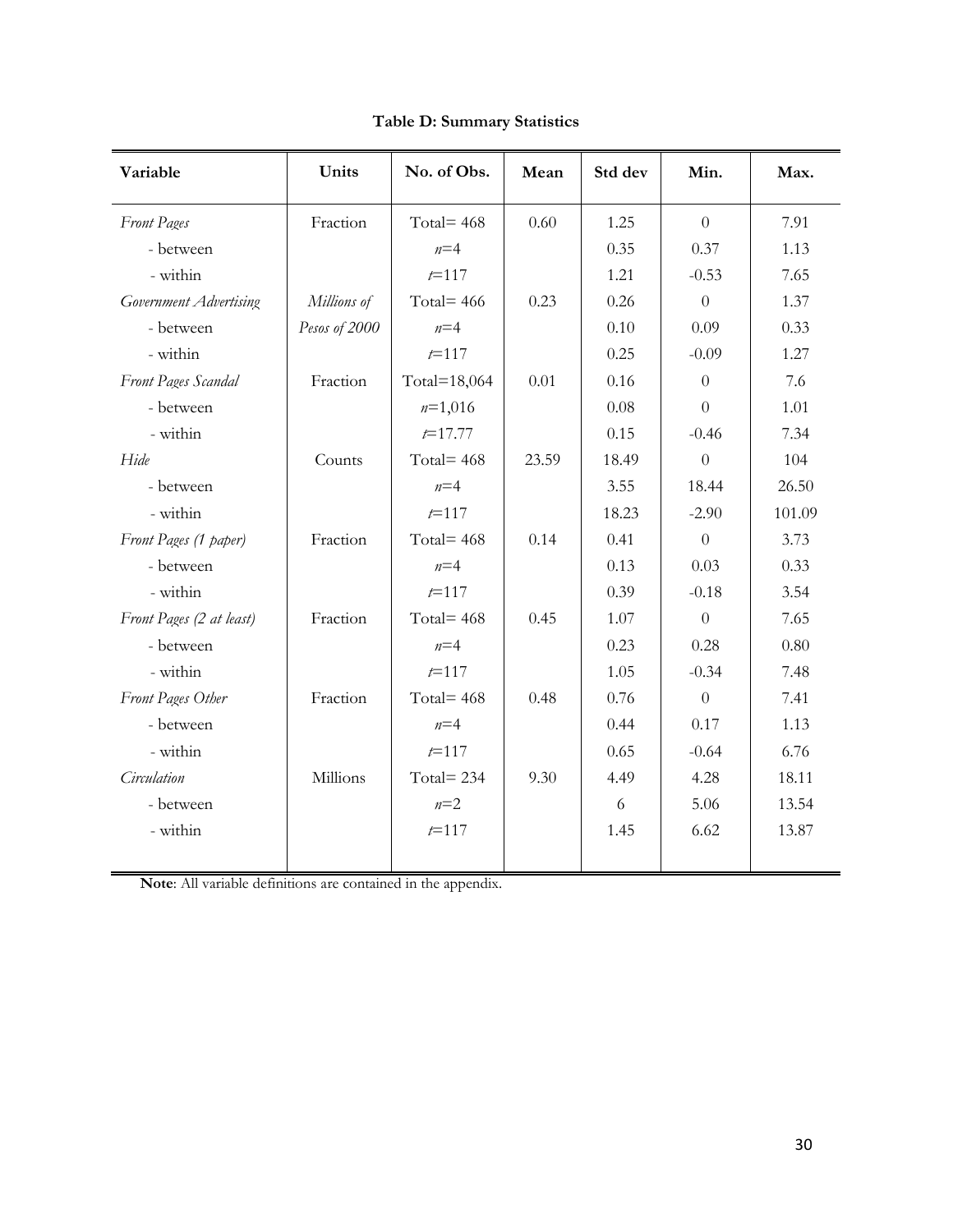## **TABLE 1:**

|                                    | (1)                    | (2)                    | (3)                  |
|------------------------------------|------------------------|------------------------|----------------------|
| $Ln(Government \,Adverting+1)$     | $-3.303***$<br>(0.682) | $-1.652***$<br>(0.643) | $-1.008*$<br>(0.589) |
|                                    |                        |                        |                      |
| <b>Fixed Effects</b>               |                        |                        |                      |
| Newspaper                          | <b>YES</b>             | <b>YES</b>             | <b>YES</b>           |
| Month                              | <b>YES</b>             | YES                    | <b>YES</b>           |
| Newspaper x president              | NO <sub>1</sub>        | YES                    | <b>YES</b>           |
| Newspaper x president x time trend | NO.                    | NO.                    | <b>YES</b>           |
| Adjusted $\mathbb{R}^2$            | 0.45                   | 0.60                   | 0.62                 |
| N of Observations                  | 466                    | 466                    | 466                  |
| Max Number of Months               | 117                    | 117                    | 117                  |
| Max Number of Newspapers           | 4                      | 4                      | 4                    |

**Total Coverage of Corruption Scandals and Government Advertising** 

**Note:** Each column is a separate OLS regression (Newey-West standard errors in parenthesis). \* denotes significant at the 10% level and \*\*\* denotes significant at the 1% level. The dependent variable is *Front Pages*, the number of front pages devoted to corruption in each newspaper in a month. *Government Advertising* is the amount of money spent on advertising by the government in each newspaper each month, in millions of 2000 pesos.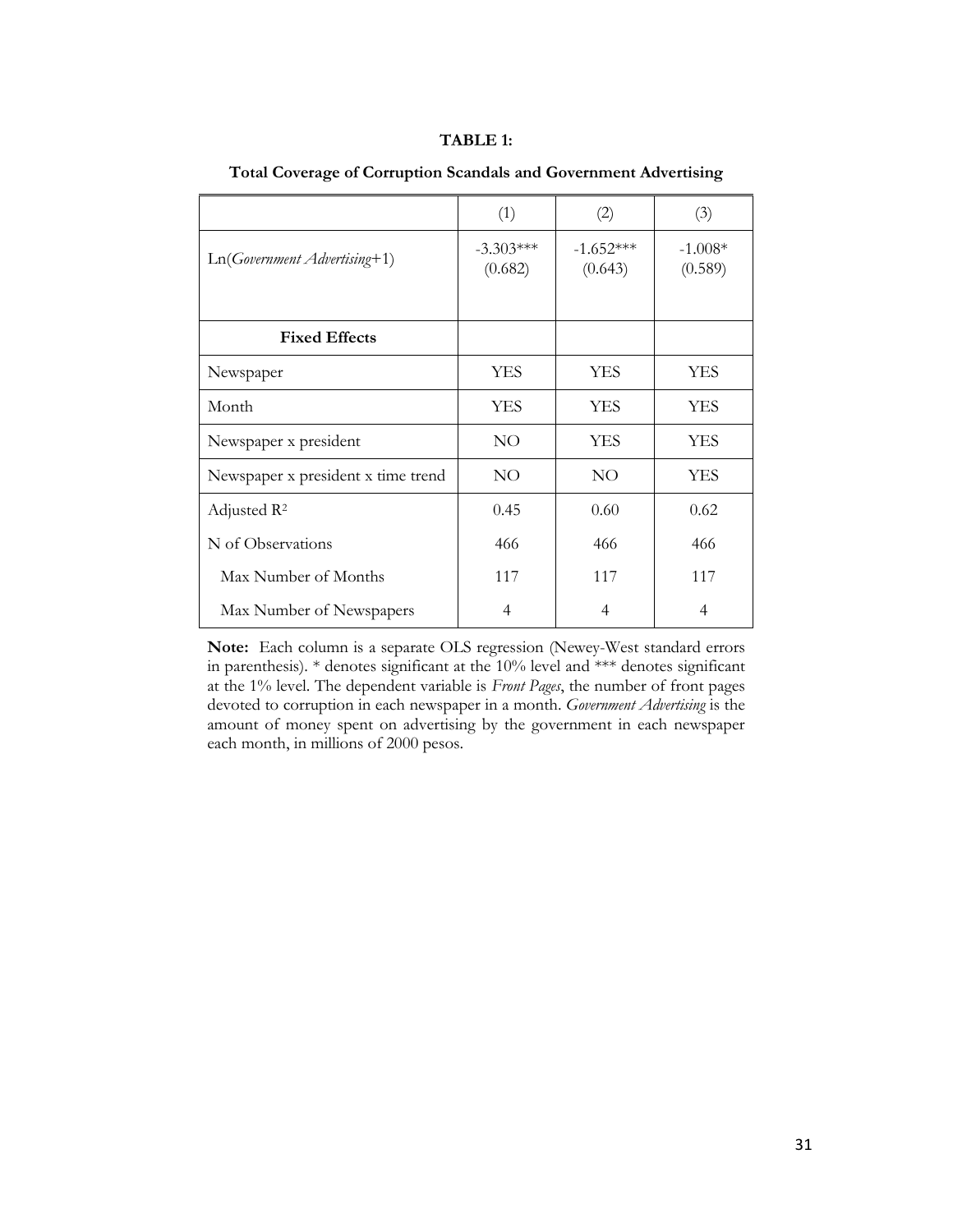## **TABLE 2:**

|                                    | (1)                    | (2)                    | (3)                  | (4)                 | (5)              | (6)              |
|------------------------------------|------------------------|------------------------|----------------------|---------------------|------------------|------------------|
|                                    | Télam                  | Télam                  | Télam                | Autonomous          | Autonomous       | Autonomous       |
| Ln(Government Advertising+1)       | $-2.398***$<br>(0.707) | $-1.718***$<br>(0.679) | $-1.129*$<br>(0.610) | $-2.283$<br>(1.779) | 0.115<br>(1.454) | 0.007<br>(1.483) |
| <b>Fixed Effects</b>               |                        |                        |                      |                     |                  |                  |
| Newspaper                          | <b>YES</b>             | <b>YES</b>             | <b>YES</b>           | <b>YES</b>          | <b>YES</b>       | <b>YES</b>       |
| Month                              | <b>YES</b>             | <b>YES</b>             | <b>YES</b>           | <b>YES</b>          | <b>YES</b>       | <b>YES</b>       |
| Newspaper x president              | NO                     | <b>YES</b>             | <b>YES</b>           | NO.                 | <b>YES</b>       | <b>YES</b>       |
| Newspaper x president x time trend | NO                     | NO <sub>1</sub>        | <b>YES</b>           | NO.                 | NO <sub>1</sub>  | <b>YES</b>       |
| Adjusted R <sup>2</sup>            | 0.51                   | 0.54                   | 0.55                 | 0.46                | 0.52             | 0.54             |
| N of Observations                  | 384                    | 384                    | 384                  | 384                 | 384              | 384              |
| Max Number of Months               | 96                     | 96                     | 96                   | 96                  | 96               | 96               |
| Max Number of Newspapers           | 4                      | 4                      | $\overline{4}$       | 4                   | 4                | $\overline{4}$   |

**Total Coverage of Corruption Scandals and Government Advertising** 

**Note:** Each column is a separate OLS regression (Newey-West standard errors in parenthesis). \* denotes significant at the 10% level and \*\*\* denotes significant at the 1% level. The dependent variable is *Front Pages*, the number of front pages devoted to corruption in each newspaper in a month. *Government Advertising* is the amount of money spent on advertising by the government in each newspaper each month, in millions of 2000 pesos.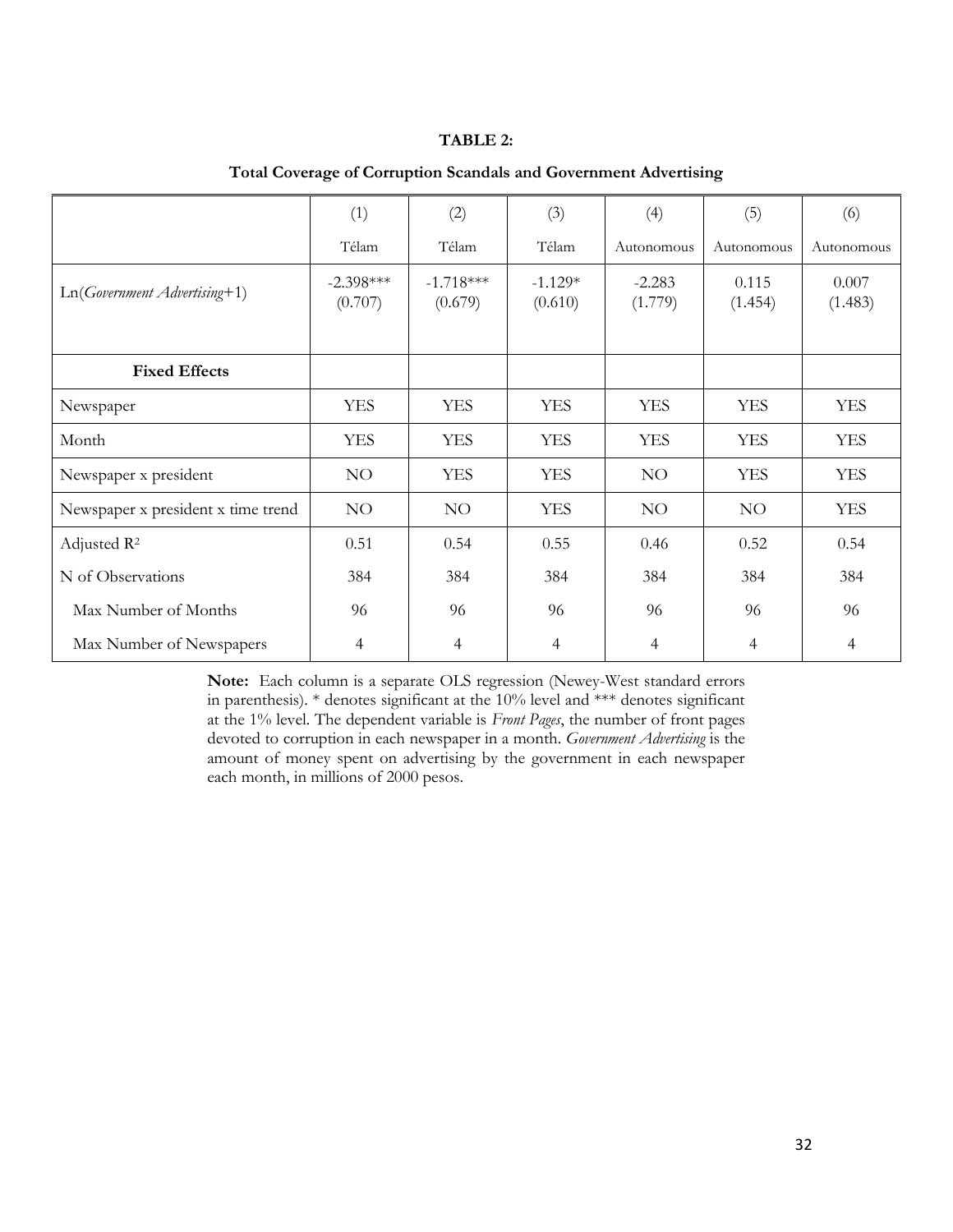### **TABLE 3:**

|                                | Newspaper excluded   |                        |                        |                       |                        | President excluded     |                        |                     |  |
|--------------------------------|----------------------|------------------------|------------------------|-----------------------|------------------------|------------------------|------------------------|---------------------|--|
|                                | Ámbito               | Clarín                 | La Nación              | Página 12             | Menem                  | De la Rúa              | Duhalde                | Kirchner            |  |
|                                | (1)                  | (2)                    | (3)                    | (4)                   | (5)                    | (6)                    | (7)                    | (8)                 |  |
| $Ln(Government \,Adverting+1)$ | $-0.592*$<br>(0.338) | $-3.120***$<br>(1.200) | $-2.005***$<br>(0.772) | $-1.520**$<br>(0.778) | $-1.740***$<br>(0.679) | $-1.694***$<br>(0.652) | $-1.660***$<br>(0.648) | $-0.531$<br>(1.704) |  |
| Adjusted R <sup>2</sup>        | 0.76                 | 0.54                   | 0.56                   | 0.49                  | 0.54                   | 0.62                   | 0.60                   | 0.63                |  |
| N of Observations              | 350                  | 349                    | 350                    | 349                   | 384                    | 370                    | 398                    | 246                 |  |
| Max N Months                   | 117                  | 117                    | 117                    | 117                   | 96                     | 93                     | 100                    | 62                  |  |
| Max N Newspapers               | 3                    | 3                      | 3                      | 3                     | $\overline{4}$         | 4                      | 4                      | 4                   |  |

## **Total Coverage of Corruption Scandals and Government Advertising**

**Note:** Each column is a separate OLS regression (Newey-West standard errors in parenthesis). \*\*\* denotes significant at the 1% level. The dependent variable is *Front Pages*, the number of front pages devoted to corruption in each newspaper in a month. *Government Advertising* is the amount of money spent on advertising by the government in each newspaper each month, in millions of 2000 pesos. All regressions include newspaper, month and newspaper-president interactions fixed effects.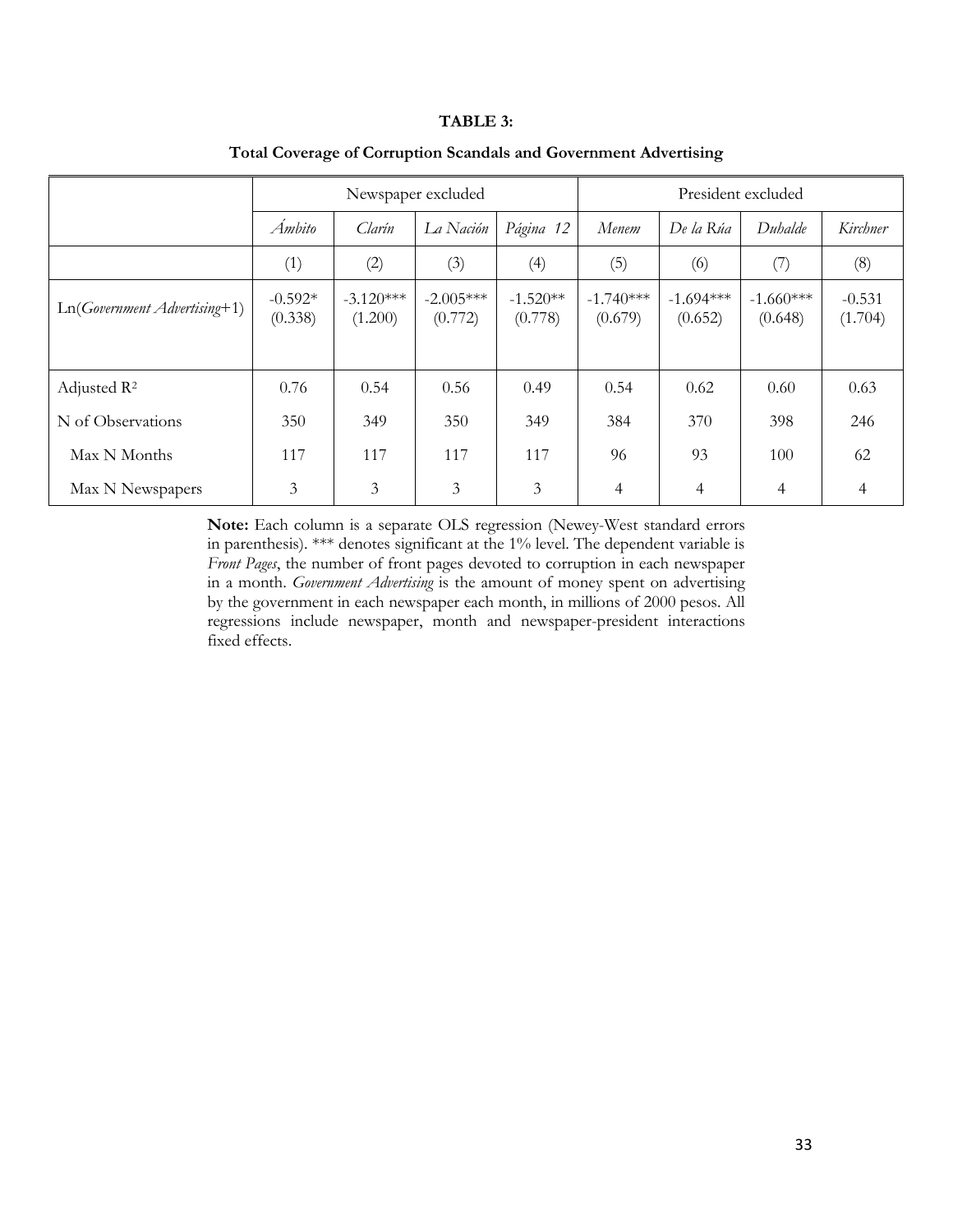### **TABLE 4:**

|                                            | (1)                  | (2)                   | (3)                  | (4)                  | (5)                  | (6)                  | (7)                   |
|--------------------------------------------|----------------------|-----------------------|----------------------|----------------------|----------------------|----------------------|-----------------------|
| Front Pages (t-1)                          |                      |                       |                      |                      |                      |                      | $0.236**$<br>(0.100)  |
| Ln(Government Advertising+1)               | $-1.459*$<br>(0.873) | $-2.159**$<br>(1.005) | $-1.943*$<br>(1.047) | $-1.822*$<br>(1.032) | $-1.749*$<br>(1.016) | $-1.704*$<br>(1.000) | $-1.277**$<br>(0.548) |
| $Ln(Goverment\,Advertising_{(t-1)}+1)$     | $-0.336$<br>(0.759)  |                       |                      |                      |                      |                      |                       |
| $Ln(Government \,Adverting_{(t-1-t-2)}+1)$ |                      | 0.442<br>(0.611)      |                      |                      |                      |                      |                       |
| $Ln(Government \,Adverting_{(t-1-t-3)}+1)$ |                      |                       | 0.201<br>(0.535)     |                      |                      |                      |                       |
| $Ln(Government \,Adverting_{(t-1-t-4)}+1)$ |                      |                       |                      | 0.103<br>(0.476)     |                      |                      |                       |
| $Ln(Government \,Adverting_{(t-1-t-5)}+1)$ |                      |                       |                      |                      | 0.054<br>(0.443)     |                      |                       |
| $Ln(Government \,Adverting_{(t-1-t-6)}+1)$ |                      |                       |                      |                      |                      | 0.023<br>(0.420)     |                       |
| Adjusted R <sup>2</sup>                    | 0.60                 | 0.59                  | 0.58                 | 0.58                 | 0.58                 | 0.58                 | 0.62                  |
| N of Observations                          | 460                  | 454                   | 448                  | 442                  | 436                  | 430                  | 462                   |
| Max N of Months                            | 116                  | 115                   | 114                  | 113                  | 112                  | 111                  | 117                   |
| Max N of Newspapers                        | $\overline{4}$       | $\overline{4}$        | $\overline{4}$       | $\overline{4}$       | $\overline{4}$       | $\overline{4}$       | $\overline{4}$        |

## **Timing: Lagged Government Advertising and Lagged Coverage of Corruption**

**Note:** Each column is a separate OLS regression (Newey-West standard errors in parenthesis). \* denotes significant at the 10% level and \*\* denotes significant at the 5% level. The dependent variable is *Front Pages*, the number of front pages devoted to corruption in each newspaper in a month. *Government Advertising* is the amount of money spent on advertising by the government in each newspaper each month, in millions of 2000 pesos. *Government Advertising (t-1-t-i)* takes the value of *Government Advertising* in the previous *i* months. *Front Pages (t-1)* takes the value of *Front Pages* in the previous month. All regressions include newspaper, month and newspaper-president interactions fixed effects.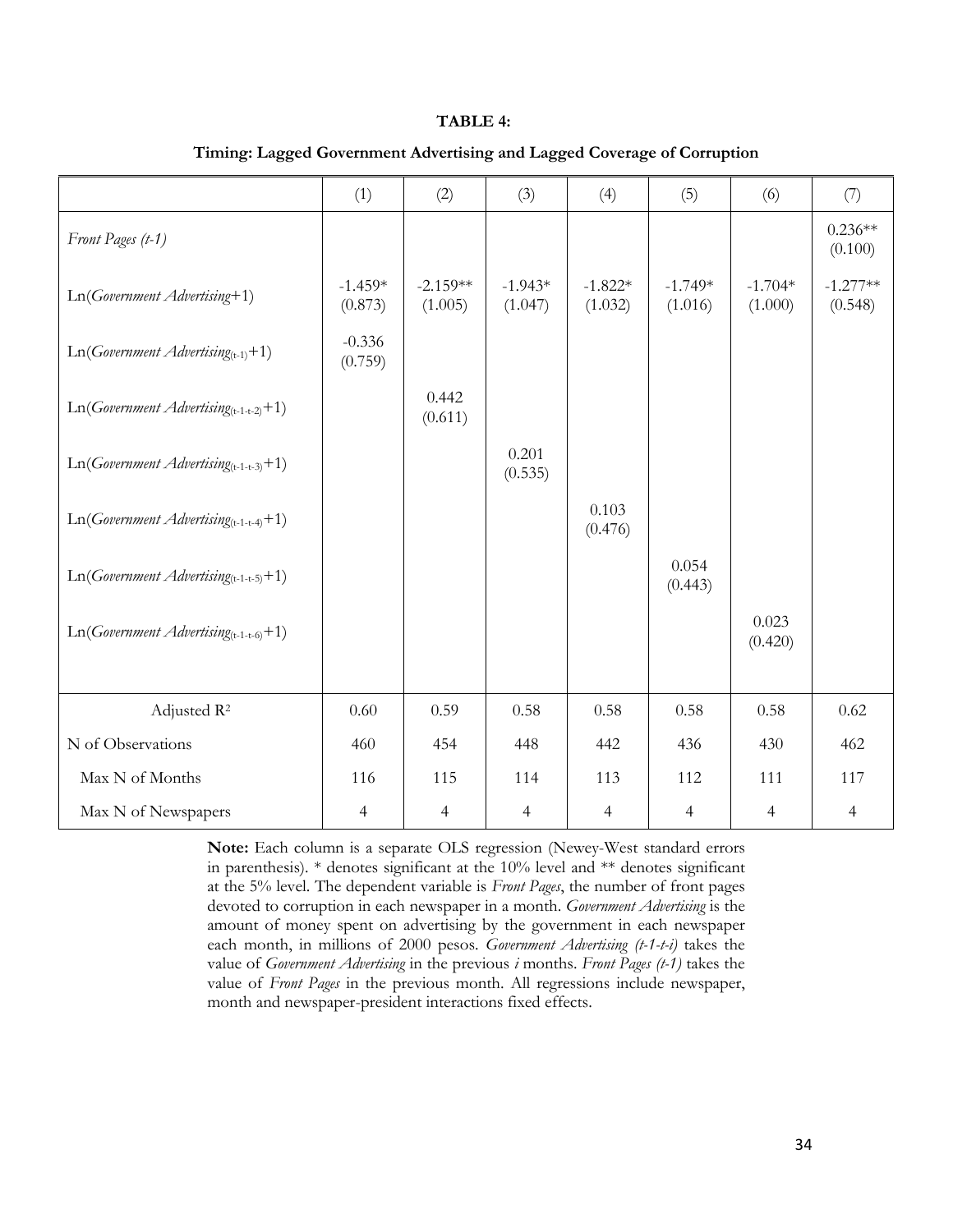### **TABLE 5:**

|                                      | Dependent Variables  |                     |                     |                       |                        |                       |  |  |
|--------------------------------------|----------------------|---------------------|---------------------|-----------------------|------------------------|-----------------------|--|--|
|                                      |                      | Front Pages         |                     |                       | Government Advertising |                       |  |  |
|                                      | (1)                  | (2)                 | (3)                 | (4)                   | (5)                    | (6)                   |  |  |
| Front Pages (t-1)                    | $0.237**$<br>(0.101) | $0.206*$<br>(0.110) | $0.214*$<br>(0.115) | $-0.003$<br>(0.003)   | $-0.002$<br>(0.003)    | $-0.001$<br>(0.003)   |  |  |
| Front Pages (t-2)                    |                      | 0.049<br>(0.077)    | 0.061<br>(0.076)    |                       | 0.000<br>(0.003)       | 0.001<br>(0.003)      |  |  |
| Front Pages (t-3)                    |                      |                     | $-0.044$<br>(0.074) |                       |                        | $-0.000$<br>(0.003)   |  |  |
| F value for Front Pages lags         | $5.50**$             | $3.35**$            | $2.20*$             | 0.96                  | 0.26                   | 0.08                  |  |  |
| $Ln(Government \,Adverting+1)$ (t-1) | $-0.916*$<br>(0.491) | $-1.345$<br>(0.885) | $-1.208$<br>(0.995) | $0.689***$<br>(0.094) | $0.512***$<br>(0.103)  | $0.497***$<br>(0.118) |  |  |
| $Ln(Government \,Adverting+1)$ (t-2) |                      | 0.631<br>(0.908)    | 1.445<br>(0.990)    |                       | $0.268**$<br>(0.122)   | $0.241**$<br>(0.124)  |  |  |
| $Ln(Government \,Adverting+1)$ (t-3) |                      |                     | $-1.307$<br>(1.000) |                       |                        | 0.058<br>(0.076)      |  |  |
| F value for Advertising lags         | $3.48*$              | 1.85                | $2.73**$            | 52.72***              | 28.99***               | 19.96***              |  |  |
| N of Observations                    | 460                  | 456                 | 450                 | 460                   | 454                    | 448                   |  |  |
| Max N of Months                      | 116                  | 115                 | 114                 | 116                   | 115                    | 114                   |  |  |
| Max N of Newspapers                  | $\overline{4}$       | $\overline{4}$      | $\overline{4}$      | $\overline{4}$        | $\overline{4}$         | $\overline{4}$        |  |  |

## **Granger Analysis of Coverage of Corruption and Government Advertising**

**Note:** Each column is a separate OLS regression (Newey-West standard errors in parenthesis). \* denotes significant at the 10% level, \*\* denotes significant at the 5% level and \*\*\* denotes significant at the 1% level. The dependent variable is *Front Pages*, the number of front pages devoted to corruption in each newspaper in a month. *Government Advertising* is the amount of money spent on advertising by the government in each newspaper each month, in millions of 2000 pesos. All regressions include newspaper, month and newspaper-president interactions fixed effects.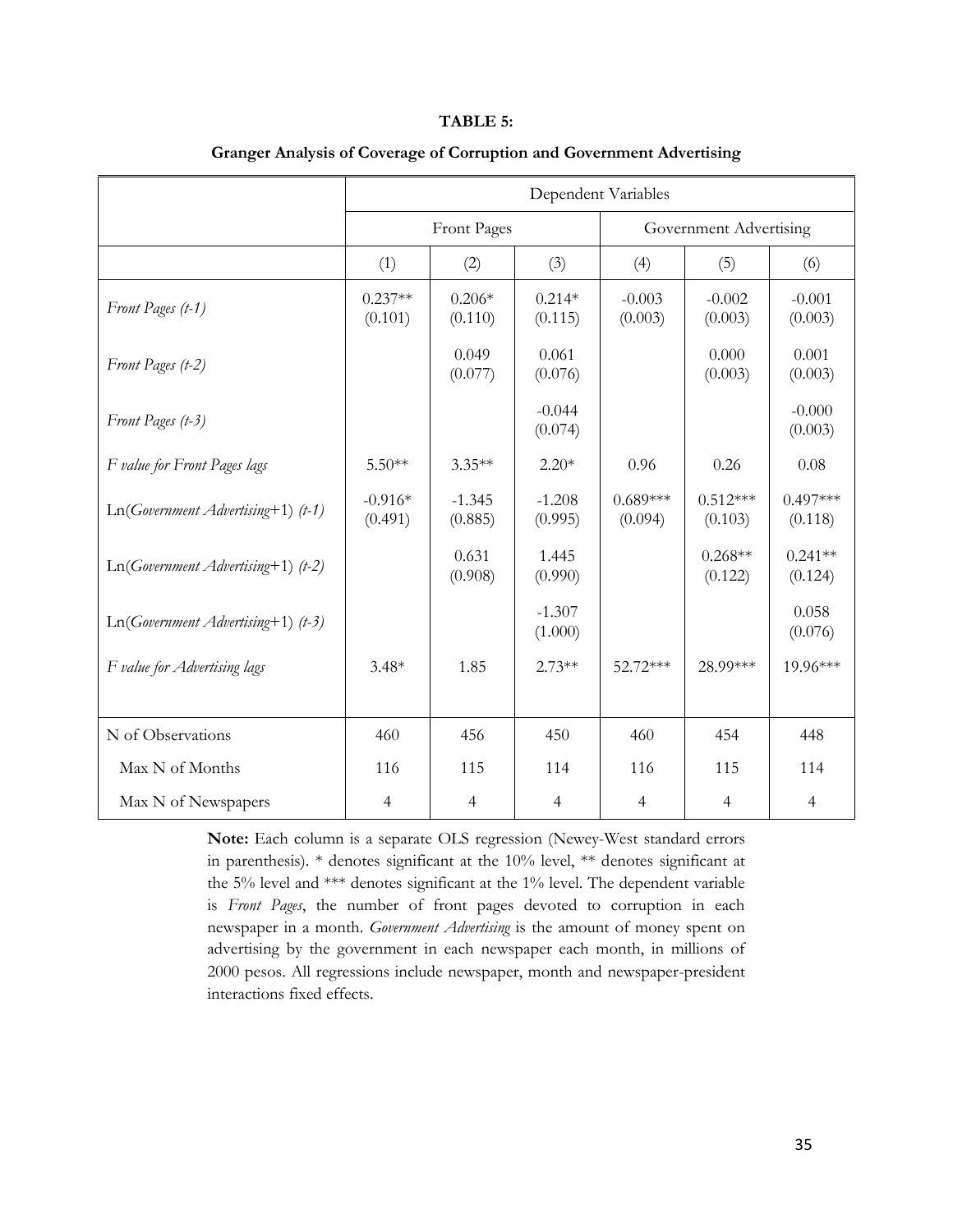## **TABLE 6:**

|                              | (1)                 | (2)                 |
|------------------------------|---------------------|---------------------|
| Ln(Government Advertising+1) | $-0.373$<br>(0.258) | $-0.489$<br>(0.427) |
| <b>Fixed Effects</b>         |                     |                     |
| Newspaper                    | <b>YES</b>          | YES                 |
| Month                        | <b>YES</b>          | <b>YES</b>          |
| Newspaper x president        | NO                  | <b>YES</b>          |
| Adjusted R <sup>2</sup>      | 0.46                | 0.48                |
| N of Observations            | 466                 | 466                 |
| Maximum N of Months          | 117                 | 117                 |
| Maximum N of Newspapers      | $\overline{4}$      | 4                   |

# **Total Coverage of Corruption by the Police, the Church and Unions and Government Advertising**

**Note:** Each column is a separate OLS regression (Newey-West standard errors in parenthesis). The dependent variable is *Front Pages Other*, the number of front pages devoted to scandals by members of the Police, Trade Unions and the Church in each newspaper in a month. *Government Advertising* is the amount of money spent on advertising by the government in each newspaper each month, in millions of 2000 pesos.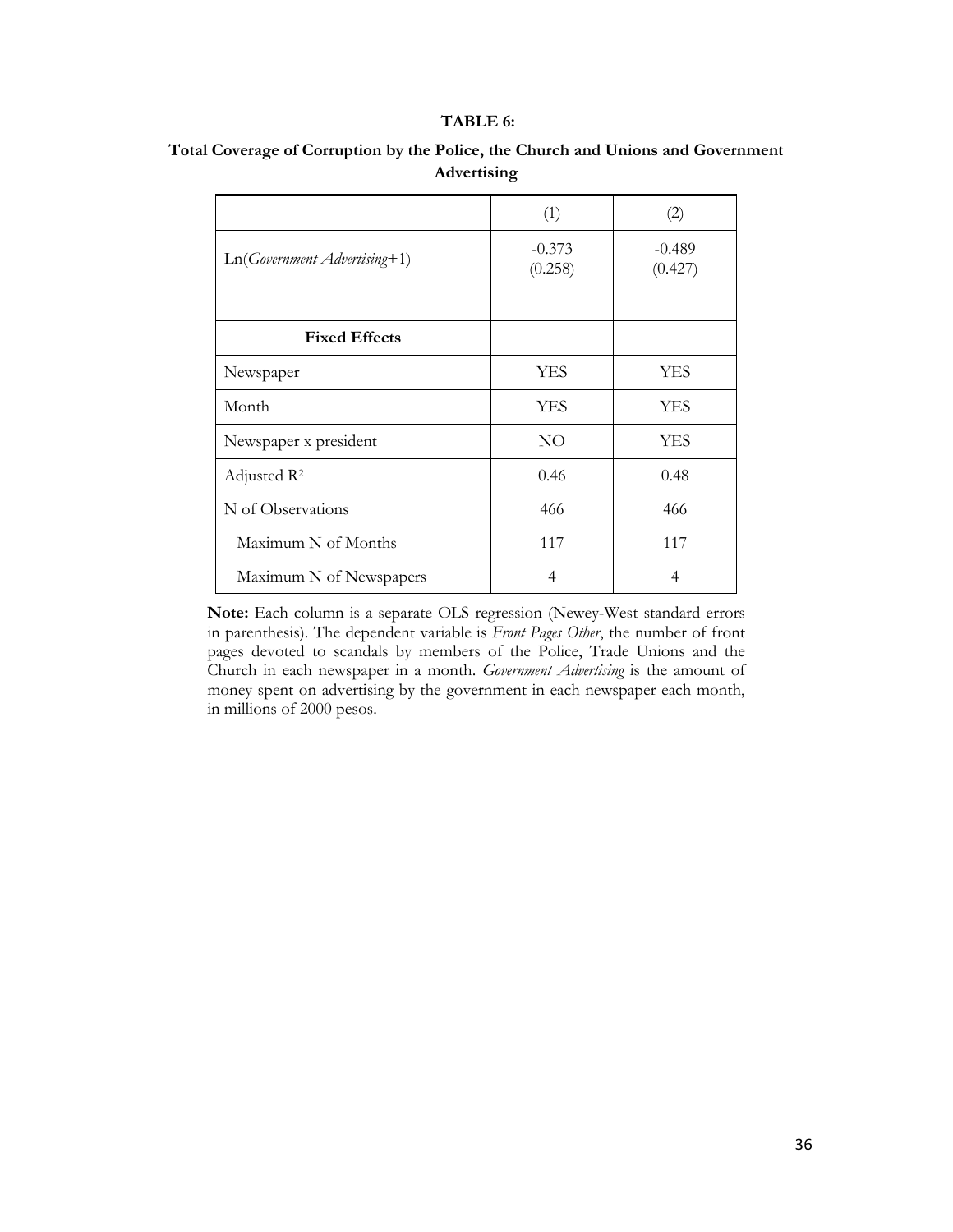#### **TABLE 7:**

|                                | (1)                    | (2)                 | (3)                    | (4)                    |
|--------------------------------|------------------------|---------------------|------------------------|------------------------|
|                                | Incidents              | Incidents           | Affaires               | Affaires               |
| $Ln(Government \,Adverting+1)$ | $-0.910***$<br>(0.251) | $-0.314$<br>(0.226) | $-2.393***$<br>(0.517) | $-1.338***$<br>(0.490) |
|                                |                        |                     |                        |                        |
| <b>Fixed Effects</b>           |                        |                     |                        |                        |
| Newspaper                      | YES                    | <b>YES</b>          | <b>YES</b>             | <b>YES</b>             |
| Month                          | YES                    | <b>YES</b>          | <b>YES</b>             | <b>YES</b>             |
| Newspaper x president          | NO                     | <b>YES</b>          | NO                     | <b>YES</b>             |
| Adjusted $\mathbb{R}^2$        | 0.09                   | 0.33                | 0.53                   | 0.60                   |
| N of Observations              | 466                    | 466                 | 466                    | 466                    |
| Max N of Months                | 117                    | 117                 | 117                    | 117                    |
| Max N of Newspapers            | 4                      | 4                   | $\overline{4}$         | 4                      |

**Coverage of Corruption (Incidents and Affaires) and Government Advertising** 

**Note:** Each column is a separate OLS regression (Newey-West standard errors in parenthesis). \*\*\* denotes significant at the 1% level. In columns (1) and (2), the sample is restricted dependent variable is *Front Pages Incidents*, the total number of front pages devoted to any corruption scandal that was reported by only one newspaper, in each newspaper in a month. In columns (3) and (4), the dependent variable is *Front Pages Affaires*, the total number of front pages devoted to any corruption scandal that was reported by at least two newspapers, in each newspaper in a month. *Government Advertising* is the amount of money spent on advertising by the government in each newspaper each month, in millions of 2000 pesos.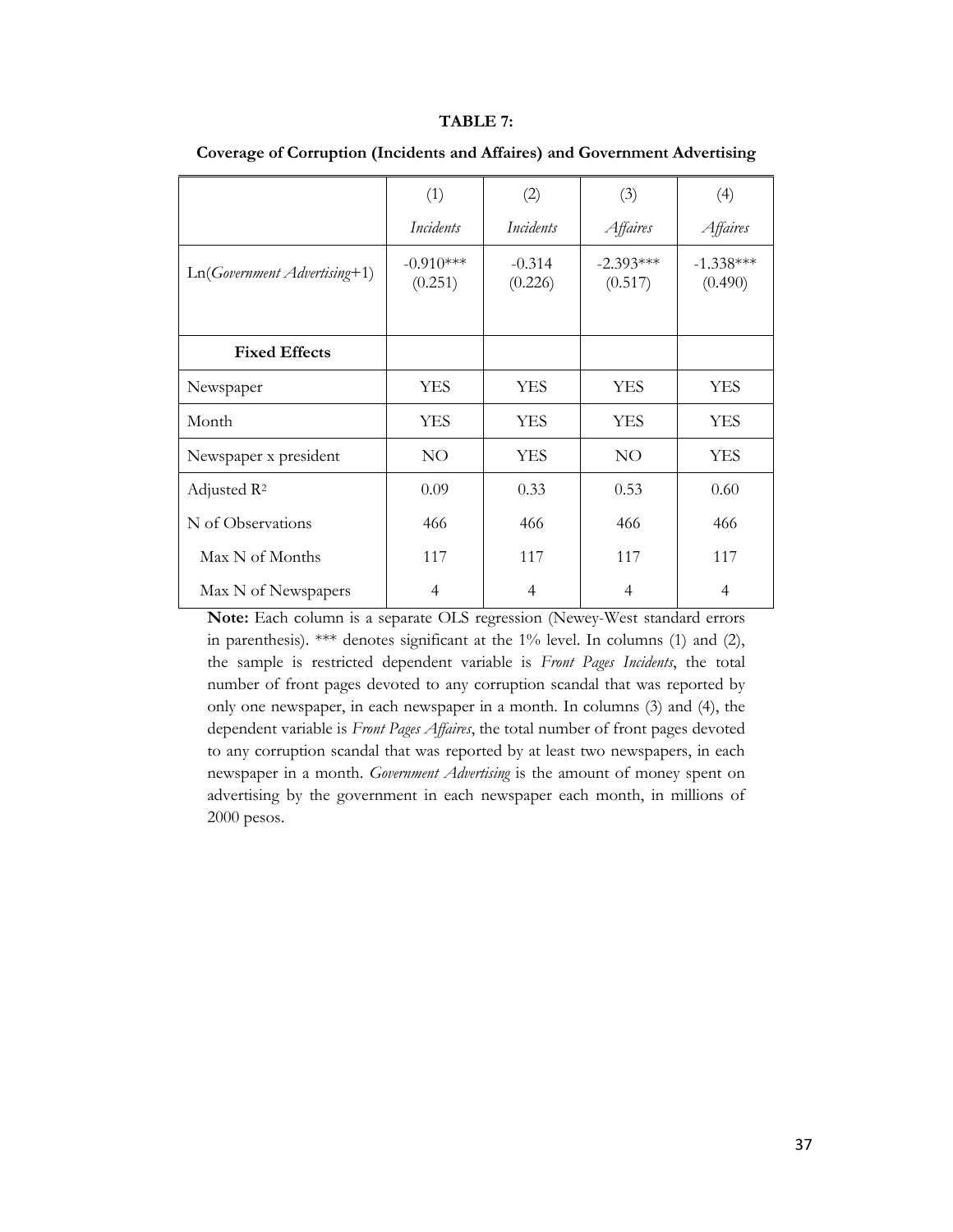#### **TABLE 8:**

|                                    | (1)                    | (2)                   | (3)                  | (4)                  | (5)                  |
|------------------------------------|------------------------|-----------------------|----------------------|----------------------|----------------------|
| $Ln(Government \,Adverting+1)$     | $-0.077***$<br>(0.014) | $-0.031**$<br>(0.013) | $-0.020*$<br>(0.011) | $-0.020*$<br>(0.011) | $-0.017*$<br>(0.010) |
| <b>Fixed Effects</b>               |                        |                       |                      |                      |                      |
| Newspaper                          | <b>YES</b>             | <b>YES</b>            | <b>YES</b>           | <b>YES</b>           | <b>YES</b>           |
| Month                              | <b>YES</b>             | <b>YES</b>            | <b>YES</b>           | <b>YES</b>           | <b>YES</b>           |
| Newspaper x president              | NO                     | <b>YES</b>            | <b>YES</b>           | <b>YES</b>           | <b>YES</b>           |
| Newspaper x president x time trend | NO                     | NO                    | <b>YES</b>           | <b>YES</b>           | <b>YES</b>           |
| Scandal                            | NO                     | NO <sub>1</sub>       | NO <sub>1</sub>      | <b>YES</b>           | <b>YES</b>           |
| Scandal x newspaper                | NO                     | NO                    | NO <sub>1</sub>      | NO                   | <b>YES</b>           |
| Adjusted R <sup>2</sup>            | 0.02                   | 0.02                  | 0.03                 | 0.10                 | 0.12                 |
| N of Observations                  | 17,920                 | 17,920                | 17,920               | 17,920               | 17,920               |
| Max N of Scandals                  | 254                    | 254                   | 254                  | 254                  | 254                  |
| Max N of Months                    | 117                    | 117                   | 117                  | 117                  | 117                  |
| Max N of Newspapers                | $\overline{4}$         | $\overline{4}$        | 4                    | $\overline{4}$       | $\overline{4}$       |

#### **Coverage of Individual Corruption Scandals and Government Advertising**

**Note:** Each column is a separate OLS regression (Newey-West standard errors in parenthesis). \* denotes significant at the 10% level, \*\* denotes significant at the 5% level and \*\*\* denotes significant at the 1% level. The dependent variable is *Front Pages Scandal*, the number of front pages devoted to a particular corruption scandal in each newspaper per month. *Government Advertising* is the amount of money spent on advertising by the government in each newspaper each month, in millions of 2000 pesos.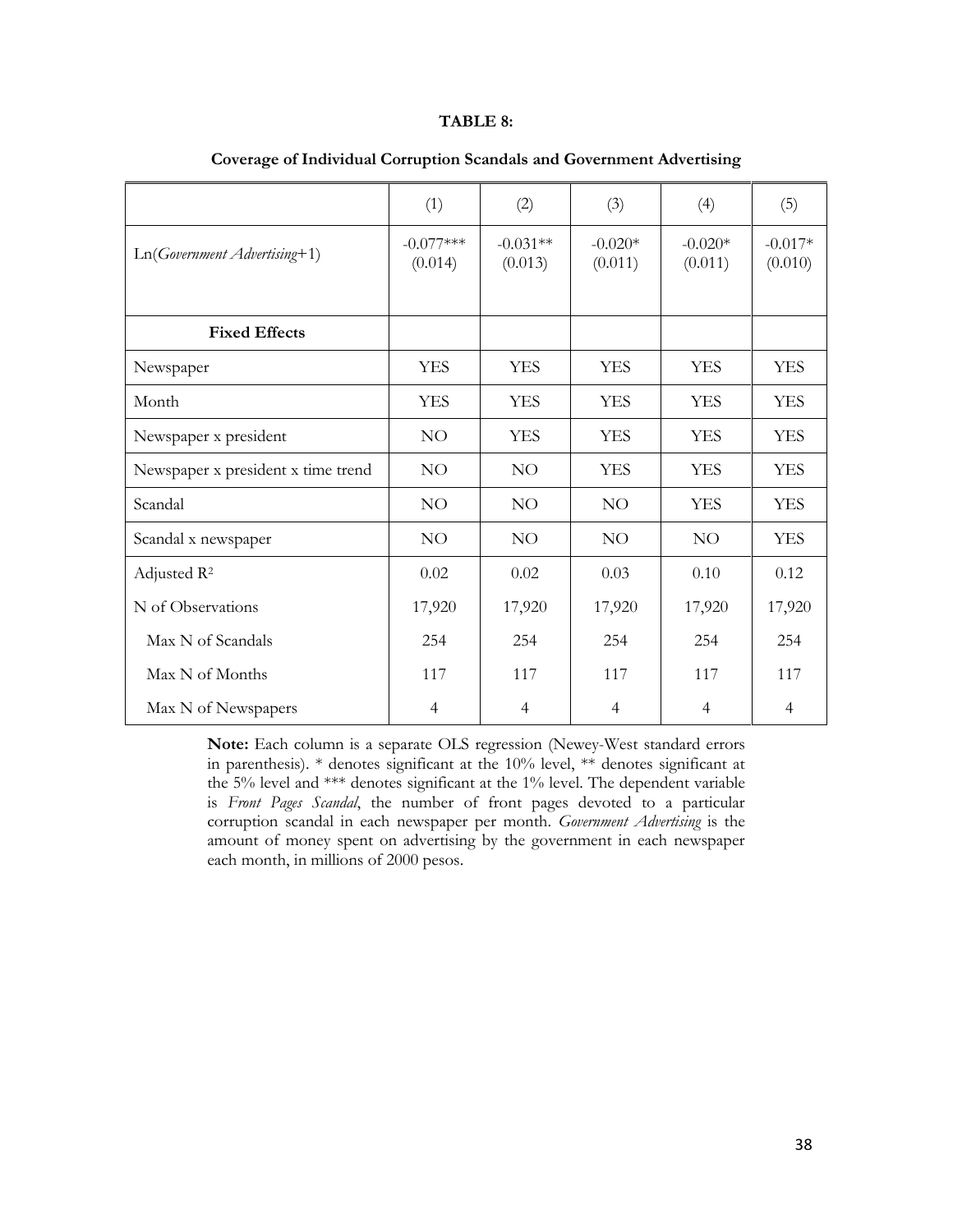#### **TABLE 9:**

|                                | (1)                  | (2)                 |
|--------------------------------|----------------------|---------------------|
|                                | Hide                 | Hide                |
| $Ln(Government \,Adverting+1)$ | 30.089***<br>(5.418) | $-0.015$<br>(2.266) |
| <b>Fixed Effects</b>           |                      |                     |
| Newspaper                      | <b>YES</b>           | <b>YES</b>          |
| Month                          | <b>YES</b>           | <b>YES</b>          |
| Newspaper x president          | NO                   | YES                 |
| Adjusted $\mathbb{R}^2$        | 0.80                 | 0.93                |
| N of Observations              | 466                  | 466                 |
| Max N of Months                | 117                  | 117                 |
| Max N of Newspapers            | 4                    | 4                   |

**Speed of Coverage of Corruption Scandals and Government Advertising** 

**Note:** Each column is a separate OLS regression (Newey-West standard errors in parenthesis). \*\*\* denotes significant at the 1% level. The dependent variable is *Hide*, the number of "hides" (defined as a corruption scandal that has already broken but is not yet reported by the newspaper) per month. *Government Advertising* is the amount of money spent on advertising by the government in each newspaper each month, in millions of 2000 pesos.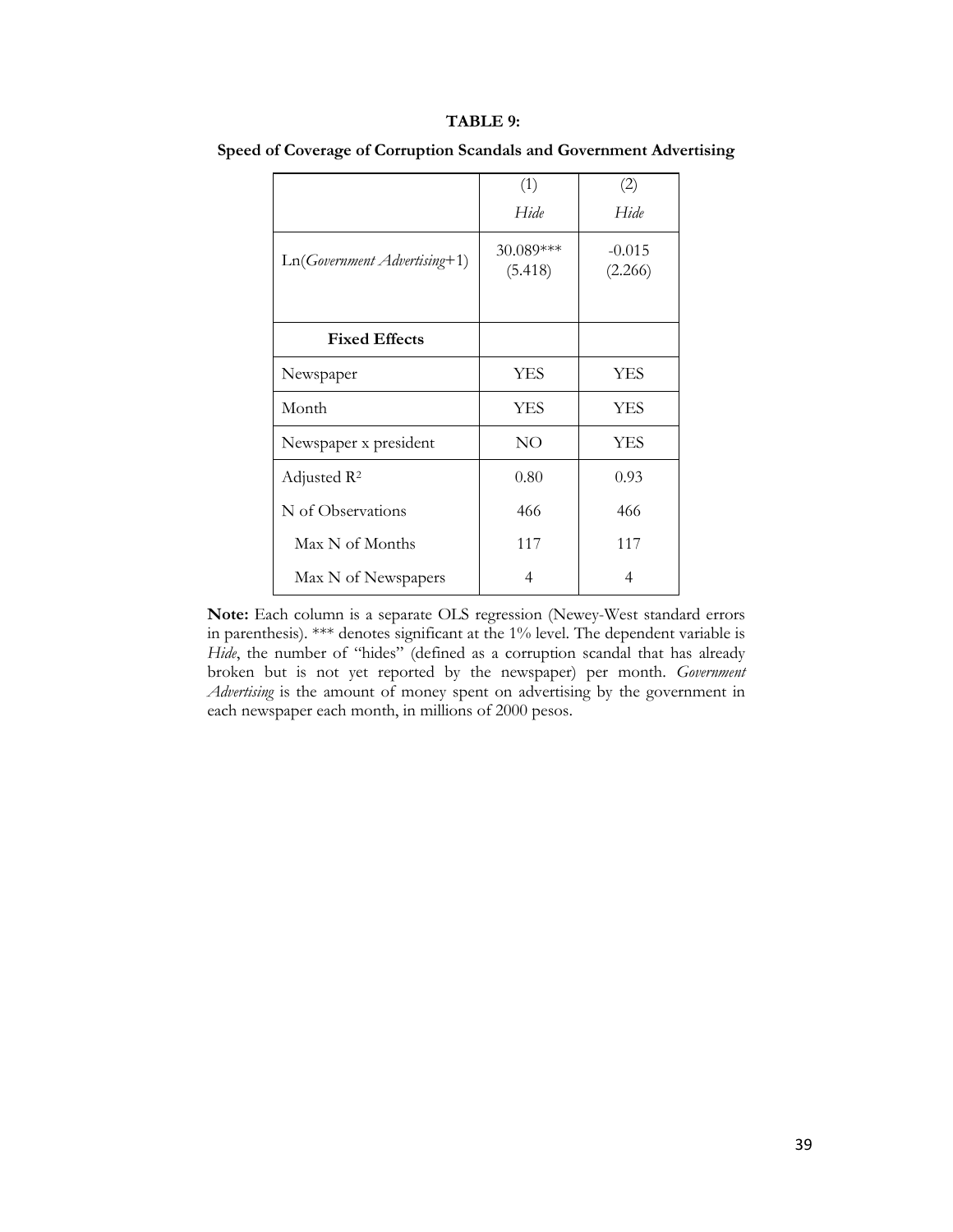### **TABLE 10:**

|                         | (1)                   |                        |
|-------------------------|-----------------------|------------------------|
| <b>Front Pages</b>      | $1.087***$<br>(0.379) |                        |
| Hide                    |                       | $-0.139***$<br>(0.017) |
| <b>Fixed Effects</b>    |                       |                        |
| Newspaper               | <b>YES</b>            | YES                    |
| Month                   | <b>YES</b>            | <b>YES</b>             |
| Adjusted R <sup>2</sup> | 0.92                  | 0.94                   |
| N of Observations       | 234                   | 234                    |
| Maximum N of Months     | 117                   | 117                    |
| Maximum N of Newspapers | 2                     | 2                      |

**Newspaper Circulation and Coverage of Corruption** 

**Note:** Each column is a separate OLS regression (Newey-West standard errors in parenthesis). \*\*\* denotes significant at the 1% level. The dependent variable is *Newspaper Circulation*, the number of editions sold by each newspaper in a month, in millions. *Front Pages* is the number of front pages devoted to corruption in each newspaper in a month. *Hide* is the number of "hides" (defined as a corruption scandal that has already broken but is not yet reported by the newspaper) per month.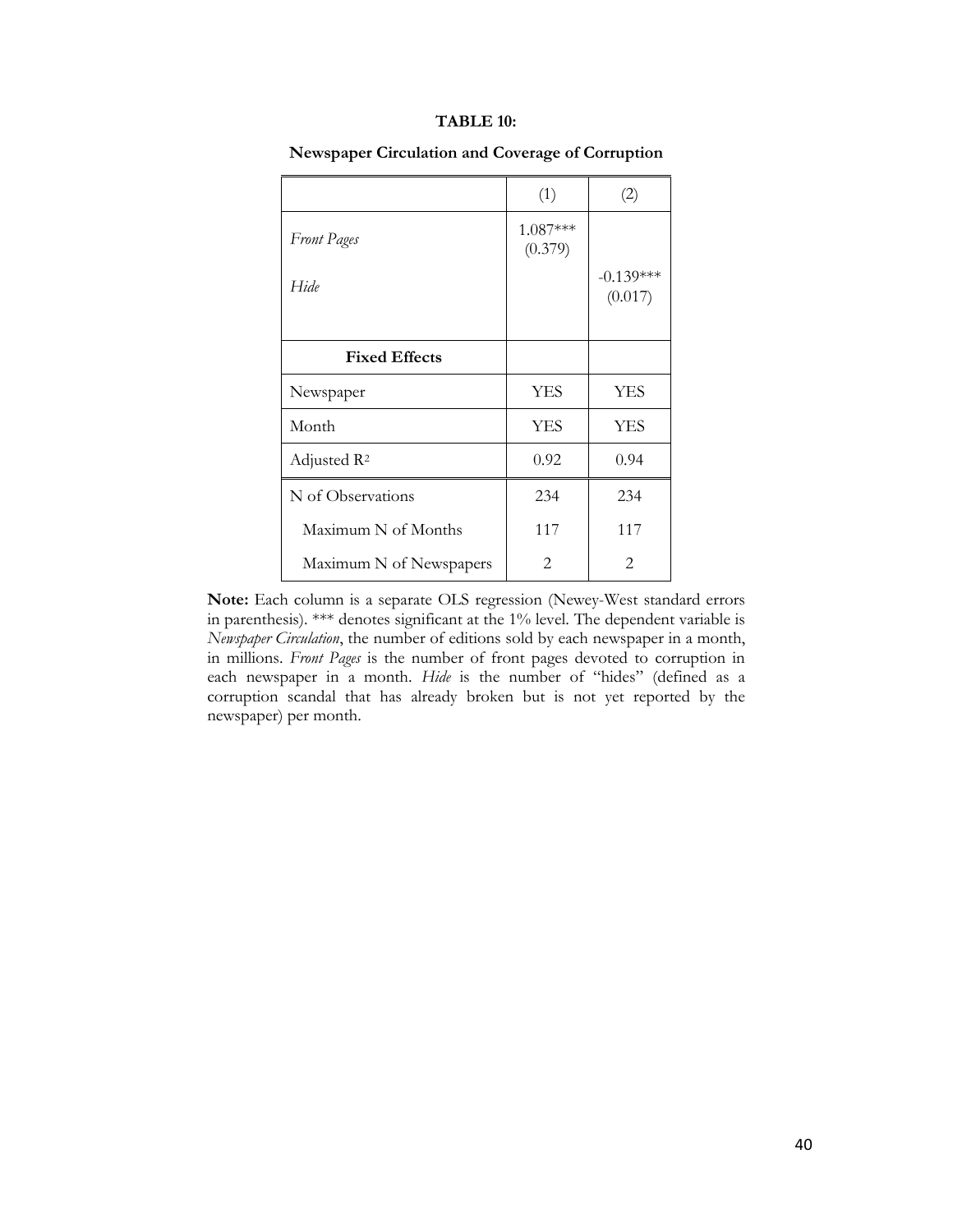## **Description of the Variables**

- *Front Pages*: The total amount of space in the front pages, in a particular newspaper and in a particular month, devoted to covering corruption scandals of the current administration. The unit is the number of front pages (0 to 30). Source: Authors' calculation.
- *Government Advertising:* Total spending per month on advertising in each newspaper by the government, in millions of pesos of the year 2000. Source: *Fundación Poder Ciudadano*.
- *Front Pages Other*: The total amount of space in the front pages, in a particular newspaper and in a particular month, devoted to covering scandals by trade unions, the police, the church and the "piqueteros" (group of low-income and unemployed workers). The unit is the number of front pages (0 to 30). Source: Authors' calculation.
- *Front Pages Scandal*: The total amount of space in the front pages, in a particular newspaper and in a particular month, devoted to covering a particular corruption scandal of the current administration. The unit is the number of front pages (0 to 30). Source: Authors' calculation.
- *Front Pages Incidents*: The total amount of space in the front pages, in a particular newspaper and in a particular month, devoted to covering corruption scandals of the current administration that were reported by only one newspaper. The unit is the number of front pages (0 to 30). Source: Authors' calculation.
- *Front Pages Affaires*: The total amount of space in the front pages, in a particular newspaper and in a particular month, devoted to covering corruption scandals of the current administration that were reported by two or more newspapers. The unit is the number of front pages (0 to 30). Source: Authors' calculation.
- *Hide*: The total number of corruption scandals of the current administration already reported by at least one newspaper that have not yet been reported by each newspaper per month. Source: Authors' calculation.
- *Circulation:* Number of editions per month sold by newspaper, in millions. Source: *Instituto Verificador de Circulaciones.*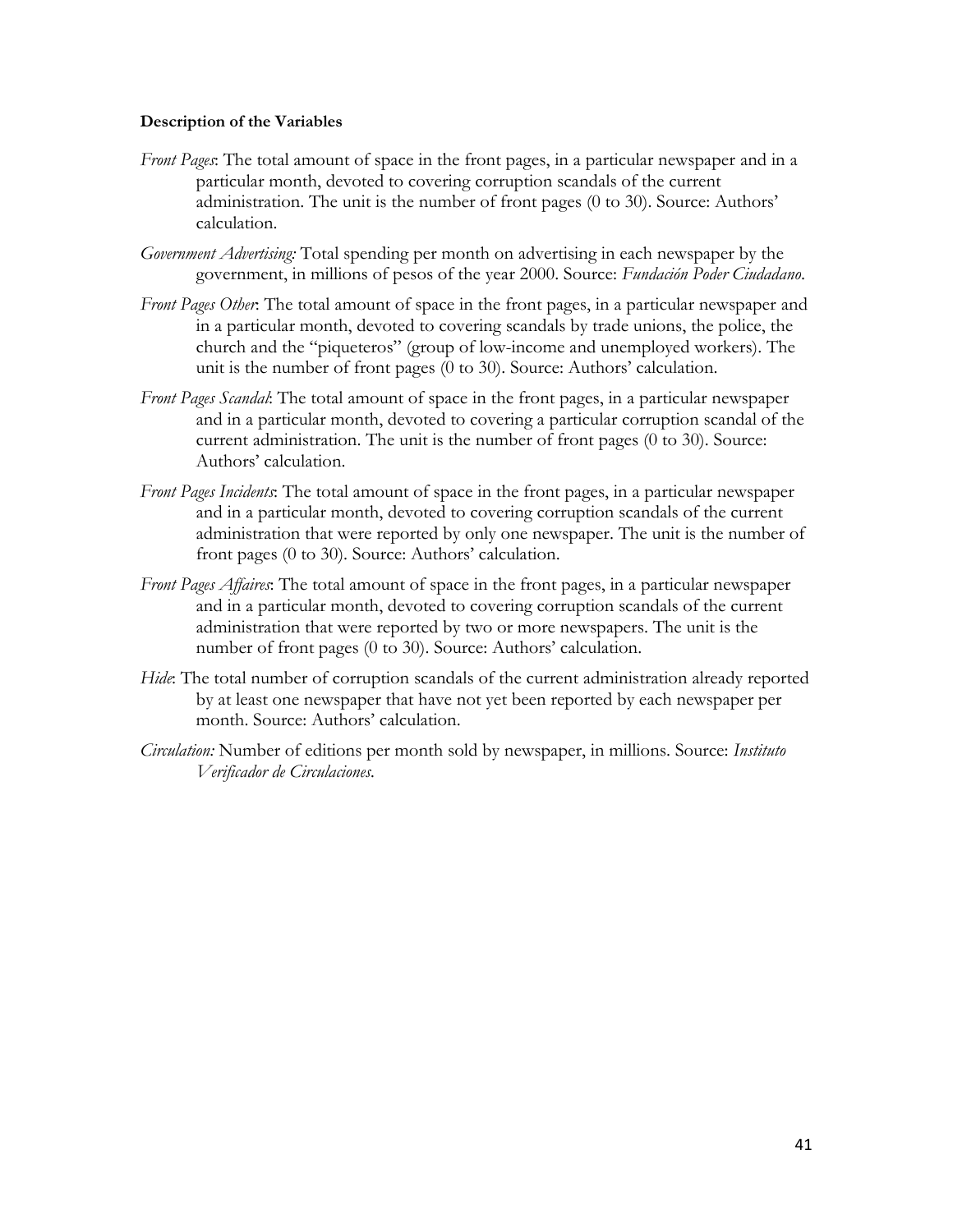#### **References**

- Alesina, Alberto, Ed Glaeser, and Bruce Sacerdote, (2001) "Why Doesn't the US have a European Style Welfare State?," *Brookings Papers on Economic Activity*, II, 187-277.
- Alesina, Alberto, and George-Marios Angeletos (2005) "Corruption, Inequality and Fairness", *Journal of Monetary Economics* 52, no. 7, 1227–44.
- Alisky, Marvin (1981) Latin American media guidance and censorship, Ames: Iowa State University Press.
- Alterman, Eric (2003) What Liberal Media?: The Truth About Bias and the News, New York: Basic Books.

Anand, Bharat and Roni Shachar (2004) "Advertising, the Matchmaker", working paper no 264206.

- Ansolabehere, Stephen, Lessem, Rebecca, and Snyder Jr., James (2006) "The orientation of newspaper endorsements in U.S. elections, 1940-2002" *Quarterly Journal of Political Science*, 1(4), 393-404.
- ADC/Justice Initiative (2005) "Buying the News: A Report on Financial and Indirect Censorship in Argentina", Legal Policy Series by Asociacion por los Derechos Civiles and The Open Society, available at [http://www.justiceinitiative.org/db/resource2?res\\_id=103032](http://www.justiceinitiative.org/db/resource2?res_id=103032)

ADC/Justice Initiative (2008) "The Price of Silence: The Growing threat of Soft Censorship in Latin America", Legal Policy Series by Asociacion por los Derechos Civiles and The Open Society, available at [http://www.soros.org/initiatives/osji/articles\\_publications/silence\\_20080811](http://www.soros.org/initiatives/osji/articles_publications/silence_20080811)

- Baron, David (2006) "Persistent media bias", *Journal of Public Economics*, 90, 1-36.
- Baum, Matthew A. and Phil Gussin (2007) "In the Eye of the Beholder: How Information Shortcuts Shape Individual Perceptions of Bias in the Media", *Quarterly Journal of Political Science*, 3: 1-31
- Bennet, Lawrence (1990) "Towards a Theory of Press-State Relations in the US", *Journal of Communication*, 40, 2.
- Besley, Timothy and Robin S. Burgess, (2002) "The Political Economy of Government Responsiveness: Theory and Evidence from India." *Quarterly Journal of Economics*, *117*(4), pp. 1415–51.
- Besley, Timothy, and Andrea Prat, (2006) "Handcuffs for the grabbing hand? Media capture and government accountability", *American Economic Review*, 96(3), 720-36.
- Boas, Taylor, (2005) " Television and Neopopulism in Latin America: Media Effects in Brazil and Peru", *Latin American Research Review*, 40, 27-49.
- Boczkowski, P., and M. de Santos (2007) "When more media equals less news: Patterns of content homogenization in Argentina's leading print and online newspapers", *Political Communication, 24*, 167-190.
- Browne, Marcela and Mariel Fitzpatrick (2004) Manual de Monitoreo de Medios en Periodos Electorales, Fundación Konrad Adenauer and Fundación Poder Ciudadano.
- Brunetti, Aymo and Beatrice Weder (2003) "A free press is bad news for corruption", *Journal of Public Economics*, 87 (2003) 1801–1824.
- Canizalez, Andres (2009) Tiempos de cambio: política y comunicación en América Latina, Caracas: Universidad Católica.
- Chomsky, Naom and Edward Herman (1988) Manufacturing Consent: The Political Economy of the Mass Media, Pantheon Books.
- Committee to Protect Journalists (2006) "Attacks on the Press 2005: Argentina", February 16, <http://cpj.org/2006/02/attacks-on-the-press-2005-argentina.php>
- DellaVigna, Stefano and Ethan Kaplan (2007) "The Fox News effect: Media bias and voting", *Quarterly Journal of Economics*, 122(3), 1187-234.
- Di Tella, Rafael, Galiani, Sebastian and Ernesto Schargrodsky (2007) "The Formation of Beliefs: Evidence from the Allocation of Land Titles to Squatters", *Quarterly Journal of Economics*, vol. 122, no. 1 (February), pp. 209-41.
- Di Tella, Rafael, Galiani, Sebastian and Ernesto Schargrodsky (2008) "Reality versus Propaganda in the Formation of Beliefs about Privatization", NBER working paper 14483.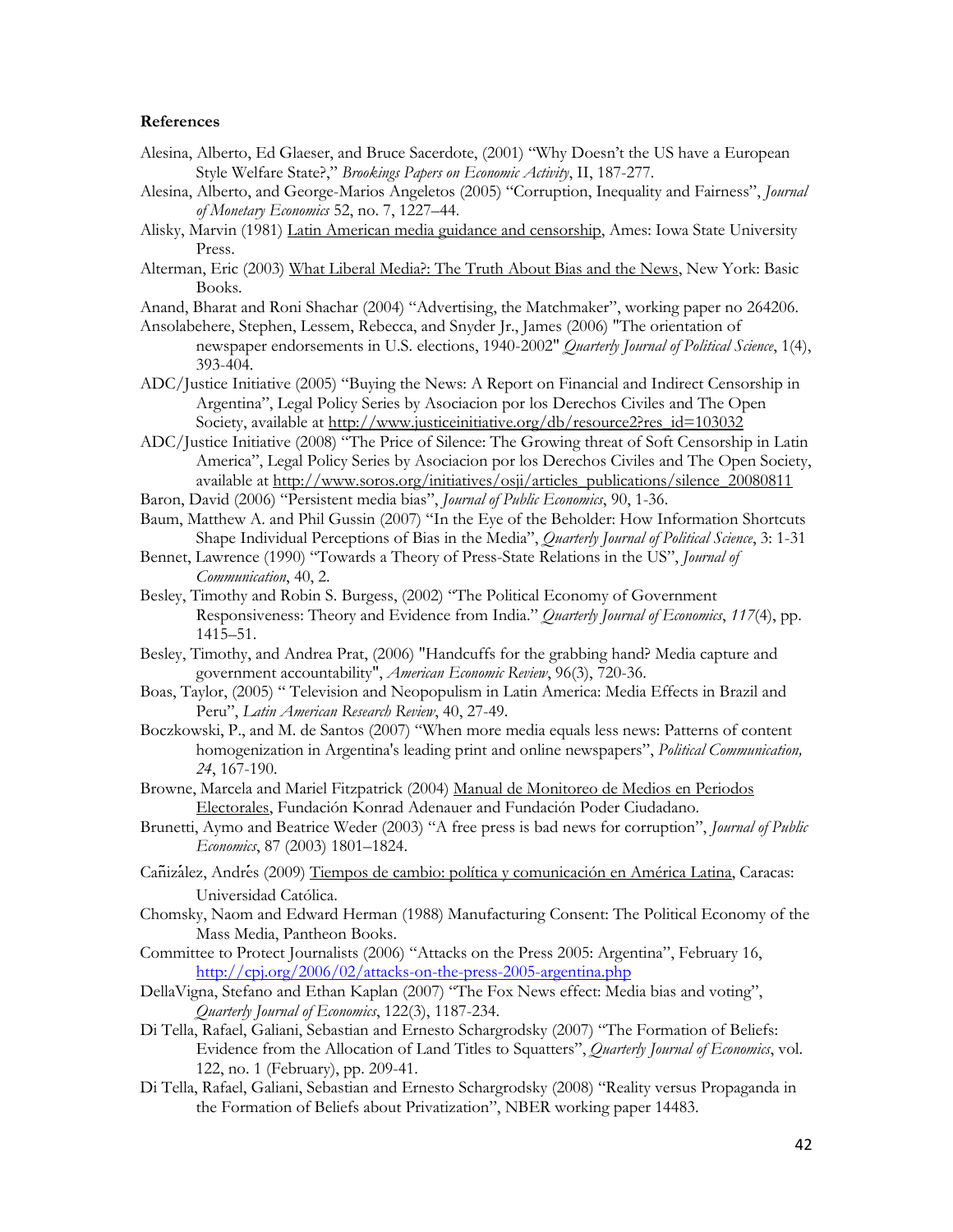- Djankov, Simeon; McLeish, Caralee; Nenova, Tatiana and Andrei Shleifer (2003) "Who Owns the Media?" *Journal of Law and Economics*, 46(2), pp. 341–81.
- Durante, Ruben, and Brian Knight (2009) "Partisan control, media bias, and viewer responses: Evidence from Berlusconi's Italy". NBER Working Paper No. 14762, March.
- Dyck, Alexander, Volchkova, Natalya and Luigi Zingales (2008) "The Corporate Governance Role of the Media: Evidence from Russia" *The Journal of Finance*, *63*(3), pp. 1093-135.
- Entman, Robert M. (1989) "How the Media Affect What People Think: An Information Processing Approach," *The Journal of Politics,* 51, no. 2, 347-70.
- *The Economist* (2006) "No criticisms please, Caressing and cajoling the messenger", 16 January.
- Gambaro, Marco and Riccardo Puglisi (2009) "What do ads buy? Daily coverage of listed companies on the Italian press", Department of Economics University of Milan working paper n. 2009- 36.
- Gehlbach, Scott and Konstantin Sonin (2008) "Government Control of the Media", mimeo.
- Gerber, Alan, Karlan Dean and Daniel Bergan (2008) "Does the Media Matter? A Field Experiment Measuring the Effect of Newspapers on Voting Behavior and Political Opinions", *American Economic Journal: Applied Economics,* forthcoming.
- Gentzkow, Matthew (2006) "Television and voter turnout", *Quarterly Journal of Economics,* 121 (3), 931- 72.
- Gentzkow, Matthew, Edward L. Glaeser, and Claudia Goldin (2006) "The Rise of the Fourth Estate: How Newspapers Became Informative and Why it Mattered", In Corruption and Reform: Lessons from America's Economic History, Edward Glaeser and Claudia Goldin, Editors. NBER/University of Chicago Press.
- Gentzkow, Matthew A. and Jesse M. Shapiro (2004) "Media, Education and Anti-Americanism in the Muslim World." *Journal of Economic Perspectives*, *18*(3), pp. 117–33.
- Gentzkow, Matthew and Jesse Shapiro (2006) "Media Bias and Reputation", *Journal of Political Economy*, 114 (2), 280-316.
- Gentzkow, Matthew and Jesse Shapiro (2006) "What Drives media Slant? Evidence from U.S. Daily Newspapers", forthcoming *Econometrica*.
- George, Lisa and Joel Waldfogel (2006) "The New York Times and the Market for Local Newspapers", *American Economic Review*. 96(1) 435-47.
- Giuliano, Paola and Antonio Spilimbergo (2009) "Growing up in a Recession: Beliefs and the Macroeconomy", September, NBER wp 15,321.
- Goldberg, Bernard (2001) Bias: A CBS Insider Exposes How the Media Distort the News, New York: Regnery Publishing.
- Groseclose, Timothy and Jeff Milyo (2005) "A Measure of Media Bias", *Quarterly Journal of Economics*, Vol. 120, 1191-1237.
- Hamilton, James T. (2003) All the News That's Fit to Sell: How the Market Transforms Information into News. Princeton: Princeton University Press.
- Larcinese, Valentino, Puglisi, Riccardo, and James Snyder (2007) "Partisan Bias in Economic News: Evidence on the Agenda-Setting Behavior of U.S. Newspapers" NBER Working Paper No. 13378, September.
- Lippmann, Walter (1922) Public Opinion New York, Harcourt, Brace.
- McMillan, John and Zoido, Pablo. (2004) "How to Subvert Democracy: Montesinos in Peru." *Journal of Economic Perspectives* , *18*(4), pp. 69–92.
- Mullainathan, Sendhil, and Andrei Shleifer. (2005) "The Market for News", *American Economic Review*, Vol. 95, pp. 1031–1053.
- Petrova, Maria (2008) "Newspapers and Parties: How Advertising Revenues Created an Independent Press", mimeo, New Economic School, December 12.
- Petty, Richard and J. Cacioppo (1981) Attitudes and Persuasion: Classic and Contemporary Approaches, Dubuque, IA: Brown.
- Piketty, Thomas, (1995) "Social Mobility and Redistributive Politics," *Quarterly Journal of Economics*, CX, 551-584.